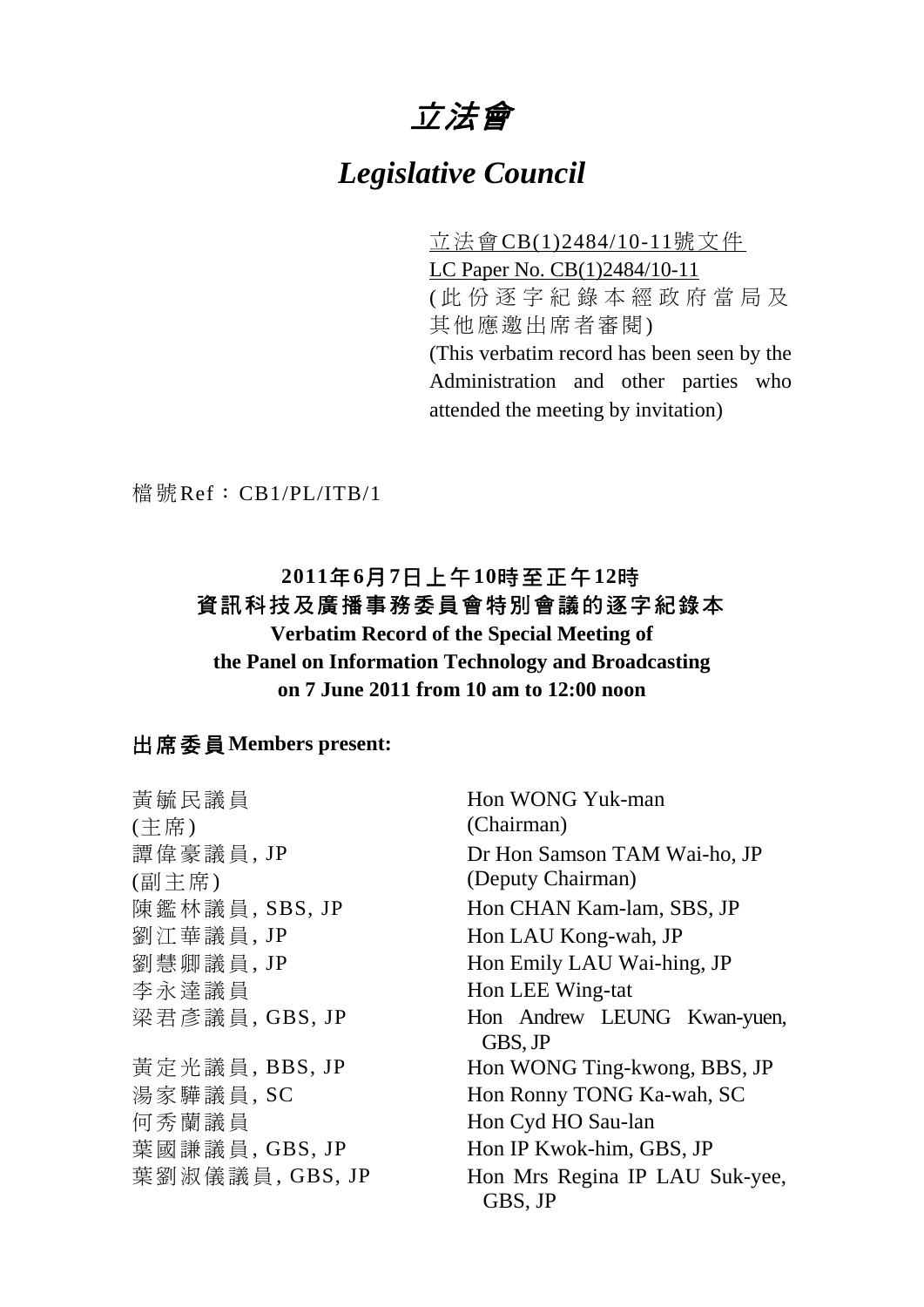## 其他出席議員**Members attending:**

| 譚耀宗議員, GBS, JP | Hon TAM Yiu-chung, GBS, JP     |
|----------------|--------------------------------|
| 余若薇議員, SC, JP  | Hon Audrey EU Yuet-mee, SC, JP |
| 王國興議員, MH      | Hon WONG Kwok-hing, MH         |
| 林健鋒議員, SBS, JP | Hon Jeffrey LAM Kin-fung, SBS, |
|                | .IP                            |
| 陳健波議員, JP      | Hon CHAN Kin-por, JP           |
| 潘佩璆議員          | Dr Hon PAN Pey-chyou           |
| 梁家傑議員, SC      | Hon Alan LEONG Kah-kit, SC     |
|                |                                |

### 缺席委員**Member absent:**

| 霍震霆議員, GBS, JP | Hon Timothy FOK Tsun-ting, GBS, |
|----------------|---------------------------------|
|                |                                 |

# 出席公職人員**Public officers attending:**

| 商務及經濟發展局                              | $\&$<br>Economic<br>Commerce<br><b>Development Bureau</b>                                                                           |
|---------------------------------------|-------------------------------------------------------------------------------------------------------------------------------------|
| 署理商務及經濟發展局局長<br>蘇錦樑先生,JP              | Mr Gregory SO, JP<br>Acting Secretary for Commerce and<br><b>Economic Development</b>                                               |
| 商務及經濟發展局<br>常任秘書長(通訊及科技)<br>謝曼怡女士, JP | Miss Elizabeth TSE, JP<br>Permanent Secretary for Commerce<br>Economic Development<br>and<br>(Communications)<br>and<br>Technology) |
| 政府資訊科技總監<br>麥鴻崧先生, JP                 | Mr Stephen MAK, JP<br>Government Chief Information<br>Officer                                                                       |
| 副政府資訊科技總監<br>(政策及客戶服務)<br>林錦平女士, JP   | Miss Joey LAM, JP<br>Chief<br>Deputy<br>Government<br>Information Officer (Policy and<br><b>Customer Service</b> )                  |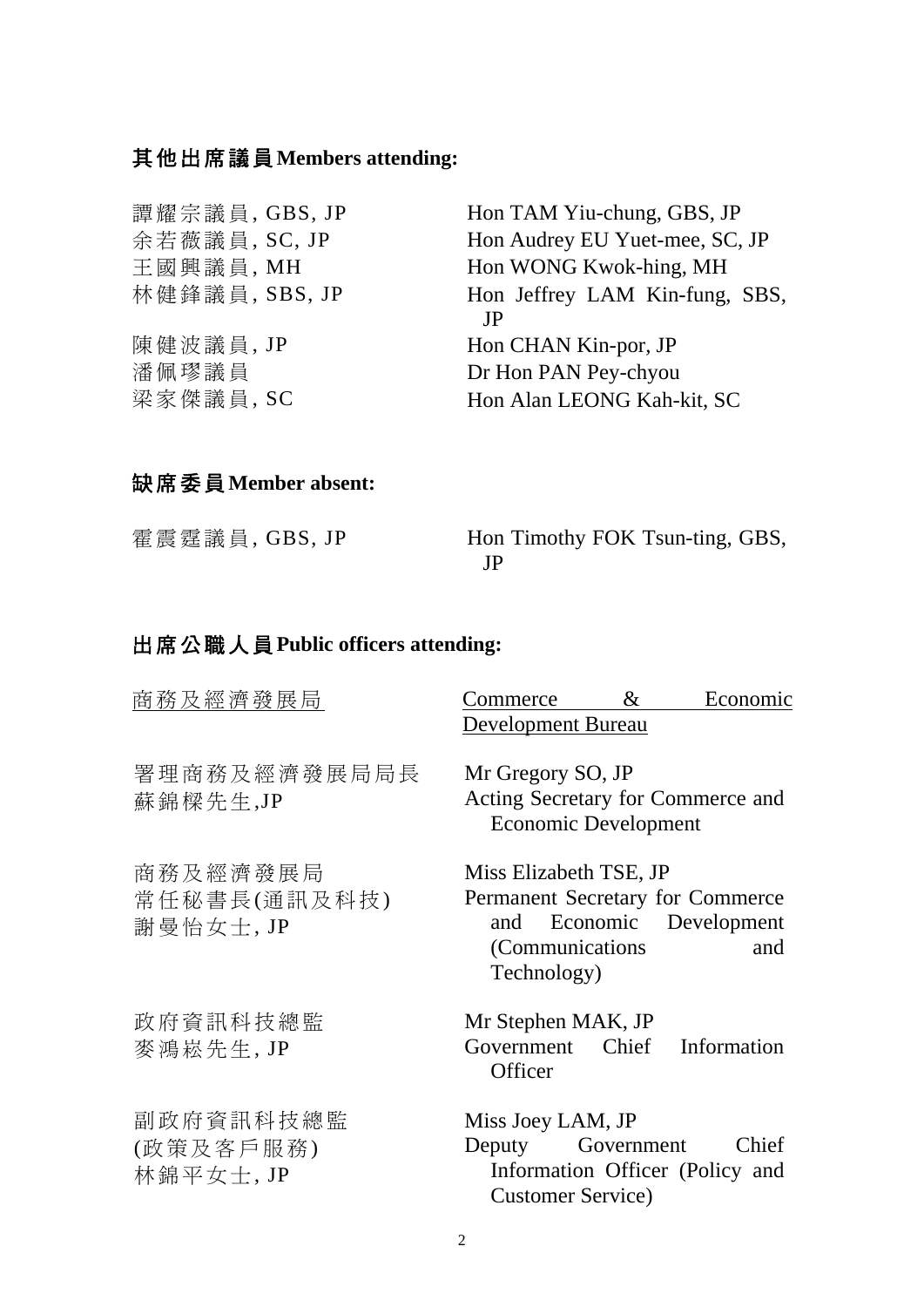政府資訊科技總監辦公室 署理總系統經理(數碼共融) 黃敬文先生

上網學習支援計劃推行機構 覆檢委員會

財經事務及庫務局 常任秘書長(庫務) 應耀康先生, JP

財經事務及庫務局 副秘書長(庫務)3 何珮玲女士

教育局副秘書長(6) 梁悅賢女士, JP

上網學習支援計劃推行機構 評審小組

教育局 總課程發展主任(資訊科技教育) 佘孟先生

電訊管理局 總電訊工程師(發展) 陳子儀先生

Mr Kingsley WONG

Acting Chief Systems Manager (Digital Inclusion)

Office of the Government Chief Information Officer

Review Committee on the Implementer for the Internet Learning Support Programme (ILSP)

Mr Stanley YING, JP,

Permanent Secretary for Financial Services and the Treasury (Treasury)

Ms Doris HO Deputy Secretary for Financial Services and the Treasury (Treasury)3

Ms Esther LEUNG, JP Deputy Secretary for Education (6)

Evaluation Panel on the Implementer for the ILSP

Mr SHE Mang Chief Curriculum Development Officer (IT in Education) Education Bureau

Mr CHAN Tze Yee Chief Telecommunications Engineer (Development) Office of the Telecommunications Authority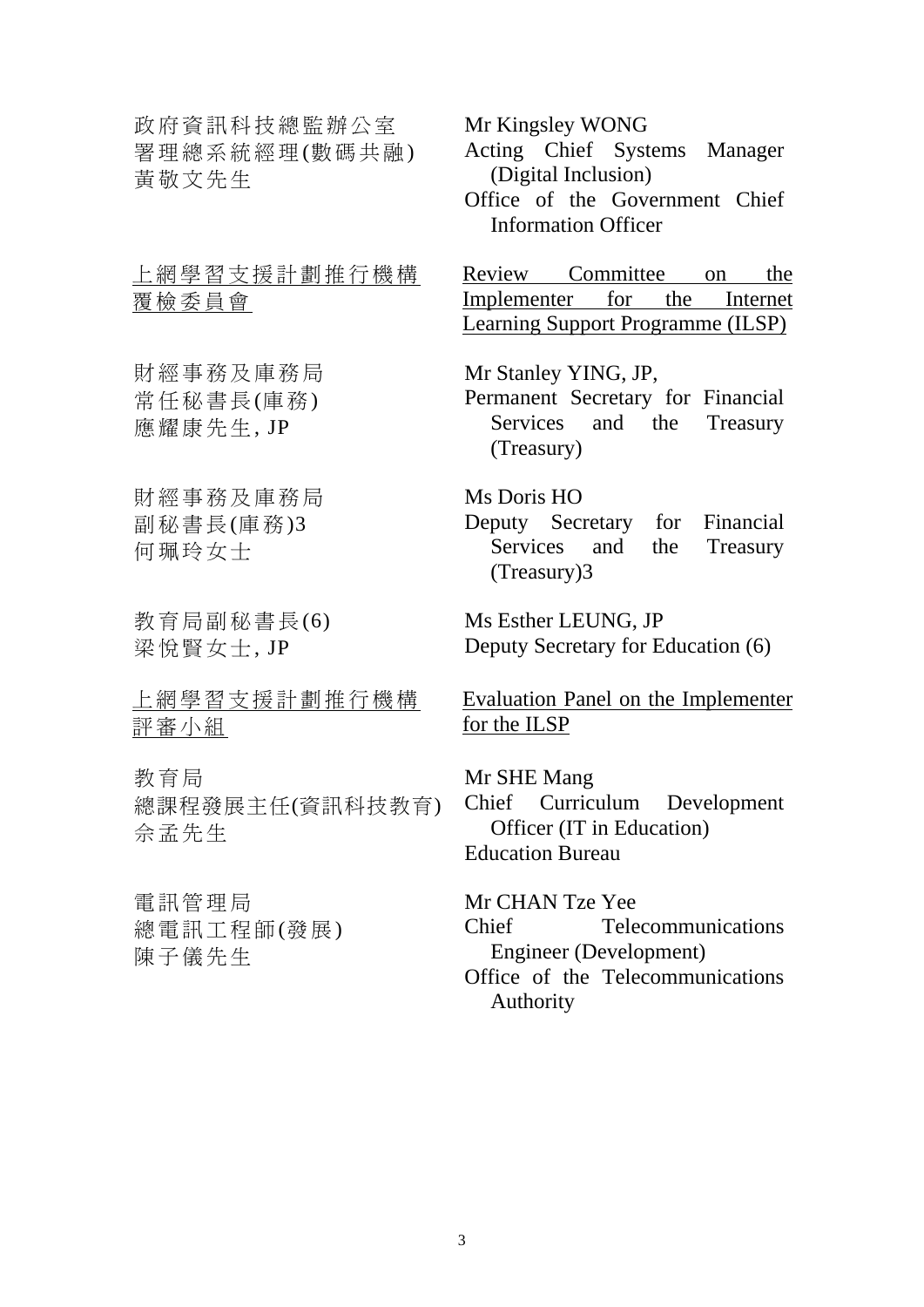# 應邀出席者**Attendance by invitation:**

| 前政府資訊科技總監<br>葛輝先生         | Mr Jeremy GODFREY<br>The former Government<br>Chief<br><b>Information Officer</b>           |
|---------------------------|---------------------------------------------------------------------------------------------|
| 香港社會服務聯會                  | Hong Kong Council of Social<br>Service                                                      |
| 行政總裁<br>方敏生女士             | <b>Ms Christine FANG</b><br><b>Chief Executive</b>                                          |
| 網上學習資源中心<br>總經理<br>李振培先生  | Mr Tony LEE<br><b>General Manager</b><br><b>Internet Learning Resource Centre</b>           |
| 信息共融基金會有限公司               | eInclusion Foundation Limited                                                               |
| 信息共融基金會有限公司會長<br>鄧淑明博士    | Dr Winnie TANG<br>President, eInclusion Foundation<br>Limited                               |
| 香港小童群益會總幹事<br>羅淑君女士, JP   | Ms Lilian LAW, JP<br>Executive Director, Boys' and Girls'<br>Clubs Association of Hong Kong |
| 互聯網專業協會常務理事<br>錢國強先生      | Mr Kenny CHIEN<br>Council<br>Member,<br>Internet<br><b>Professional Association</b>         |
| 列席秘書Clerk in attendance:  |                                                                                             |
| 總議會秘書(1)3<br>余天寶女士        | Ms YUE Tin-po<br>Chief Council Secretary (1)3                                               |
| 列席職員 Staff in attendance: |                                                                                             |

| 助理秘書長1 | Mrs Constance LI                     |
|--------|--------------------------------------|
| 李蔡若蓮女士 | <b>Assistant Secretary General 1</b> |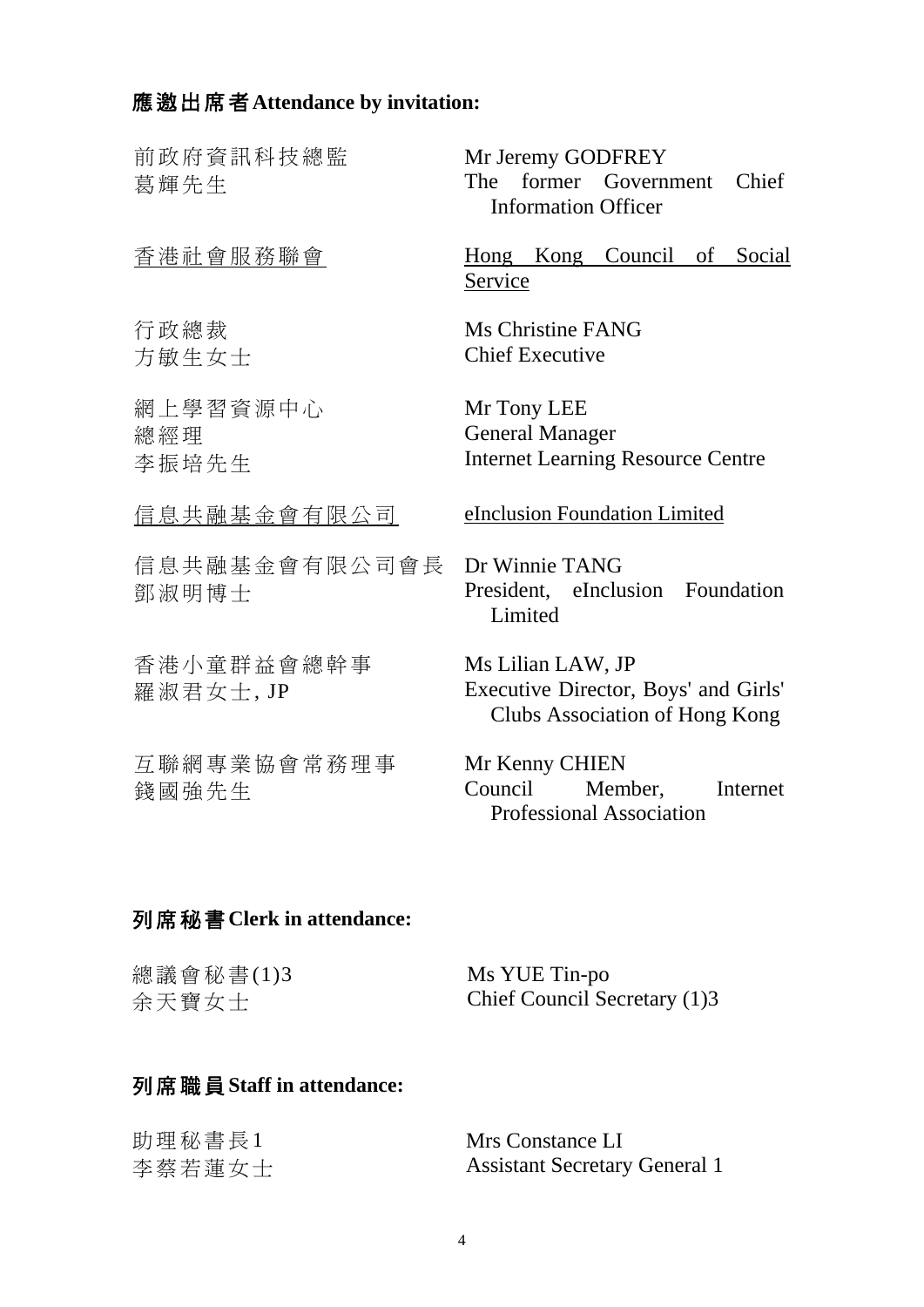| 首席議會秘書(2)  | Mrs Sharon TONG                  |
|------------|----------------------------------|
| 湯李燕屏女士     | Principal Council Secretary (2)  |
| 高級助理法律顧問1  | Ms Connie FUNG                   |
| 馮秀娟女士      | Senior Assistant Legal Adviser 1 |
| 助理法律顧問3    | Mr Bonny LOO                     |
| 盧志邦先生      | <b>Assistant Legal Adviser 3</b> |
| 高級議會秘書(1)3 | Mr Joey LO                       |
| 羅偉志先生      | Senior Council Secretary (1)3    |
| 議會事務助理(1)3 | Ms May LEUNG                     |
| 梁美琼女士      | Legislative Assistant (1)3       |

主席:各位早晨,今天這個特別會議主要讓委員就"上網學習支 援計劃"的遴選過程進行討論。我們邀請了有關人士出席今天的 特別會議,時間是兩個小時。首先請政府官員、團體代表及葛輝 先生進來。

 $\overline{a}$ 

首先,我們歡迎前政府資訊科技總監葛輝先生、香港社會服 務聯會方敏生女士及李振培先生、信息共融基金會鄧淑明博 士、香港小童群益會總幹事羅淑君女士、互聯網專業協會常務 理事錢國強先生及政府當局的代表出席會議。政府方面是陣容 鼎盛,除了財政司司沒來之外,幾乎應該來的人都到齊了。

我在這裡簡單說明這次特別會議一些需要注意的事項。首 先,請各團體代表戴上耳筒及咪,選擇你所需要的頻道,頻道 0是現場收音、頻道1是粵語,頻道2是英語。我要提醒各位人士, 除了立法會議員及出席會議的指定官員,今天出席此會議的人 士的書面或口頭陳述都不受《立法會 (權力及特權 )條例》的保 障。我也提醒議員,按照《議事規則》第83A條及84條的規定, 議員就今次處理的事宜如有直接或間接的金錢利益,應於發言 前披露有關利益的性質。

這次的會議紀要會以逐字紀錄本的形式製作,所以請各位發 言時不要中英夾雜,以免造成即時傳譯的不便。我先要求各位 委員同意,在桌面上有幾份文件,第一份是我們有 20位立法會 議員於2011年6月3日聯署的信;第二是葉劉淑儀議員於2011年6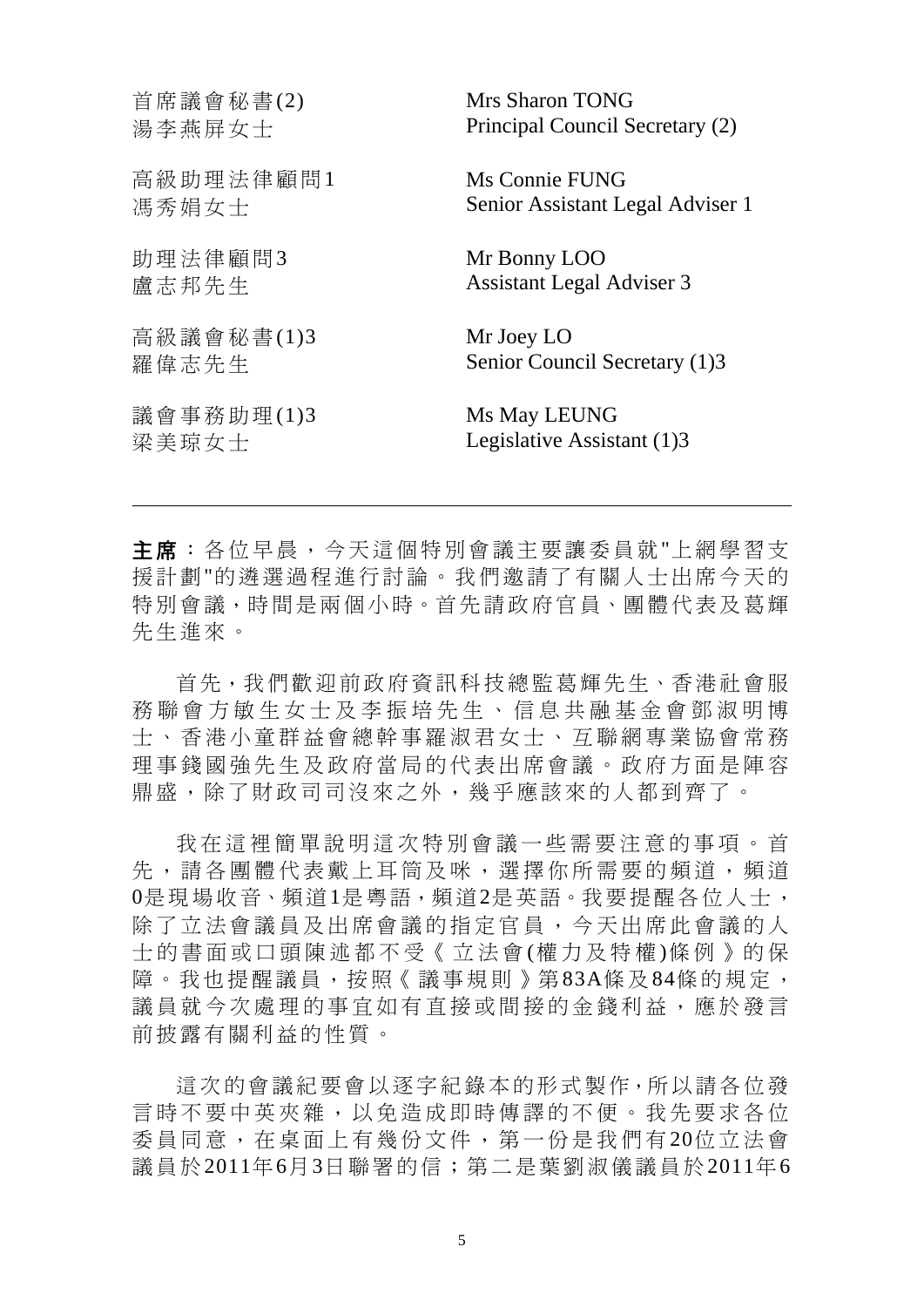月3日的信件;第三是葛輝先較早時提交給事務委員會文件的中 譯本;另外就是葛輝先生的聲明書,以及政府的聲明。

我們的程序,第一:在場的委員是否同意讓葛輝先生在此就 其聲明作出陳述?如各位沒有意見,葛輝先生可以有10至15分 鐘的時間。葛輝先生說完後,請政府官員說10至15分鐘,政府 代表也有一份文件放在桌面上。完成這個程序後,各位委員可 以提出問題,每人5分鐘。

主席:劉江華,你有甚麼話說?

劉江華議員:主席,葛輝先生的陳述如果有書面......

主席:放在桌面上了。

劉江華議員:哦,好。

主席:劉慧卿議員。

劉慧卿議員:政府是否也有書面,即......

主席:也放了在桌面上。

劉慧卿議員:沒有,這個未見。

主席:正在派發。

劉慧卿議員:好,謝謝。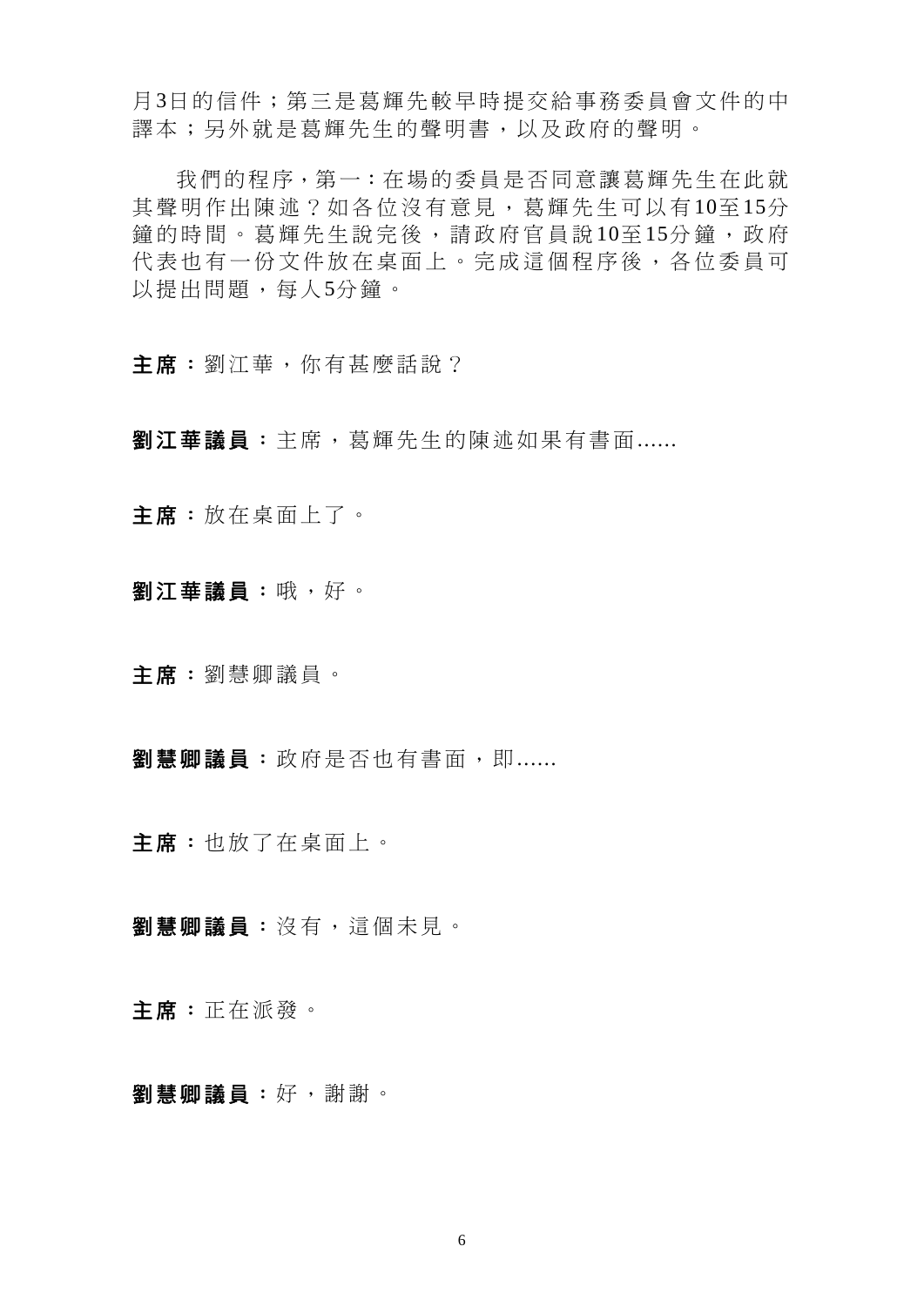主席:我剛才讀那5份文件都齊了。除了這5份之外,之前已經 發了很多文件給大家。

首先請葛輝先生。

#### **Mr Jeremy GODFREY:** Thank you, Chairman.

 Today is the 25th occasion on which I've appeared before the Panel and before discussing the ILSP, I'd like to take the opportunity to thank the Panel for the fair and challenging way in which you scrutinised my work as GCIO. When I appeared before the Panel, I always strove to be straightforward, honest, constructive and respectful and I hope that I succeeded.

 The ILSP is a worthwhile and meaningful programme and it is a pity that the selection of implementers was effected by political considerations. I will deal first with a number of criticisms that have been made of my role, then I will outline the concerns about the ILSP which caused me to leave the Government. I will say a few words to protect individuals whose reputation might otherwise be unfairly harmed and, finally, I will discuss the evidence that a formal inquiry might uncover.

 There have been a number of mischeivous rumours accusing me of ulterior motives in airing my concerns. All these rumours are utterly false. In particular, the unfounded allegations that I have acted at the behest of a variety of public figures must have caused them some annoyance. I very much regret this.

 It is scarcely credible that I should have invented the detailed account of events contained in my memorandum. I have much to lose if I were found to be lying, including the risk of imprisonment for wilfully using an affidavit which I knew to be false. My sole concern in airing my concerns has been to serve the public interest and protect my good name.

 It has been suggested that I should have reported the attempted political interference to the Civil Service Bureau, CSB, when it first occurred. According to the Civil Service Code, an officer who feels he has been asked to act improperly should first try to resolve the matter with his superior officers or with the person giving the instruction. I was not, in fact, aware of the Civil Service Code until late last year but I independently realised that it was sensible to try to resolve the matter with my superiors in the first instance.

 Despite the clear political pressure, I believed, up until January this year, that it would prove possible to resolve the matter without acting improperly. That is why I did not take things further. As soon as it became clear that my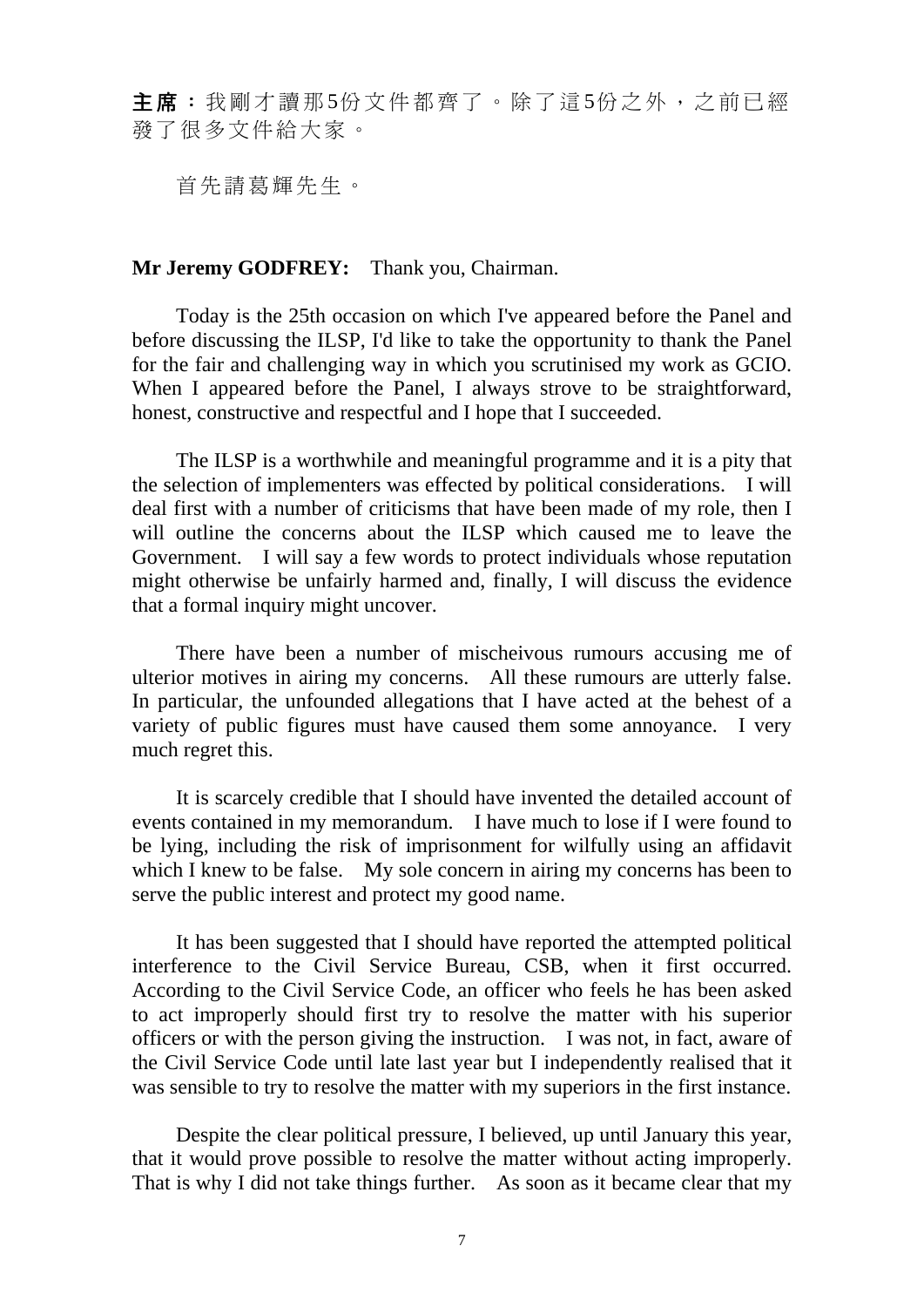belief was incorrect, I took steps to terminate my employment, with the Government.

 For several months, I tried to find a way to implement the ILSP that was in the best interests of low-income families, that involved no impropriety, and that the political layer might be persuaded to accept. I may be judged to have tried too hard and for too long; if so, I am ready to accept whatever criticism I am due.

 Finally, it has been suggested that I became part of the political conspiracy myself when I proposed to explore collaboration instead of simply selecting the highest-scoring proponent. I knew that there would be political consequences if the evaluation panel's recommendation to select HKCSS were followed. I, therefore, felt obliged to report the outcome to Mrs LAU as the principal official with political accountability for the work of my office. I also informed her that I thought that the eInclusion business model was superior and that it would be a lost opportunity if we did not find a way to take advantage of it. Mrs LAU advised me that she would not take political accountability for a decision to select eInclusion over HKCSS but otherwise she asked me to use my own judgement.

 I decided to propose that we sound out the parties about the possibility of collaboration. Before doing so, I challenged myself whether I would have done this even if I knew nothing about any political requirement. I concluded that I would have explored collaboration in any event because I considered that it could result in a significantly better outcome for low-income families. I was also conscious that I had followed a similar course in relation to the District Cyber Centre Programme. I, therefore, believed that there was nothing inherently improper in proposing that we sound out the parties about collaboration even though I knew that it might be politically convenient.

Let me now turn to the main factors. I would like to highlight three factors behind my decision to leave the Government: first, there was an attempt at political interference; second, the attempt was successful; and, third, I feared I would be asked to mislead LegCo about the true reasons for the selection.

 Let me first describe the attempt at political interference. There were four different Government officials who informed me about the political requirement to select a particular implementer. First, a civil servant in CEDB, the Commerce and Economic Development Bureau, told me he had been told by or on behalf of the Financial Secretary that it was mandatory to arrange for an iProA-backed entity to implement the programme. With the benefit of the chronology that the Government submitted to the Panel last Friday, I can now date this conversation to within a week or so of 15 January 2010. Second, at the time when the evaluation panel was considering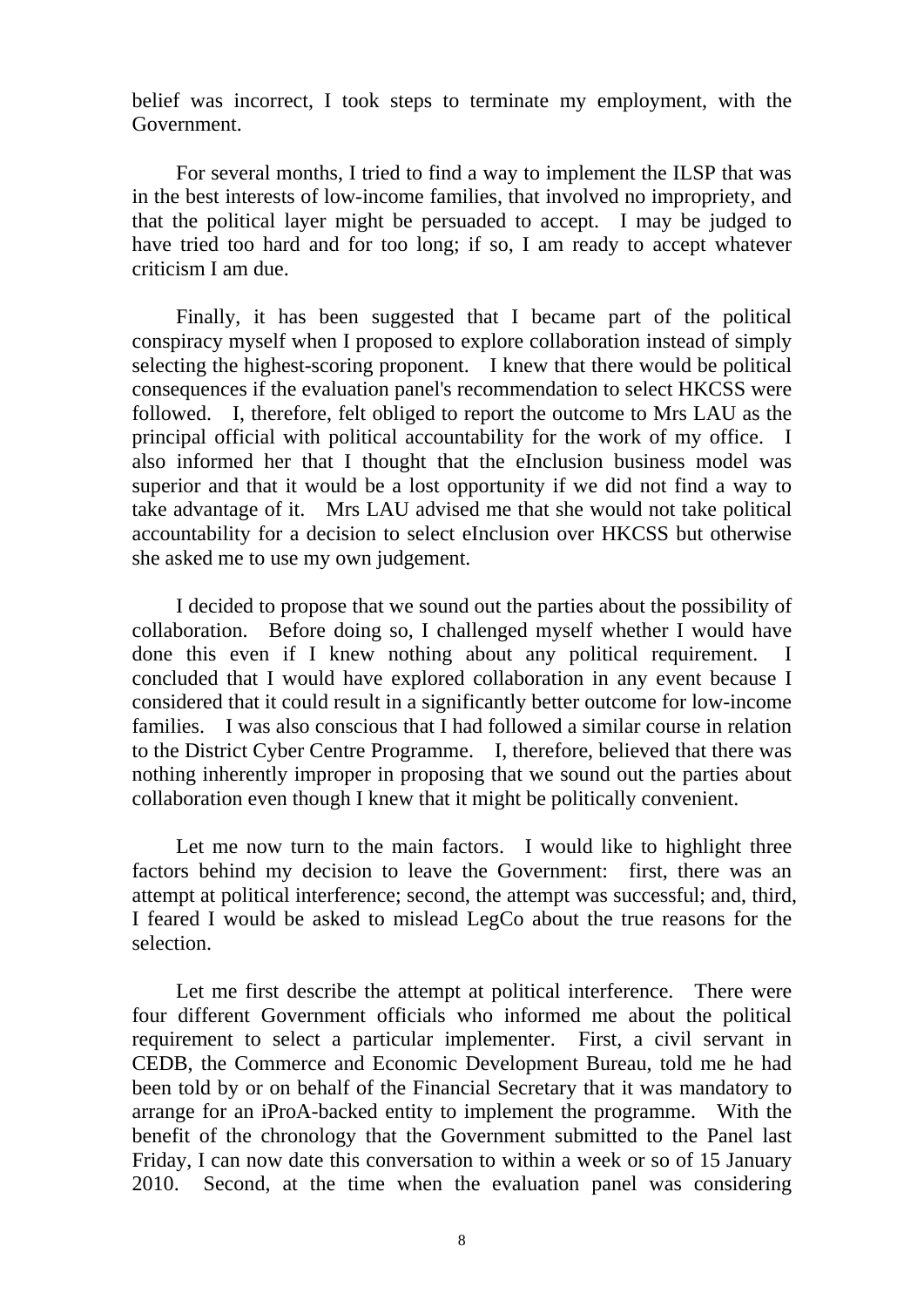proposals, a civil servant in OGCIO told me that he had been called by the Financial Secretary's office to check that I was aware of the Financial Secretary's requirement to select a particular proponent. Third, when I reported the evaluation panel's conclusions to Mrs LAU, she told me that the political requirement was to ensure that iProA members would have the opportunity to knock on the doors of low-income families. And, fourth, there were numerous conversations with Miss TSE, when collaboration was being discussed, in which she referred to the requirement to select eInclusion as a "political assignment". In one of these conversations, she told me that the assignment came from "beyond the Financial Secretary".

 There is no possibility that these conversations were merely general discussions of the merits of iProA and eInclusion. The language used left no room for doubt that the Financial Secretary expected us to select iProA or eInclusion and to make it appear that there was no political motivation for the selection. Second, let me describe the extent to which the attempt at interference was successful. As I mentioned, I did not consider it improper to propose that we explore collaboration but I did consider that Miss TSE's behaviour in proposing and chairing the review committee was influenced by political considerations. For example, I proposed that I should follow the evaluation panel's recommendation to select HKCSS in the event that collaboration discussions failed. Miss TSE told me orally that she would not permit this. She said that she had not gone to the trouble of finding a procedural justification for deviating from the usual practice of selecting the highest-scoring proponent only to find that the project was ultimately awarded to HKCSS in any event. I also considered that political considerations influenced Miss TSE's decision to recommend a dual-implementer approach and then to tell the proponents that there was no alternative. Miss TSE accepted that the dual-implementer approach was not in the interests of low-income families. She justified the dual-implementer approach by finding procedural problems with every variant of a single-implementer approach. She was not prepared to consider ways of mitigating those procedural problems. She ignored the equal or greater procedural difficulties with the dual-implementer approach. In sum, Miss TSE knew that there was a political assignment. She brought about an outcome which delivered the political assignment. Her justification for the outcome did not ring true. I could not escape the conclusion that her approach was influenced by political factors. Finally, I consider that my fear that LegCo would be misled has come to pass. Once, when I objected to her proposed answer to a possible Panel question about the selection process, Miss TSE told me that it would be necessary to tell the whole truth if there were a LegCo inquiry but this was not necessary in a normal Panel meeting. I took this as meaning that the Government would conceal embarrassing facts even if this meant misleading LegCo about the existence of the political assignment.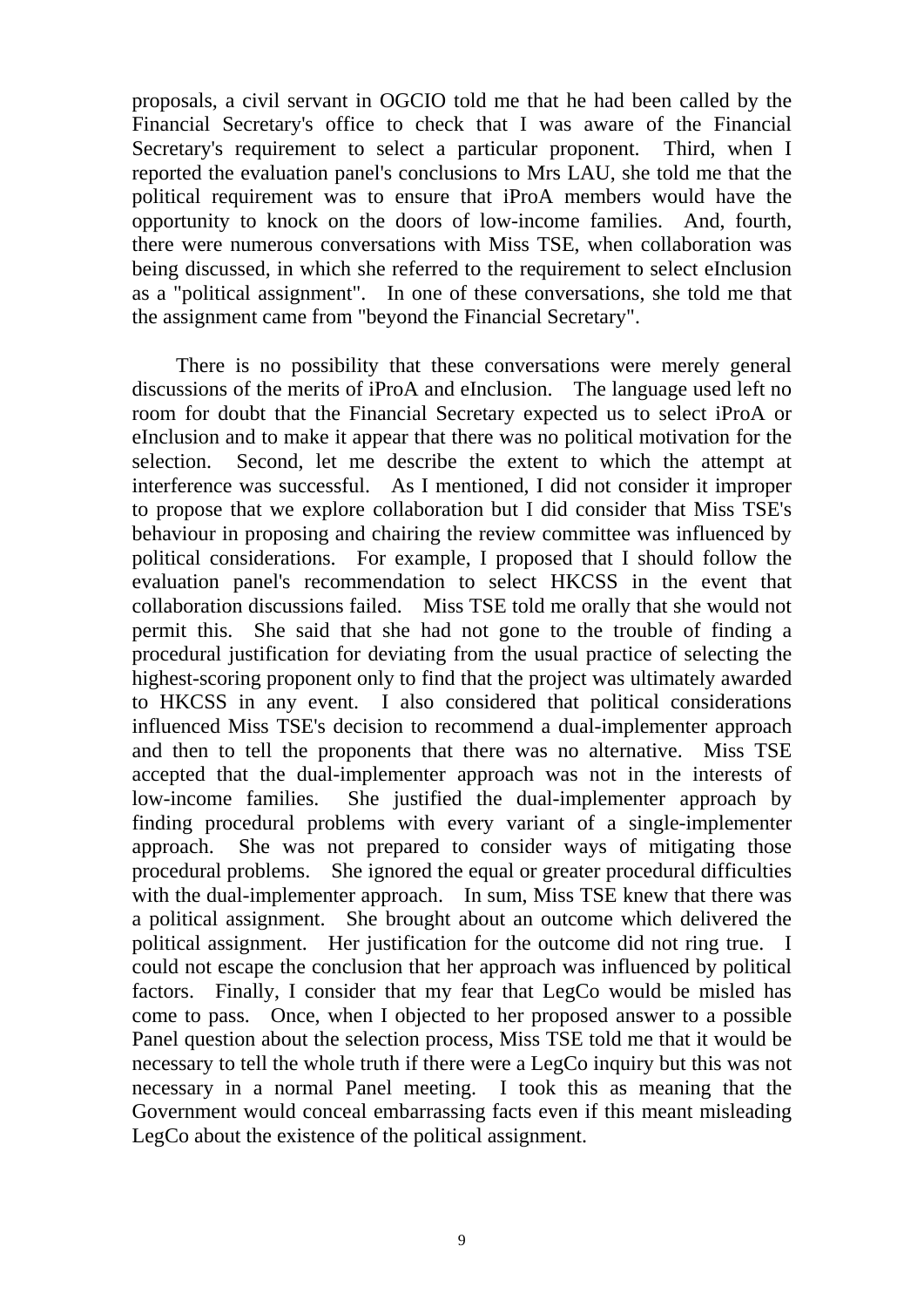Rather than list all the examples of misleading statements that have since been made I will merely highlight two. These are not the most reprehensible examples but they are, perhaps, the clearest examples.

 First, the Government has claimed that "normal procedures were followed throughout". In fact the procedure used to select dual-implementers was so abnormal that the ICAC Corruption Prevention Department went out of their way to raise concerns about it. Second, the Government claimed that the points I proposed to put on record a few months ago "did not deviate:" from the account they had already given to the Council. In fact, my proposed points included a statement which was diametrically opposed to the impression that the Government had tried to convey. The Government's account implied there had been no political interference whereas I proposed to say that "on several occasions … I was informed that there was a 'political assignment' to select a particular implementer".

 I now turn to the reputation of others. I should like to repeat that at no time did I feel that either Mr Greg SO or Mrs Rita LAU asked me to act in an improper way. I should also reaffirm that I have no reason to suspect that Dr Elizabeth Quat was involved. It has incorrectly been suggested that my statement about Dr Quat also applied to the DAB generally. I must clarify that my statement was limited to the personal involvement of Dr Quat; it did not apply to the DAB generally and it was not intended to apply to the DAB generally.

I will now turn to the question of evidence.

 I did not make surreptitious recordings of conversations with my colleagues. I did not make or retain unauthorised copies of Government documents. The evidence that I personally can provide is the sworn testimony of an eye-witness. I do not invite the Panel to make a finding of impropriety based solely on my evidence. I invite the Panel to propose that there be a formal inquiry with power to summon witnesses, examine them on oath and require the production of documents. Such an inquiry could be conducted either under the Commissions of Inquiry Ordinance, or the Legislative Council (Powers and Privileges) Ordinance. Such an inquiry may not uncover much directly incriminating documentary evidence. Care was taken to avoid creating such evidence, either in the form of paper records or in the form of emails which might later be recovered from backup copies. On one occasion, Miss TSE explicitly cautioned me against sending a draft document by email for precisely this reason.

 An inquiry would, however, uncover documents which are a carefully-worded attempt to justify a course of action that the author knew to be wrong, rather than an honest account of the author's true reasons for a decision. It would also uncover evidence of changes made to draft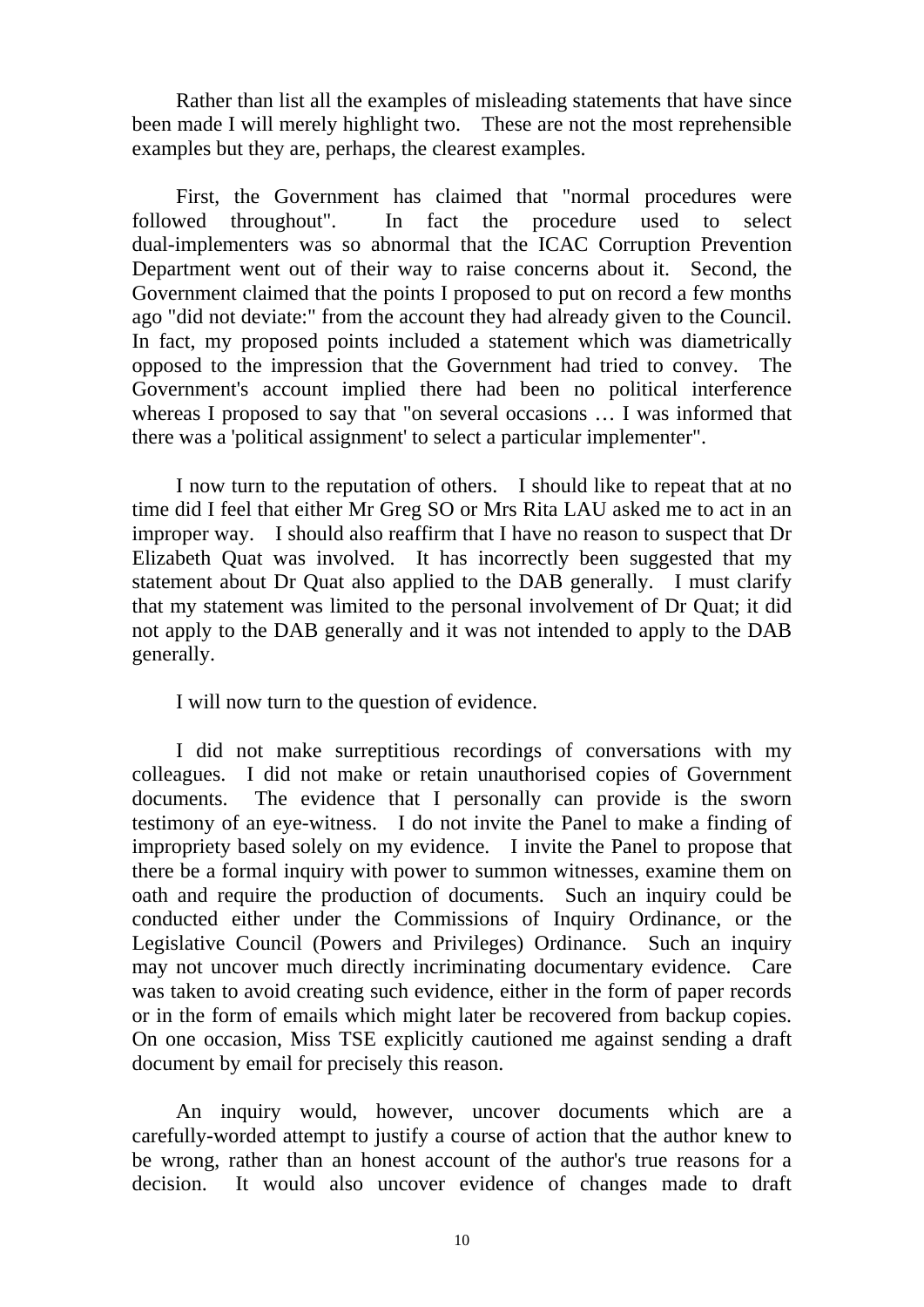documents that indicate a desire to conceal the true nature of events. But documents may not be the most important evidence that an inquiry would uncover. My account of events could most directly be corroborated by sworn evidence from other eye-witnesses who were involved in conversations about the political requirement to select a particular implementer. Today's special Panel meeting has no power to examine witnesses on oath and not all of the relevant witnesses are here. In particular, the Government's ten-person delegation does not include either of the two eye-witnesses who told me of conversations with the Financial Secretary or his office about political requirements. I have not named these eye-witnesses because they are serving civil servants and I do not think it is fair that they should come under pressure to come forward without the legal protections they would have if they were summoned as witnesses before a formal inquiry.

 In conclusion, I should like to end by reaffirming my strong belief that the ILSP itself is an extremely important and worthwhile programme. Despite the circumstances in which we find ourselves today, I remain proud of my role in designing the ILSP and in winning support for it.

Mr Chairman, I am ready to assist the Panel to the best that I can.

主席:好,謝謝葛輝先生。接下來我們請政府的代表,首先請 署理局長蘇錦樑先生。

#### 署理商務及經濟發展局局長蘇錦樑先生:多謝主席。

葛輝先生至今就 "上網學習支援計劃 "所發表的言論已對政 府聲譽構成嚴重影響,政府對此深表遺憾。

我本人並沒有參與徵求建議書的制訂,評審和覆檢委員會的 工作。當我在署任局長期間得悉葛輝先生對"上網學習支援計劃" 一事向立法會所作出的反映後,我向常任秘書長謝曼怡女士和 政府資訊科技總監辦公室同事瞭解過事件。我可以在此重申, 整個"上網學習支援計劃"遴選過程公正持平,考慮基礎由始至終 都是尋求整體上為計劃帶來最佳效益的方案,完全不存在不當 程序和政治任務的問題。

政府公務員團隊在這件事上只有一個共同目標,就是按照既 定規則和程序揀選最優秀的方案落實"上網學習支援計劃",令計 劃達至最佳效益。他們已經竭盡己職,以中立和持平的態度依 例辦事。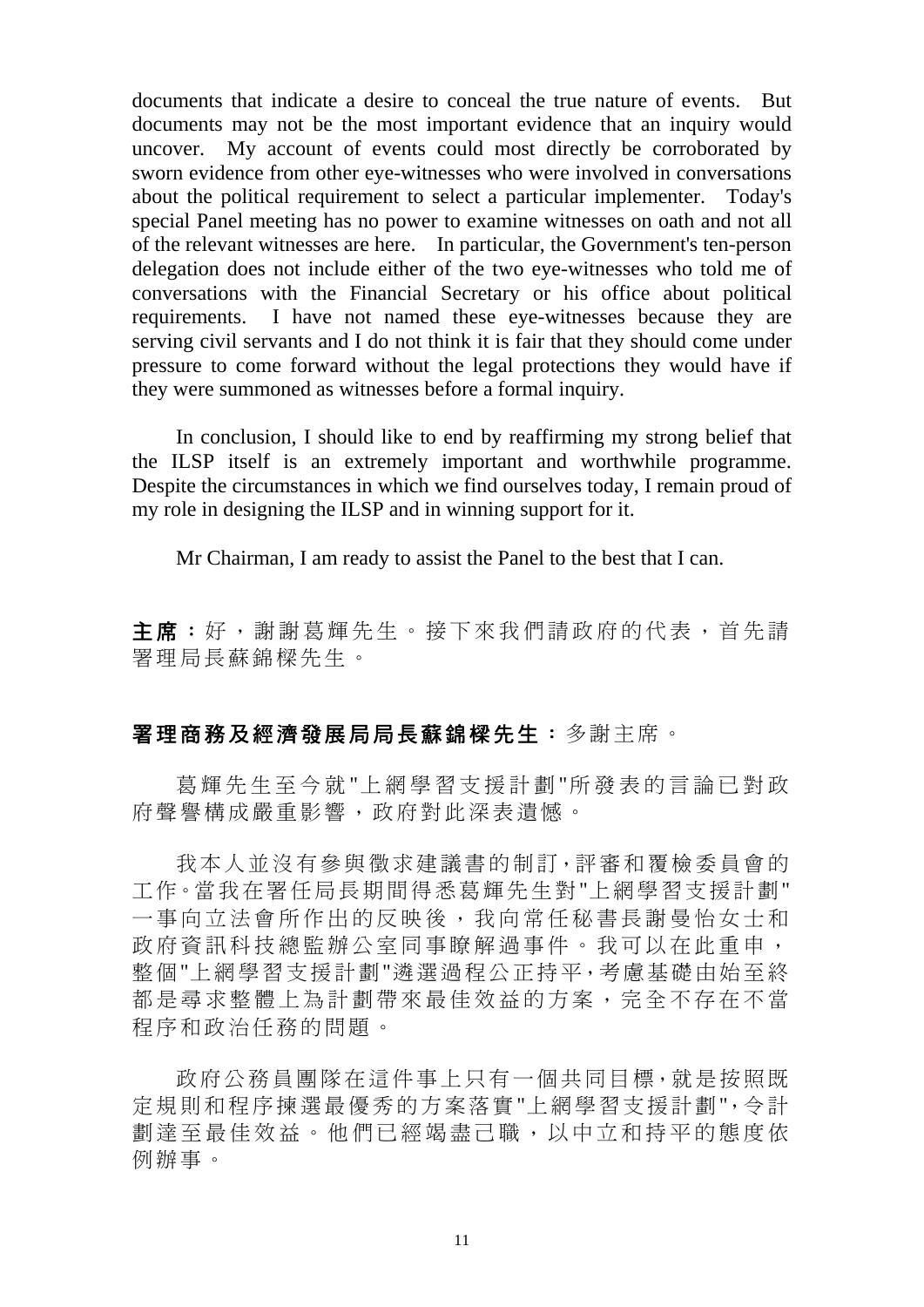同事之間的意見分歧不能被視為程序不當。葛輝先生的言論 不盡不實,有誤導成份,政府絕不苟同。葛輝先生往往偏好以 政治標籤去解讀接收到的信息, 歪曲事件的本質以自圓其想, 實在令人遺憾。

政府樂意繼續向立法會資訊科技及 廣播事務委員會詳細交 代"上網學習支援計劃"遴選過程,並積極配合委員會的要求瞭解 事件的真相。多謝主席。

主席:好,接着有請常任秘書長謝曼怡女士。

### 商務及經濟發展局常任秘書長 **(**通訊及科技 **)**謝曼怡女士: 多 謝 主席。

就葛輝先生的指控,我有3項澄清。

第一:潾選程序要按游戲規則,不偏不倚,這點基本要求, 任何公職人員都要堅守,不可妥協。無論任職哪個工作崗位, 我一直堅守這基本要求,重視程序公義。

葛輝先生質疑:為何他喜歡兩個提交建議書的機構合作,但 覆檢委員會卻偏偏要求他先結束徵求建議書程序,然後才進行 商議呢?理由相當簡單,我們要按游戲規則辦事,就是徵求建 議書的遊戲規則只容許機構各自提交一份建議書;政府可以選 擇其中最好的一份,亦有權一份也不選;但政府不可以中途改 變遊戲規則,要兩間機構合作,等同中途更改或再提交新的建 議書。當葛輝先生完成評審5份建議書後,他認為最能為低收入 家庭帶來最佳效益的方案就是糅合兩份最優異的建議書,故他 決定嘗試"合作方案"。正如剛才所說,這建議和當初的游戲規則 不脗合。故此覆檢委員會從程序角度提示葛輝先生,如果他要 落實他的建議,應先結束徵求建議書程序,並向5間機構交代, 然後才展開另一個階段的工作,磋商合作。葛輝先生去年10月8 日的電郵顯示,他當時是接受有關安排的。他亦知道除非有特 殊理據,他不可在徵求建議書工作結束後,隨意恢復徵求建議 書程序,或選擇把計劃判給其中一間最優秀的機構。

葛輝先生另一質疑是:為何合作不成,局方要堅持由兩間機 構分區推行,而不是否決其他方案呢?事實上,要求兩間機構 合作,可行模式不外有三。第一,他們自行成立公司;第二, 政府為他們成立公司;第三就是分區推行。經過多輪磋商,我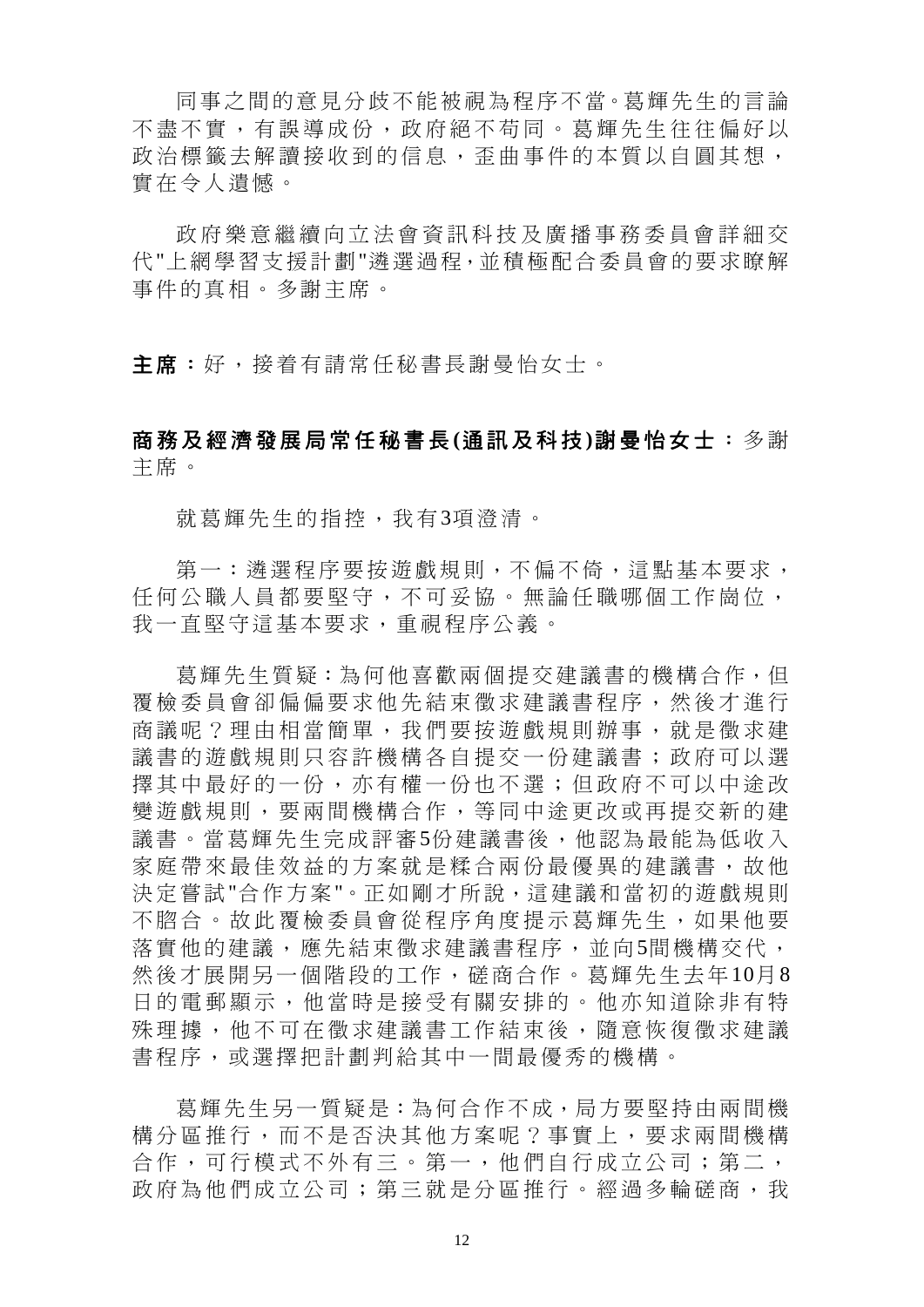和葛輝先生都體會到要兩間機構自行成立公司推行這計劃成功 機會很低。於是我們開始考慮後備方案,其中一個是由政府成 立財政司司長法團公司(簡稱FSI),邀請兩間機構參與。這個 FSI方案要經過一定的內部討論和法律程序,需時較長。另外, 我們沒有信心兩間機構單憑政府牽頭便會合作愉快。葛輝先生 去年11月曾親自書面評定這方案"不可行"。12月初時,由於大家 無計可施,再次把這方案納入考慮之列; 12月14日財政司司長 決定先考慮分區推行,然後以FSI為最後方案。今年1月4日,有 關機構在商議合作過程中關係再次出現問題,我正式提出分區 推行方案,邀請兩間機構考慮;至於FSI方案,我決定抽起,因 為勉強兩間機構合作,不再可能,我們不應該自欺欺人,拖泥 帶水。

葛輝先生曾建議另一個方案,就是只邀請兩間機構修訂原本 建議書,再提交政府評審。由於磋商合作期間兩間機構已知悉 對方的強項、弱項,再次評審的公正性明顯會受到影響。這個 建議程序上有根本的缺陷。葛輝先生去年 12月自己曾對此方案 表示有保留。

分區推行方案是政府經全盤考慮後的集體決定,不是我個人 的決定,方案整體上較為實際,亦較能配合計劃的推行時間表。 正如葛輝先生提到規模效益是其中考慮,但不是唯一考慮;引 入競爭未必是壞事。計劃即使分區推行,每間機構服務對象也 有 約 15萬戶,已有一定的規模效益,我們亦已為行政開支設定 上限。

我作為公務員一向執着任何與競投、公帑相關的工作,要做 得到和要讓人看得到政府是不偏不倚,公平公正的。潾選決定 不容反反覆覆。

主席,我第二項澄清是公務員堅信堅守政治中立原則。我重 申,"上網學習支援計劃"遴選過程中,絕對無人向我、我亦沒有 向任何人施壓、明示或暗示要干預遴選結果。

我一向有提示葛輝先生要以計劃效益和合理程序為依歸;葛 輝先生亦確認得悉這個提示。我去年4月加入商務及經濟發展 局,並沒有參與徵求建議書設計和評審工作。去年8月後成立的 覆檢委員會,是有庫務科和教育局同事集體商議運作的。去年 10月至12月期間,拉攏兩間機構合作時,兩間機構都分別對我 和葛輝先生有看似偏幫對方的微言,政府的中立程度不容置 疑。到考慮後備方案時,我和葛輝先生意見出現分歧,但最終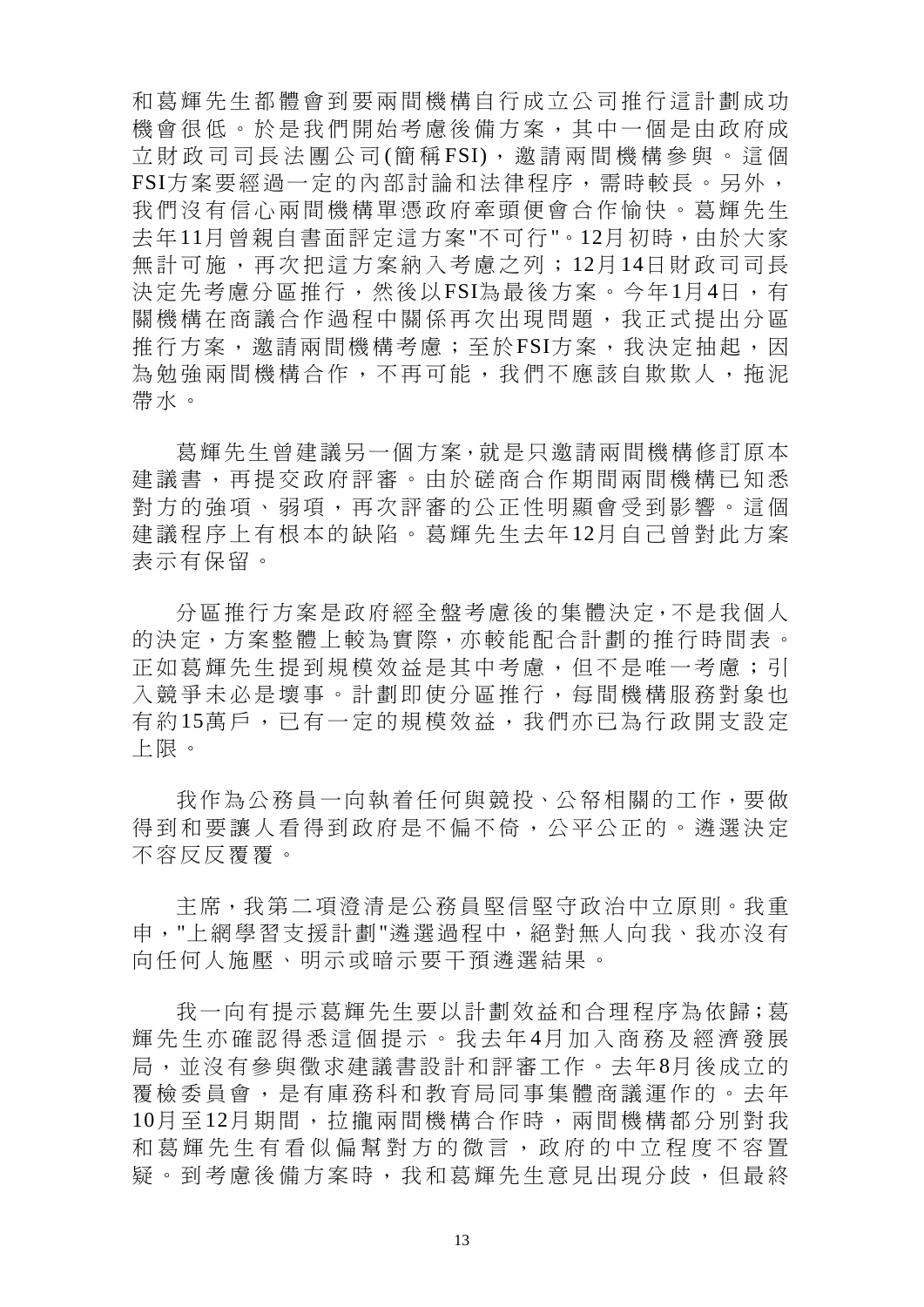決定是集體作出的,而"分區推行方案"亦都是得到兩間機構同意 才落實的,不存在政府單方面或個別官員操控遴選結果的問題。

葛輝先生指控過程有"政治干預",有關指控嚴重誤導,無中 生有。葛輝先生在去年8月向我匯報徵求建議書的進展時,當時 已完成評審工作。他向我首次提到在磋商把這計劃納入預算案 期間,他有印象財政司司長屬意由一間社企或具商業觸覺的機 構推行計劃,而葛輝先生印象中互聯網專業協會正是司長心目 中的合適機構。但葛輝先生當時堅稱、近日亦再確認,他沒有 受這印象影響,一直以公正持平的方式進行評審程序,他同時 說財政司司長沒有向他作出任何要求。葛輝先生當時看來沒有 受到這個印象困擾。我當時認為他只是反映他印象中財政司司 長的個人觀點,不代表司長有意圖影響遴選公正性。

我聽了葛輝先生的說法後,曾向財政司司長辦公室瞭解。電 話上我收到的信息是:財政司司長在預算案前提及希望由社企 或具商業觸覺的機構推行計劃,亦有提到互聯網專業協會具備 營商經驗,但財政司司長從沒要求或暗示要繞過公平的遴選程 序。我事後向葛輝先生解釋,亦提示他要審慎公正行事。去年 8月初,葛輝先生和我向局長匯報徵求建議書進展時,也提到財 政司司長的看法。我清楚記得,當時劉吳惠蘭局長說對於財政 司司長的意見毫不知情,她叮囑葛輝先生要公正地完成遴選工 作,絕無就遴選結果提出任何個人傾向。

葛輝先生指控我曾不只一次確認有一項 "政治任務 "要將計 劃交予某機構,更言之鑿鑿指該項 "政治任務 ""had come from beyond the Financial Secretary"。我強烈否認曾提過計劃有"政治 任務"。"Political assignment"一詞是葛輝先生今年1月5日決定提 早離職時首次使用和強加諸我身上的,之前從未作出類似指 摘。把"政治任務"串連"beyond the Financial Secretary"更是斷章 取義,誇張失實。我從沒有提過有任何人要干預遴選決策過程。 我提過的是:"上網學習支援計劃"有很多持份者,財政司司長以 外(即所謂"beyond the Financial Secretary"),5家來自資訊科技、 社福界的"重量級"競投機構,都非常關注這計劃。我提示葛輝先 生政府要加倍謹慎,以計劃效益和合理程序為依歸,不可有任 何偏差,否則會遭人詬病,甚至要到立法會回應質詢。去年10月 左右,外間對評審結果議論紛紛,加上傳媒報道和立法會關注, 整項計劃少不免被"政治化"。葛輝先生深受揣測性的報道困擾, 我曾開解他不要理會外界的政治壓力,我所指的 "protecting me (him) from political pressure"僅是如此,別無他意。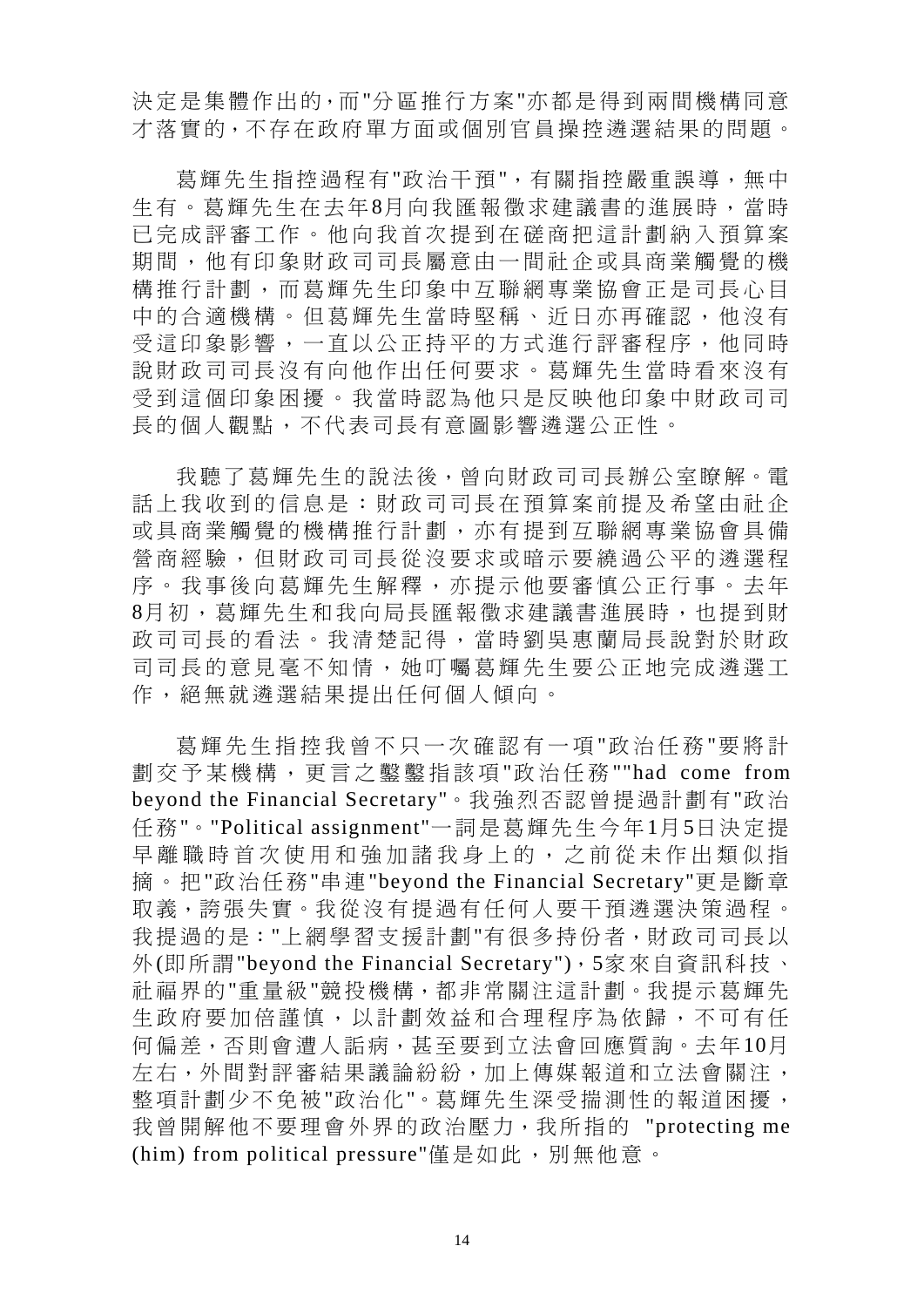主席,我第三項澄清:政府內部討論意見不同,實屬正常。 公務員要遵守、尊重制度下按合理程序作出的決定。

職責所在,我和葛輝先生有很多合作機會,我尊重他,現在 也很尊重他在資訊科技方面的專業知識,亦相信我在行政管理 方面的經驗可配合他的工作。在推行 "上網學習支援計劃 "一 事 上,葛輝先生非常"上心",對如何落實對低收入家庭帶來最佳效 益方案有強烈的個人意見。我作為 他的上司,察覺到涉及 2億2,000萬元的計劃沒有內部制衡機制、程序上亦有違反設定評 審準則的地方,故有責任提出改善,確保葛輝先生所作的建議 和選擇有規有矩,合乎審慎公正原則。意見不同時,亦有責任 向上級反映,尋求解決方法。我們在工作上意見時有分歧,葛 輝先生因此對我有很大的猜疑,他曾經在去年12月底,在一封 尋求續約的電郵中表示會致力與我修補工作關係,令我願意推 薦與他續約。他同時承認他經常反應過敏,就連我一個未覆的 電話,一個間接向副手轉達的信息,也會令他感到不安,懷疑 我不支持他的工作。 我多次向葛輝先生表示,我以誠信履行我 的職責;意見不同時不應猜度對方意圖不軌。

主席先生,我想強調"上網學習支援計劃"是新嘗試,我感謝 所有參與徵求建議書的機構,以及多個月來為落實計劃而勞心 勞力的推行機構和同事。政府有信心兩間推行機構能成功為低 收入家庭提供上網學習支援服務。我希望大家能理性分析,用 一個平常心去理解事件,作出客觀判斷。多謝。

主席:我在這裏問一下出席的團體,社聯及互聯網專業協會、 小童群益會及信息共融基金的朋友,你們想發言嗎?如果想, 我給3分鐘時間大家。羅淑君女士,是嗎?鄧淑明女士,請講。

信息共融基金會有限公司會長鄧淑明女士: 好。主席,各位委 員,我是鄧淑明,信息共融基金會的主席,也是互聯網專業協 會iProA的會長。信息共融基金會作為"上網學習支援計劃"的投 標機構,是根據《稅務條例》第88條註冊的免稅慈善團體,董 事會包括iProA及香港小童群益會的代表,以及9名獨立的專業人 士。信息共融基金會是按照政府標書的規定,以全新成立的免 稅慈善團體的身份作為"上網學習支援計劃"的執行機構。信息共 融基金會在整個投標過程中,完全依照"上網學習支援計劃"的招 標規定及既定程序進行,信息共融基金會以iProA及香港小童群 益會作為核心夥伴,兩個組織同時是"上網學習支援計劃"的擔保 機構。信息共融基金會就核心夥伴的分工早有共識,前線及地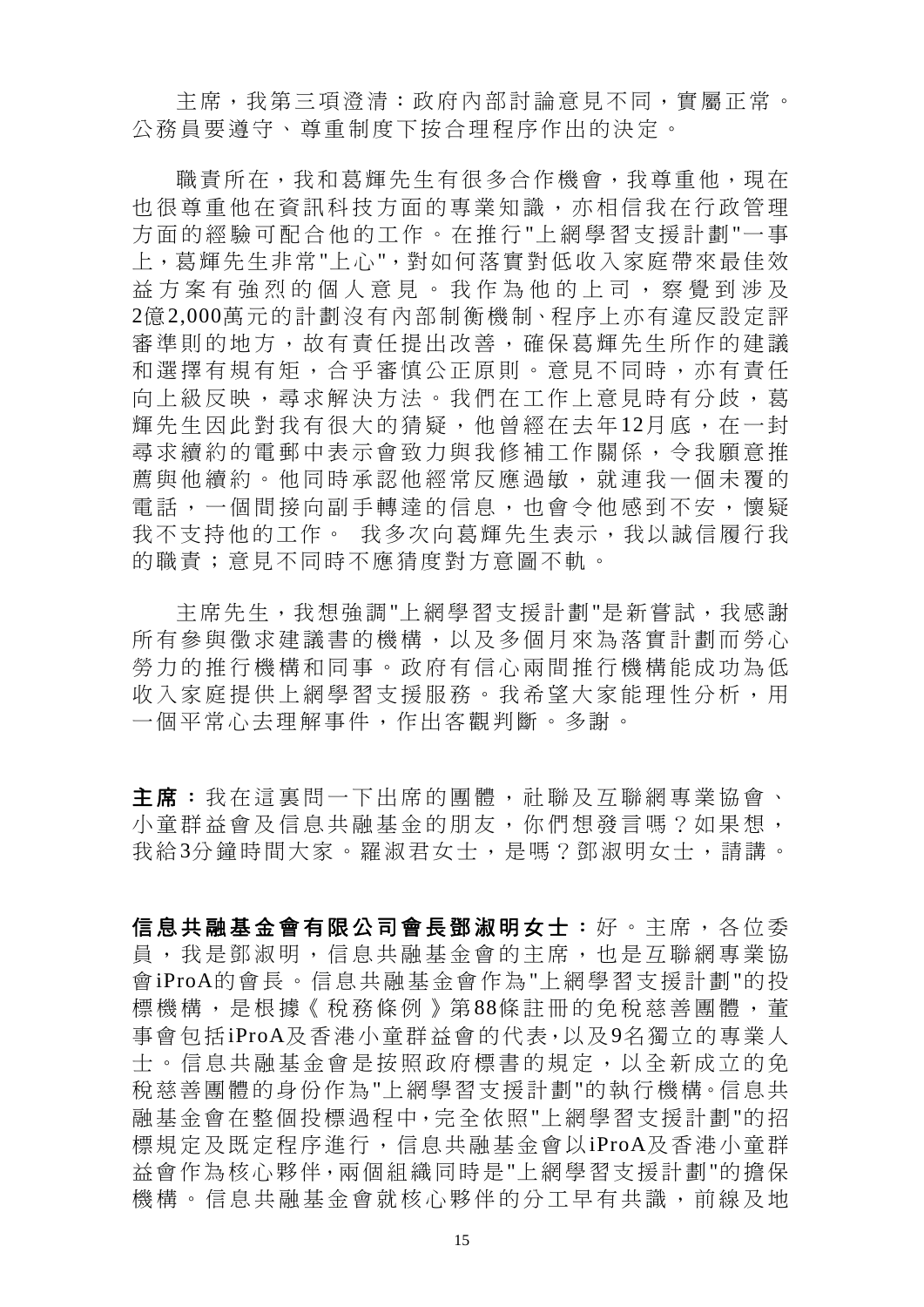區工作由小童群益會負責及統籌;技術支援及上網硬件等技術 服務由iProA統籌。

 iProA是絕對政治中立的專業IT團體,現在擁有2 600多名會 員,與其他專業IT團體一樣,iProA積極推動本港資訊通信科技 業及從業員的專業發展。但iProA獨特之處,就是早於12年前成 立時,已進行消取數碼隔膜的項目,並以此作為本協會的宗旨 之一,是香港最早提倡並推行信息共融的團體,經驗豐富。過 去iProA的工作相當着重消除青少年、老年人、弱勢社群中的數 碼隔膜,致力提高大眾善用互聯網的能力。

以上是我對信息共融基金會及iProA的簡單介紹,接下來請 我身邊的核心夥伴,小童群益會總幹事Lilian簡單介紹基金會的 執行理念。

香港小童群益會總幹事羅淑君女士: 主席,我是羅淑君,是香 港小童群益會總幹事。香港小童群益會是一間前線和提供直接 服務的機構,我們一直以來都很關注基層兒童的學習及成長發 展,其實於 2005年開始,我們歷年回應施政報告、財政預算案 等等、出席立法會,希望積極提出低收入兒童的需要。2009年3 月5日,我們亦於立法會有關委員會呈交"增設上網津貼,確保學 童公平學習機會意見書"。在參與這次投標過程中,我們夥拍 iProA,支持信息共融基金,一起競投"上網學習支援計劃"。在 實踐工作經驗中,我們小童群益會按地區推動策略及熱線支援 服務,執行及負責統籌。小童群益會的宗旨亦一直希望為每一 位兒童提供平等學習的機會,支持他們有額外的支援及協助, 使他們可以在一個平等的起跑線上。這次我們與iProA,夥拍信 息共融機構參與投標,過程也是依足程序參與的。

主席:方敏生女士。

香港社會服務聯會行政總裁方敏生女士:多謝主席。我只想說 一句,其實現在"分區執行"對社聯來說,由頭到尾我們都覺得是 一個不理想的做法,行政費用會增加,對於學童其實不太好, 因為原本整個計劃書是全港性的,有一個數量才有議價能力將 無論軟件或硬件價錢降低,這是社聯一直以來的立場,在沒有 選擇下,我們決定接受,否則便會繼續沒有人幫助學童取得平 價的上網及其他服務。謝謝。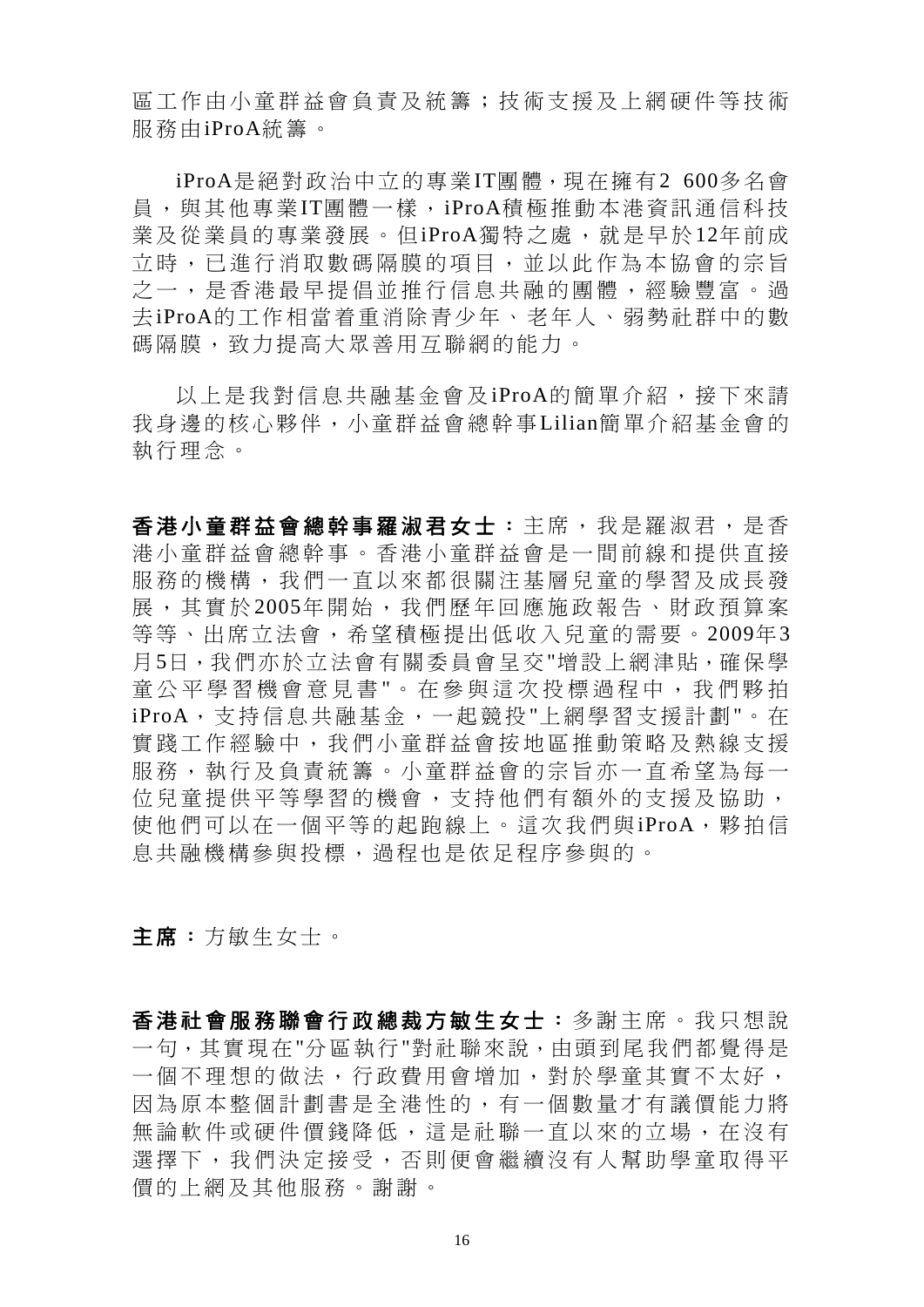主席:李振培先生,有沒有補充?

#### 網上學習資源中心總經理李振培先生:無補充。

主席:現在有以下議員舉手發言:王國興議員、梁君彥、李永 達、黃定光、劉慧卿、葉劉淑儀、湯家驊及劉江華,每人可以 說 5分鐘。另外我提醒各位議員,最好於發言前申報利益。 5分 鐘,就我們今天討論的議題,有些已經過時的不要再說了,因 為葛輝已說得很清楚,政府也回應得很清楚,我們就雙方面回 應的內容有質疑的提出問題,盡量希望這個會議是很有效率 的。我們好好利用兩個小時的時間,首先請大家記得發言前申 報利益。回答及發問加起來5分鐘。希望大家盡量簡短,因為牽 涉的人很多,可能問葛輝先生,又可能問政府,你可以指定任 何人回答,如果你沒有指定,我幫你拿主意。首先有請王國興 議員。

王國興議員:主席,我想問葛輝先生兩個問題,第一,我剛才 聽到葛輝先生指出葛佩帆女士與這件事無關,剛才我聽到他這 樣說。我也看到葛佩帆女十有一個聲明,說葛輝先生在電郵中 證明她本人與此事無關。但我聽見剛才葛輝先生發言時說,有 人不正確引述他的說法,換句話說,葛佩帆女士與此事有關, 這是不正確的。我想通過主席問葛輝先生,他指"有人"那是甚麼 人,他可否說出那些人的姓名,那些人是否在場,可否指出那 些人的姓名及身份?這是第一個問題。

第二個問題也是問葛輝先生,他當面指謝女士,認為謝女士 受政治影響,葛輝先生認為謝女士有政治上的考慮,又認為謝 女士找理由去支持"分區執行",他的結論認為謝女士的決定是受 政治影響。引述完畢,因為都是他認為。不過,我也聽到剛才 謝女士很詳盡、嚴正,措辭清晰反駁葛輝先生,認為葛輝先生 的說法,我覺得"葛輝的猜想"是過敏、懷疑,有猜度,其實立論 不知道是否因為葛輝先生太過敏感。

17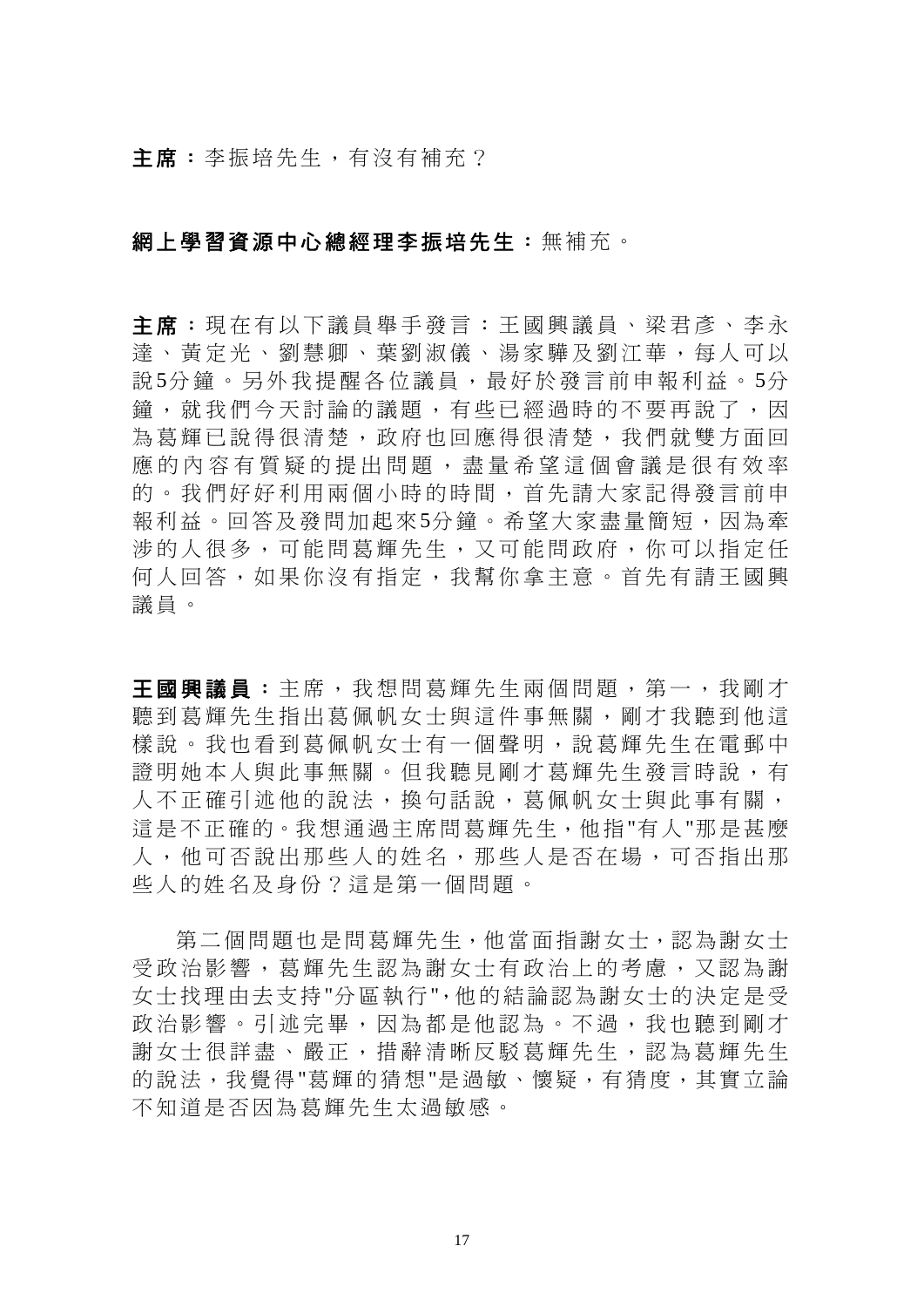無論如何,剛才葛輝先生的發言,政府已有很清晰的反駁。 現在這一刻你聽到政府的反駁及澄清,會否已經解釋或澄清、 或冰釋了你的猜想是沒有根據的?兩個問題。

主席:葛輝先生,兩個問題,第一誰引述,即不正確引述,關 於葛佩帆有參與此計劃?第二問題 ......這個問題其實應該政府 問,不是王國興議員問,不過你也可以回答。

**Mr Jeremy GODFREY:** Okay, so the first question was I referred to my statement about Miss QUAT being misinterpreted rather than ...... I said about Dr QUAT being misinterpreted rather than misquoted. I noticed, from media reports, that the statement I'd made verifying that Dr QUAT had not been involved and I'd never discussed this with her had been positioned as that I had said that the DAB had had no involvement whatsoever. That is the misquotation or the misinterpretation. So I think the media had quoted the leader of the DAB as asserting that. To the extent that he may have been misquoted I don't know but I just wish to place on record that what I said about Dr QUAT was personal about Dr QUAT, it didn't apply to any other person; I didn't intend it to apply to any other person and if I were asked to make a similar statement about the DAB generally, I would not be prepared to do that.

 Let me also address the question about the Government's refutation and have I just been oversensitive. I outlined in my statement four occasions on which Government officials told me about the political requirement. There is no possibility whatsoever, despite the impression that the Government has tried to give, that, on any of those occasions, I could have misinterpreted what I had been told. I should say that I actually feel quite sympathetic towards Miss TSE. I think she's been in a very difficult position. She has probably been under more direct and greater political pressure than I have been. I am very sorry that that pressure should have caused her to deny that she ever used to me the words "political assignment" in describing the requirement to select a particular implementer. I fear that there's not much more I can say about that other than to suggest that an inquiry with sworn evidence, hearing from other witnesses, might get to the bottom of this.

 I also would want to say that, in Miss TSE's statement, she selectively quoted from a number of documents of which I was the author; I think it's unfair and would be unwise of the Panel to reach any conclusion without seeing the full documents and without understanding the full context. In the context ...... if I can talk about my note to Miss TSE in which I said I thought I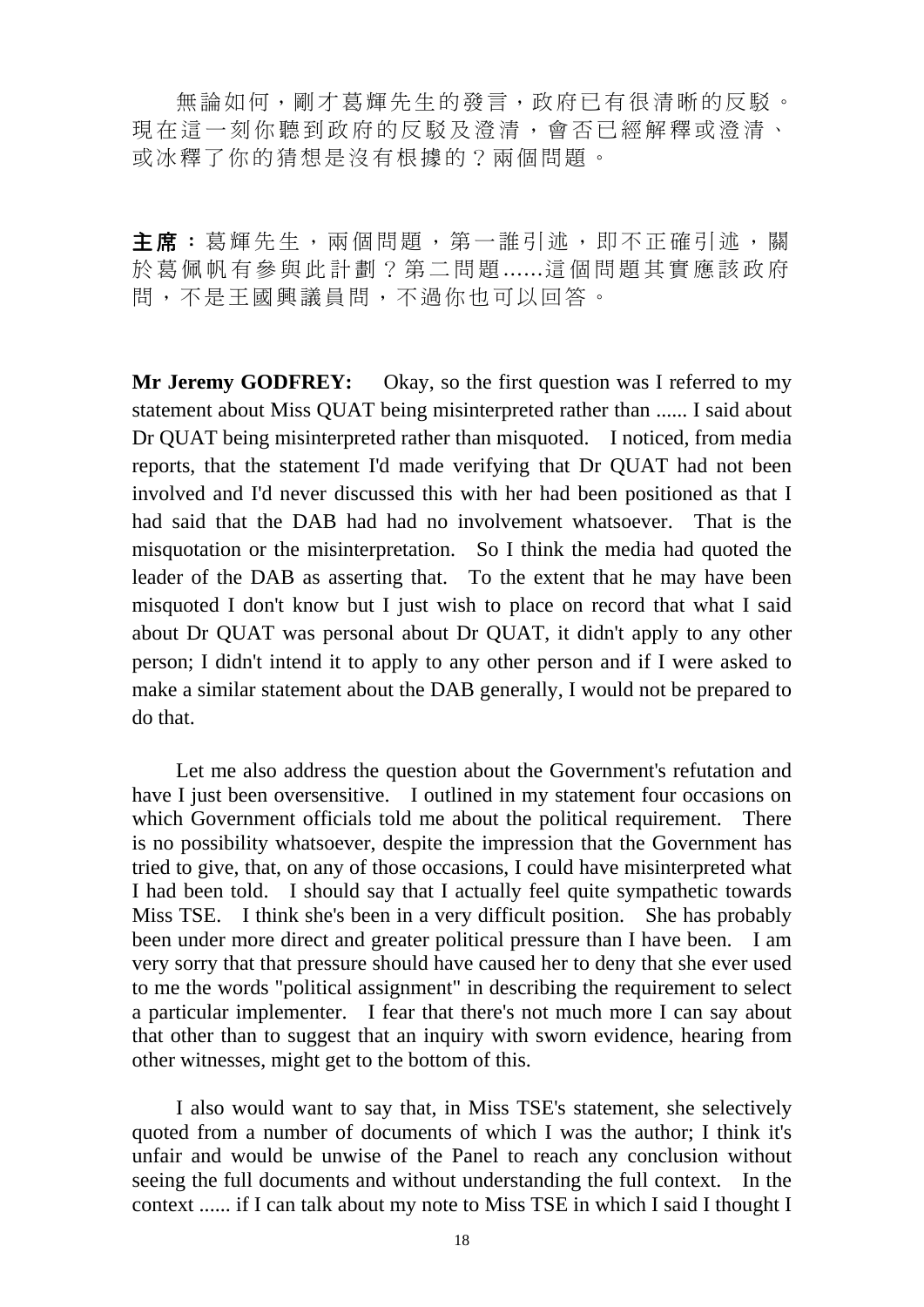might have been oversensitive, I said to her that an atmosphere of mistrust had grown up between us as a result of the pressure that had ...... that I did not feel that she was acting in the best interests of low-income families and I felt she was responding to the political pressure that we both knew about in a way that was inappropriate. That had caused an atmosphere of mistrust to build up to the extent that I had become oversensitive, possibly, about other matters affecting our relationship. So I don't, for one moment, accept that the Government's so-called clarifications that they've given today or refutations aren't the ...... cause me to change my view that there was an attempt at political interference. As I say, there were no fewer than four Government officials who, on four separate occasions, left me in no doubt whatsoever that there was a political mandate.

 I should also say I alluded in my affidavit to a conversation I'd had with someone who was not a Government official but who also discussed with me the political imperative to select iProA and the political advantage that it was expected might arise from doing that, so I have to say there's absolutely no doubt in my mind there was political interference. I think the Government have done nothing to convince me that this was just a misinterpretation by an oversensitive individual. I'm a ...... the only time I find myself act ...... I usual act in an extremely rational and calm manner, the only circumstances in my career where I have observed myself feeling under stress or acting emotionally have been on occasions when I've been asked to do something which I knew was not right. Around the ILSP, I was being asked to do something that I knew was not right and that caused me understandable stress and certainly made the working relationship with Miss TSE extremely difficult indeed.

主席:好,謝謝葛輝先生,你過了一點時間,但不要緊,我們 盡量讓你說,希望其他委員簡短一些,問問題的核心,希望找 出真相。下一位梁君彥議員。

梁君彥議員:多謝主席。我想從另一個角度去看。葛輝先生1月 5日辭職,我想問問秘書長,1月5日前,政府有否收到葛輝先生 任何電郵或書面正式通知,由於他受到政治壓力,所以辭職? 同時,我知道秘書長謝女士說,他發電郵給你,要求你幫他續 約。我想問問,政府為何不幫葛輝先生續約呢?而他辭職時,1 月5日是否知道你不幫他續約,所以他辭職不做?或是因為政治 理由,他說反正你的程序不對,我就甩手不幹?

#### 主席:秘書長。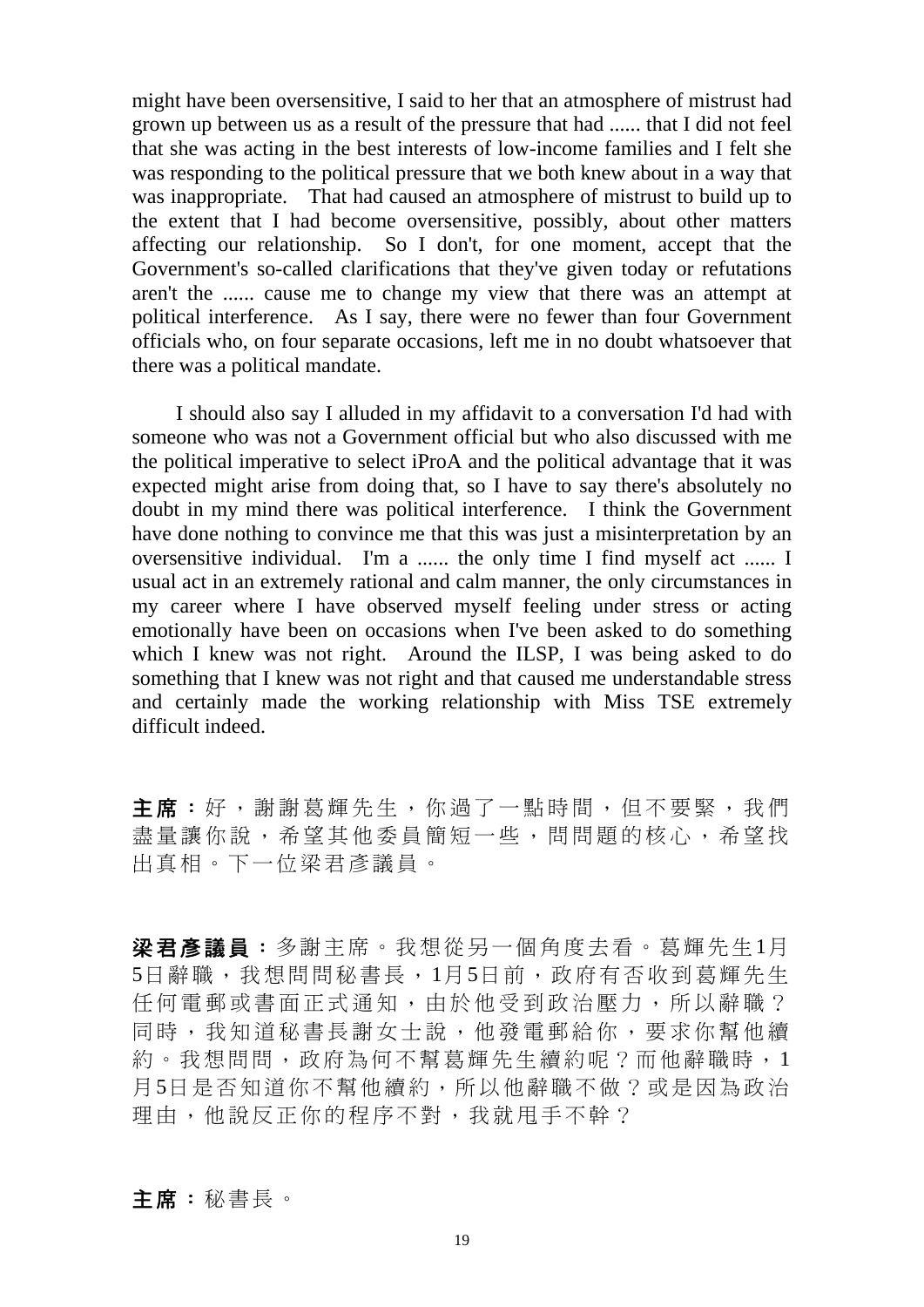商務及經濟發展局常任秘書長**(**通訊及科技**)**謝曼怡女士:多謝主 席。我與葛輝先生就"上網學習支援計劃"經常有交往,葛輝先生 很多時候曲解了覆檢委員會的工作性質及角色,譬如管制人員 要向覆檢委員會提交意見,覆檢委員會須就管制人員的意見從 程序的角度提出意見。對於這個問題,我們之間有提過建議, 互相交流過。葛輝先生去年10月8日很不滿意我們的決定時,他 寫的也承認,他自己承認,覺得應該接納,將徵求意見書的程 序作出總結,然後劃一條線,5個機構公平公正知道從零開始, 下一個階段再進行磋商。所以就算10月8日,葛輝先生寫給我的 電郵,完全沒有提及政治干預。10月、11月,就算意見分歧很 大的時候,葛輝先生提出的電郵,不是現在事後說,當時的電 郵都很清楚,絕對沒有提過有"政治任務"這回事。

續約事件,我知道我們10月後開始就 "後備方案",就 "分區 推行方案"意見有不同,葛輝先生有一些使用強烈字眼的電郵交 給我,非常強烈,罵我罵得很厲害,意見不同,但不是針對事 件,而是針對個人。一直都是......12月底時,葛輝先生第一次要 求與我商談他續約的事情, 12月 22日他要求見我。當時我知道 大家就 "上網學習支援計劃 "意見很不相同,我知道我不應該就 "上網學習支援計劃 "這一件事去影響政府如何考慮與一個部門 首長的合約,我是刻意不提這個計劃。

葛輝先生向我提出他想續約,我不想誤導他,我與他分享我 的初步理解、初步建議,這個合約最終須經公務員事務局及敍 用委員會審批,不是個人合約。我當時跟葛輝先生說我有3個理 由,有3個理由是對續約提出有困難。第一,部門與葛輝先生作 為一個部門首長的溝通出現了嚴重的問題,這是我當時提出 的。我不時有跟葛輝先生說,我收到部門裏面不同的同事向我 反映,葛輝先生比較難接受別人的意見。 12月時有另外一個會 議,是兩個部門一起開,我做主持。有關另外的部門,部門首 長會後向我反映,資訊總監辦公室的同事不能說服其部門首長 聽他們的意見,不是接納,而是聽都不聽,他們需要透過第二 個部門的同事向我作為開會的主席反映意見。對於我來說,這 是嚴重的溝通問題,不是個人問題。

第二,部門首長與政策局的關係。曾經有一次局長與葛輝先 生開會,很多人都有參與。在會議上,葛輝先生對於e-engagement 用甚麼方式有一個建議,局長有不同的意見,葛輝先生很明顯 情緒受到很大的波動,在場的同事都看到。我提議葛輝先生要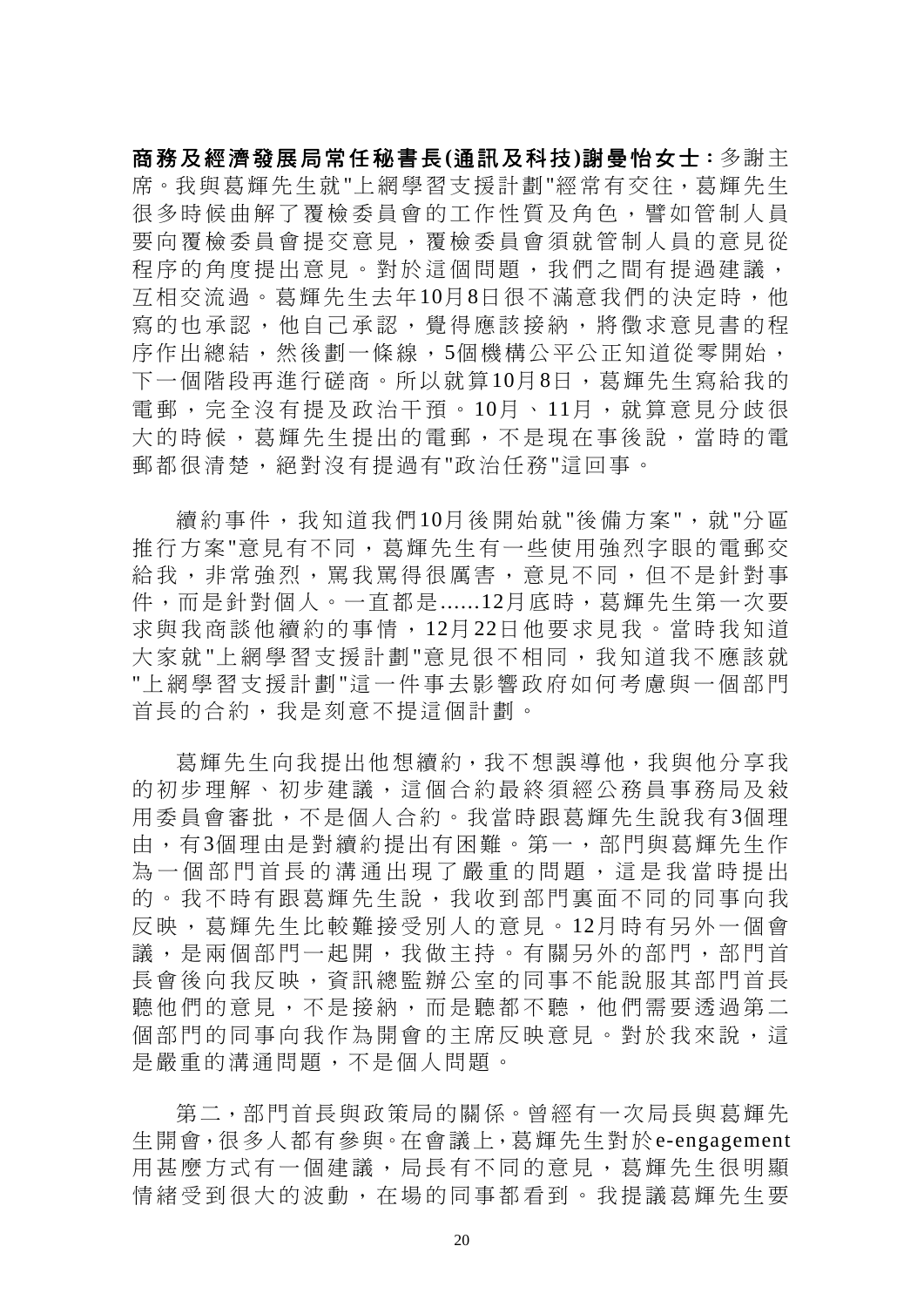多聽,要接納別人的意見,我向葛輝先生反映了這一點。另外, 有關的專業人員協助會亦寫過信給我,提出他們希望一個好的 部門首長除了要懂IT,還要懂得政府的文化......

主席:我必須要制止秘書長,我們這個場合不適宜讓你繼續說 人事問題,你回答不與他續約的原因及日期,已經回答了梁君 彥議員的問題。

我想問梁君彥議員,可否讓葛輝先生回應謝曼怡秘書長的說 法?

梁君彥議員:其實我問得很簡單,葛輝先生離職時已經知道政 府不會與他續約,是不是?

商務及經濟發展局常任秘書長**(**通訊及科技**)**謝曼怡女士:葛輝先 生12月22日與我溝通,當時我的初步意見是覺得續約有困難。

#### 梁君彥議員:如果葛輝先生......

主席:即這是1月5日前。你的時間已夠,但我覺得應該給予少 許時間讓葛輝先生回應這個問題,不過你最好只說1分鐘。好 嗎?

**Mr Jeremy GODFREY:** Yes, okay, thank you very much. Thank you to Mr LEUNG for raising this issue.

 I might just give an account of the issues relating to my contract renewal. I joined the Government in 2008, April 2008. It was my intention, when I joined the Government, that I should serve, maybe, five years in total. That was my career plan because I felt that it would take longer than just one three-year contract to make the changes and make them stick, make them embedded in the way the Government works. After my first year, I had a good performance appraisal; after my second year, I had another good performance appraisal. Both the permanent secretary at the time and my countersigning officer, the Secretary for Commerce and Economic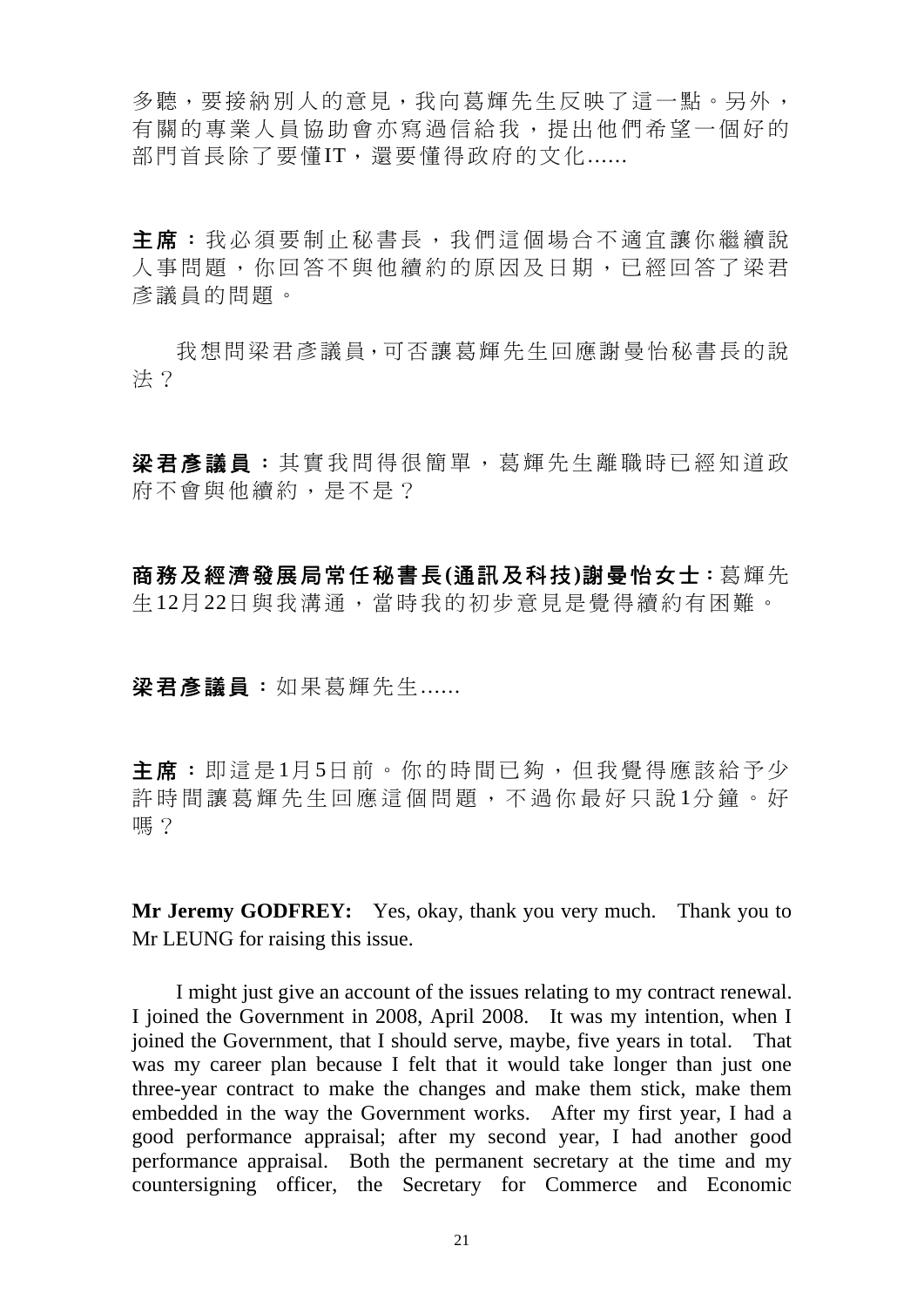Development, wrote in that appraisal that they would recommend renewal of my contract.

 I certainly had a more difficult working relationship with Miss TSE. I found her management style to be one of micromanagement which I found difficult to get on with but, nevertheless, I determined that I would, in fact, wish to continue to extend my contract because I felt that I was still making a difference. Certainly, most other Government departments, colleagues in the industry, colleagues in the social services sector had been kind enough to say I was making a difference. When Miss TSE and I discussed matters, notwithstanding our difficult working relationship, it was our common intention, up until December last year, that the contract would be renewed. In December ...... I must say I was having second thoughts about whether I would want to renew and, for me, a satisfactory outcome for the ILSP was very important. I determined not to have any further conversations about contract renewal because I did not wish anybody to think that the prospects of my contract being renewed or not renewed might have influenced me to act improperly in respect of the ILSP.

 In December, we finally had a resolution from the Financial Secretary that he would permit a Financial Secretary-incorporated entity to be used if the dual-implementer approach was not acceptable to either eInclusion or the Hong Kong Council of Social Services. I regarded that as a quite satisfactory outcome; I felt it most unlikely that both parties would agree to a dual-implementer approach. In December, I, therefore, went to see Miss TSE to say that I thought the ILSP had now been satisfactorily resolved and maybe we should address how we were going to rebuild a working relationship, it was in that meeting she told me that she had taken the view that she would not renew my contract. She told me that she regarded the ILSP as a test and that I had failed that test and that I was too unpredictable to ...... that they didn't know how I would react if a similar situation arose again in the future.

 I was actually very upset by this because, notwithstanding the difficulties, I felt that I'd made good progress in implementing changes and I really did not wish to leave a job unfinished. I, therefore ...... I took a couple of days' leave and I wrote her the email, from which she's selectively quoted, in which I explicitly said it was a ...... as I recall, it was a pity that I'd ever been informed of the political assignment. So Miss TSE is incorrect in saying that that email never mentioned political assignment. I didn't hear anything ...... I copied that email to Mrs LAU. I didn't hear anything but I certainly got the impression in January, as Miss TSE has just confirmed, that, in fact, my contract would be renewed if only I would go along with the ILSP approach that she had proposed.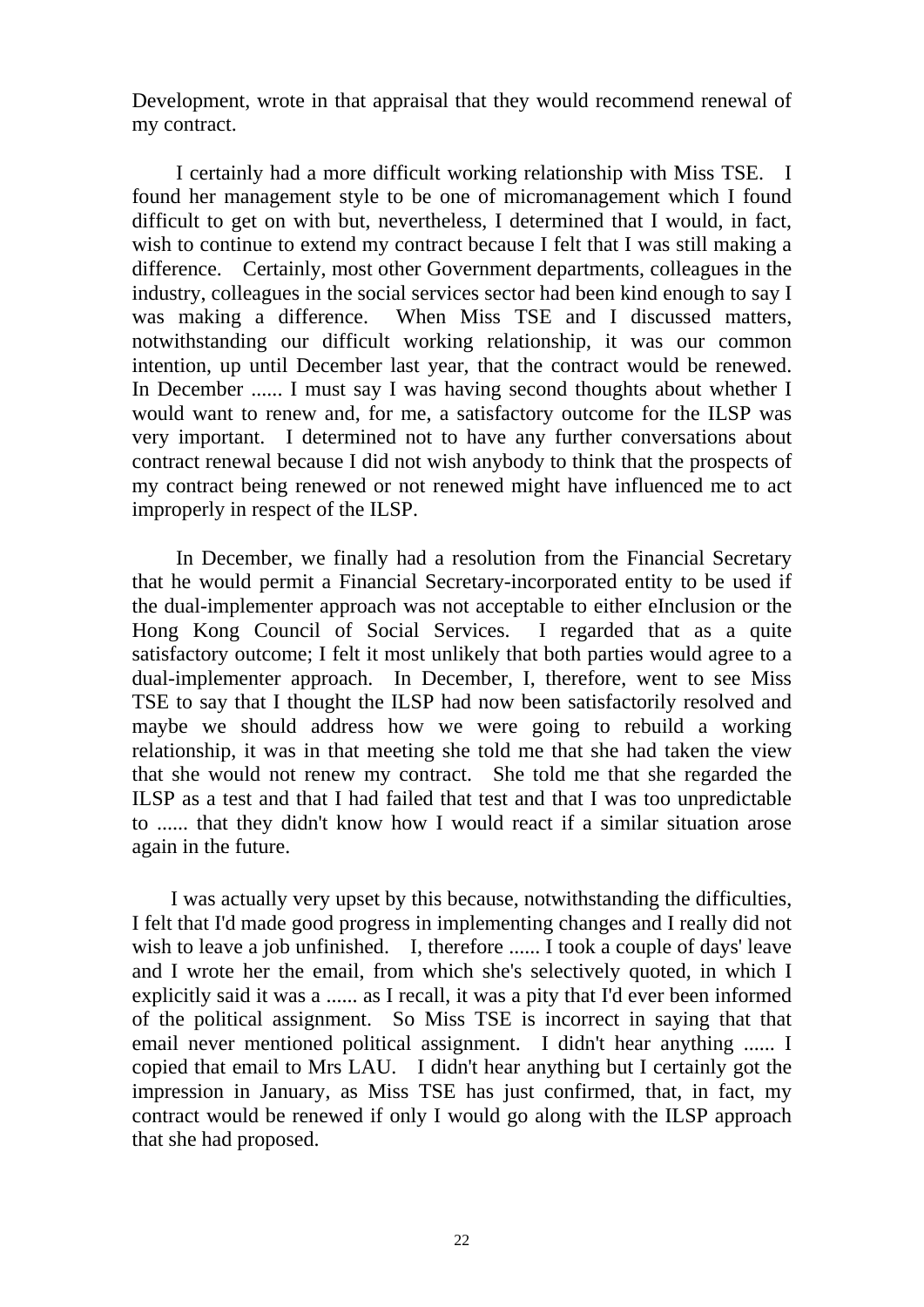So my decision to resign, to leave the Government, was nothing whatsoever to do with thinking that my contract might not be renewed. It was entirely to do with my unwillingness to come to LegCo and to mislead the Panel about the reasons for the ILSP. Members of the Panel may recall that there was a meeting in January which I did not attend at the very last minute. The reason I did not attend was that I'd had a conversation with the Secretary, with Mrs LAU, a few days previously in which I had explained to her why I felt it necessary to terminate my employment with the Government and she had concluded - and I agreed with her - that it wasn't safe to allow me to appear before the Panel because, if the Panel chose to raise with me the questions of ILSP, although it was not in the agenda, I could not be trusted to stick to the Government line; I would have felt obliged to tell the truth. So that is why I didn't appear at that Panel meeting. So I have to say to Mr LEUNG, I know there's been lots of speculation that I ......

主席:葛輝先生,你已經詳細解釋了。我們想知道的就是這"上 網學習支援計劃"是否造成你不能續約或提早結束合約的主要原 因。是吧?只是要求你回應這個。

#### 主席:下一位李永達議員。

李永達議員:主席,今天葛輝先生那份新的資料其實與上次的 有一個相同之處,說在他與謝曼怡秘書長的多次交談中,覺得 選擇信息共融中心這個決定是有一個政治任務。他說在其中一 個對話,謝女士告知他這政治任務是由財政司以外或以上的人 或機構。第一,請問葛輝先生,你所說的財政司以外的人或機 構,你瞭解是誰嗎?第二,謝女士已強烈否認這一點,葛輝先 生出這份資料前作了法律聲明,確認所說的一切是真確的。即 是說這個會議其中有一個人,可能是葛輝先生,可能是謝曼怡 女士是在說謊,一個說被很清楚告之有政治任務,一個就說沒 有。

第二,請問謝曼怡女士,你於資料第8段說,財政司司長於 預算案前提及希望由社企或具商業觸覺的機構推行計劃,亦有 提及互聯網專業協會具備營商經驗。這是謝女士寫給委員會的 資料。我想問一問......至少我覺得很奇怪。在電話交談中,為何 他僅僅只提到一個機構:互聯網專業協會 —— 即我們現在所說 的信息共融中心其中一個背後的機構 —— 具備營商經驗這個 提點呢?我們所說政治壓力,秘書長,有時候不需要很明顯,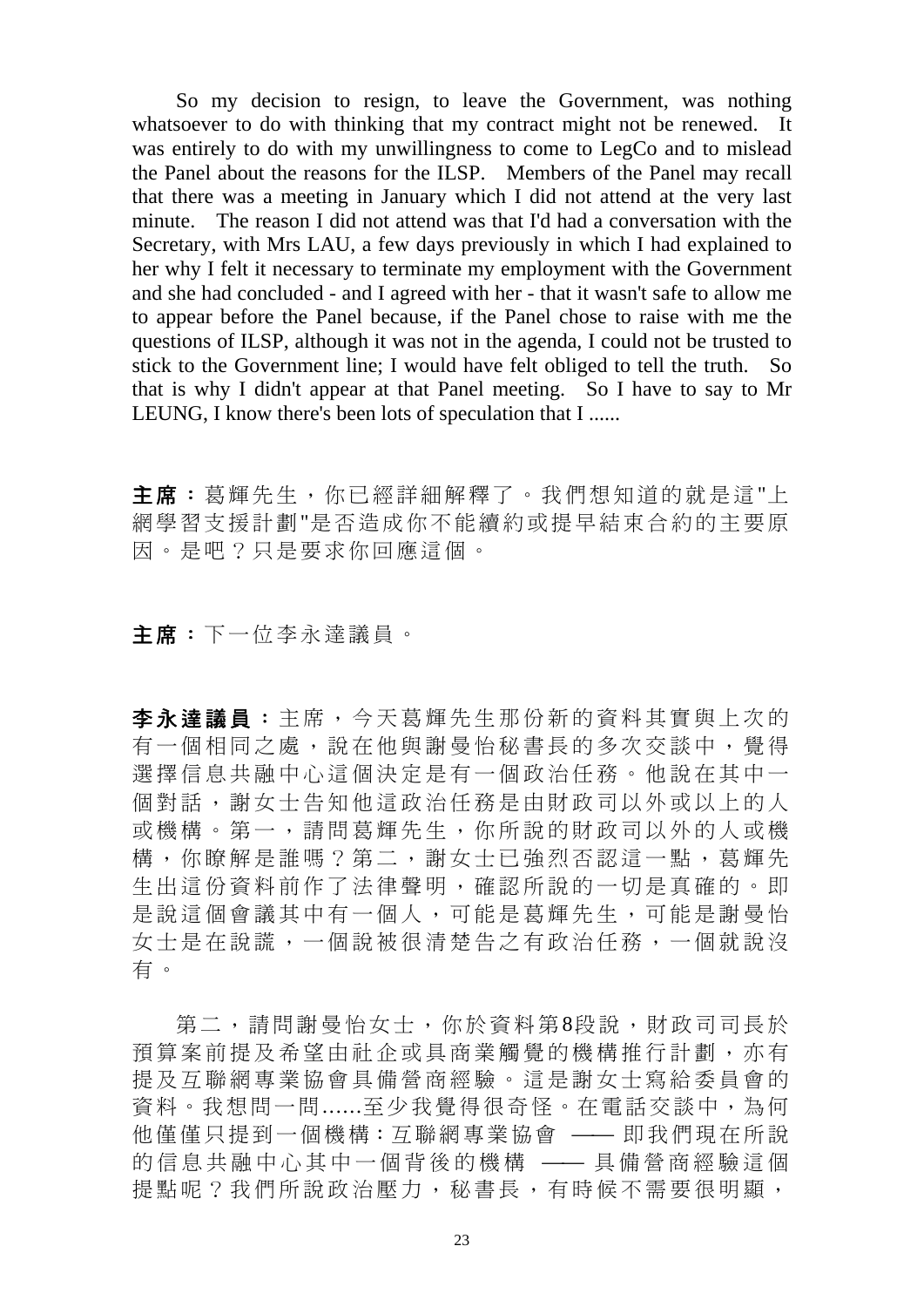不需要電郵或文件,當在談話中提及某些東西,明顯或暗示已 經可以。請問這是否明示或暗示,選擇互聯網專業協會是一個 政治任務的工作?多謝主席。

主席:首先請葛輝先生回答李永達議員第一個問題。

**Mr Jeremy GODFREY:** Yes, the answer to the first question is I don't know. In the conversation with Miss TSE when we were discussing the political assignment, I mentioned the Financial Secretary and she said, "Oh, no, this comes from beyond the Financial Secretary." I didn't ask her what she meant; she didn't tell me what she meant. My guess, speculation, is as good as anybody else's.

署理商務及經濟發展局局長蘇錦樑先生:主席,其實我想說一 些公道的說話。剛才葛輝先生提及政治任務或電郵,我也翻閱 了有關的文件。其實所謂的"政治任務",是葛輝先生1月5日提出 的……在其中一份文件,但之前我看不到有電郵寫有"政治任 務",所以我澄清這一點。

第二,其實這個上網計劃,初期時因為施政報告有提及,所 以我們有一個task force, 在task force的會議上,大家討論上網 計劃如何做到最好有不同的方案,其中一個方案是用一個社企 的形式。但基於數目比較大,社企也是......

主席:不,現在是問謝女十......

商務及經濟發展局常任秘書長**(**通訊及科技**)**謝曼怡女士:主席, 李永達議員問我為何在電話交談中凸顯互聯網專業協會呢?其 實答案很簡單,因為正是我聽到葛輝先生有一個這樣的印象, 他有一個強烈的印象,當時他沒有受到甚麼困擾,說他無做過 任何事,無收過任何信息。我當時的判斷這是他印象中財政司 司長的觀感,個人觀點,就着這一點我有點兒、有點兒好奇, 為何會這樣呢?因為我沒有參與訂定預算案,所以我去瞭解, 我去問,是我問有沒有這樣的印象。我收到對方的信息,我盡 量把我記得的寫下來,對方告訴我有提過iProA,有提過互聯網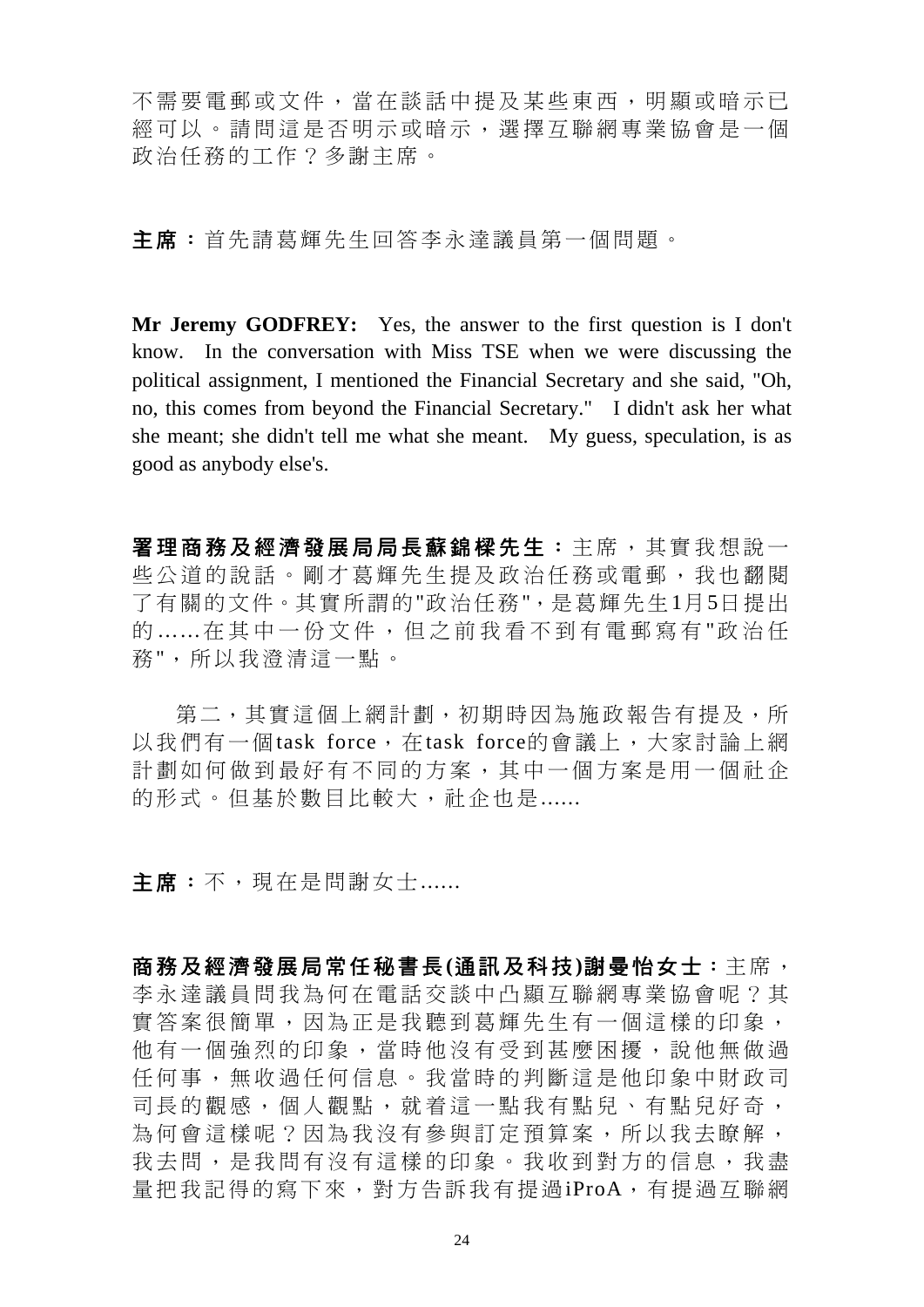專業協會是一個合適的機構,這個我當時也不覺得很奇怪。因 為事實上要一個社企及營商機構去做這件事,在財務委員會的 報告的文件也帶出這個精神。多謝主席。

李永達議員:這裡的行文形式就是說,是財政司長或其辦公室 人員向你提出,要有社企及具商業觸覺機構進行,而提到這個 機構,不是說葛輝先生,是辦公室人員。你可否向委員會確定, 是財政司個人或其辦公室人員向你提及互聯網專業協會這個名 字呢?

商務及經濟發展局常任秘書長**(**通訊及科技**)**謝曼怡女士:我可以 確認這是我收到的信息。是財政司司長辦公室的同事有跟我 說,有提及有社企及有生意商業經驗的人,也有互聯網專業協 會,但我自己覺得不足為奇,因為他說的並不是要我們繞過任 何東西,是說有做生意的經驗,所以我......

李永達議員:這麼多機構不提,只提這個名字?我不明白。不 過主席,我不會浪費時間。我只是奇怪,任何提點間接都已經 可以了,我只是覺得很奇怪,為何只提這個機構,而不提其他 機構呢?多謝主席。

主席:好,這個大家自有判斷。黃定光議員。

黃定光議員:多謝主席。首先葛輝先生的陳述中有主張社聯及 基金會合作,我想問現在 "分區執行 "是否合作的其中一個形式 呢?這是否可以確認......合作有很多方式,"分區執行"是否其中 一個方式?第二,葛輝先生的陳述中經常提到"政治任務"這四個 字,"政治任務"。我想清楚明白葛輝先生說的"政治任務"究竟指 的是甚麼?甚麼任務,任務的內容是甚麼?因為我覺得"政治任 務"這個指控相當嚴重。第三,到現在為止,我知道整個過程相 當嚴謹,其中有一個環節是由覆檢委員會決定,再去查看這件 事。今天不知道是否有覆檢委員會成員在場,是否可以從覆檢 委員會的角度向委員會陳述他們的看法?多謝主席。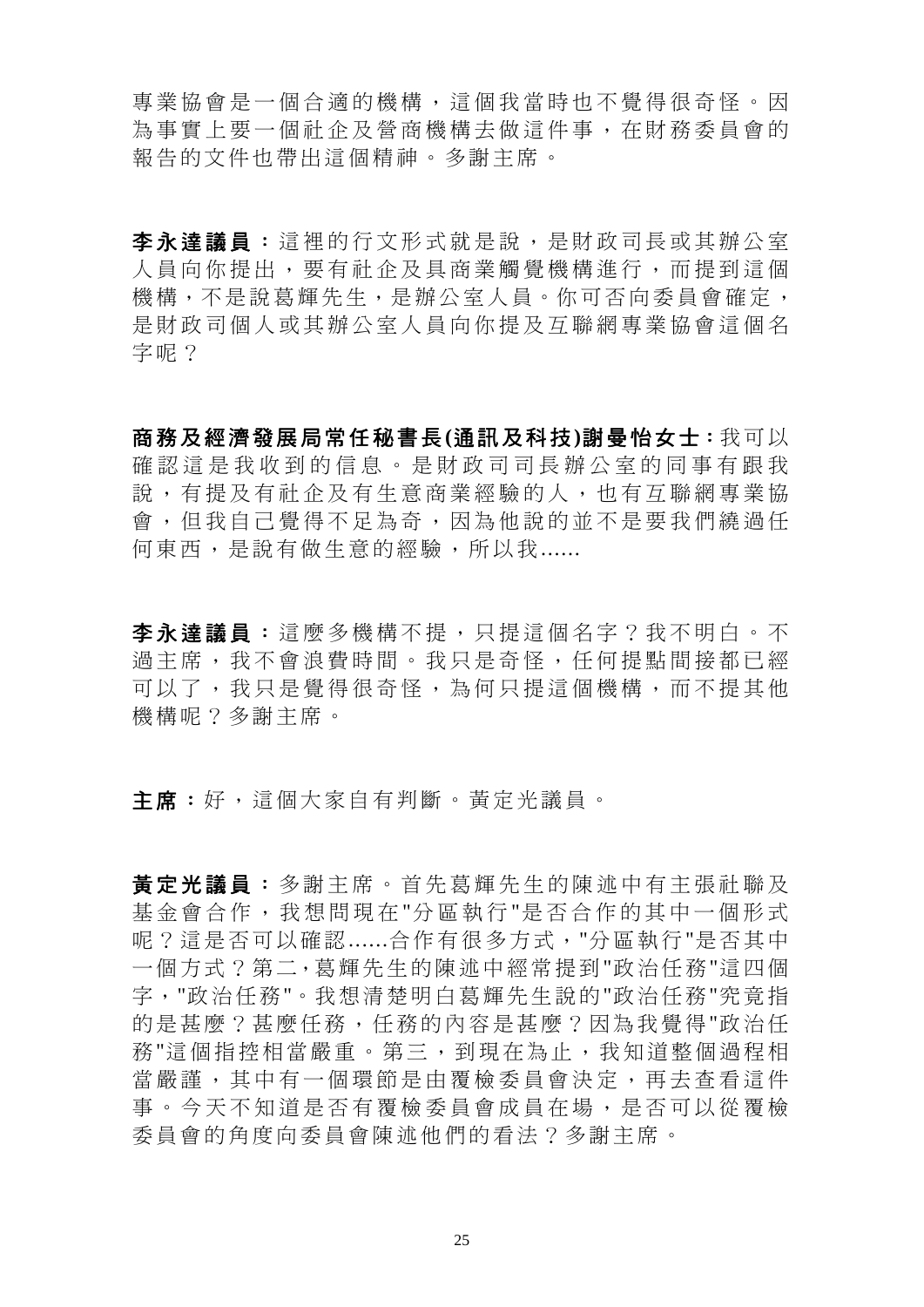主席:黃定光議員有3個問題,其中兩個問題請葛輝先生,另外 一個問題,這裡也有覆檢委員會成員在座,你可以考慮稍後回 答黃定光第三個問題。第一及第二個問題,請葛輝先生,盡量 把握時間,謝謝。

**Mr Jeremy GODFREY:** So the first question is, is a dual-implementer approach a form of collaboration. When I proposed collaboration, it was so that we would find a way of making use of the best aspects of both proposals. In a dual-implementer approach, we have both proposals being done in their entirety, each for half of the territory, so we don't have the ability to drop the weak parts of each proposal and only have the strengths. So, instead of picking the strengths from each proposal and mitigating ...... and leaving out the weaknesses, what we actually have is two separate implementations with both the strengths and the weaknesses. That's not the reason why I proposed collaboration, so that we could end up with the weaknesses of both proposals as well as the strengths of both proposals.

 The second question was what did I mean by the phrase "political assignment". I should say that, first of all, this was Miss TSE's phrase, not mine. She used it on many occasions. I can tell you how I interpreted the phrase. I interpreted the phrase to mean - and this is in the context of conversations within the Government and also outside the Government - I interpreted it to mean that we should select an implementer which was backed by iProA with the intention that the implementer would be able to arrange for DAB sympathisers to knock on the doors of low-income families and hopefully to get some kind of political and/or electoral advantage from doing so. That was my interpretation of the phrase "political assignment".

The other thing I was going to say is it was also quite clear to me that we were to make it appear that the selection had not been done from any political motive. So I know a number of members have questioned why I hadn't put in writing any complaints about political interference at an earlier stage. My reason was that I hoped that I would be able to find a way that was proper, was in the interests of low-income families and which the political layer would be prepared to accept. So I was trying to resolve the issue and I didn't feel that the best way to resolve an issue was to make high-profile complaints in writing about it.

### 主席:我們請覆檢委員會......秘書長。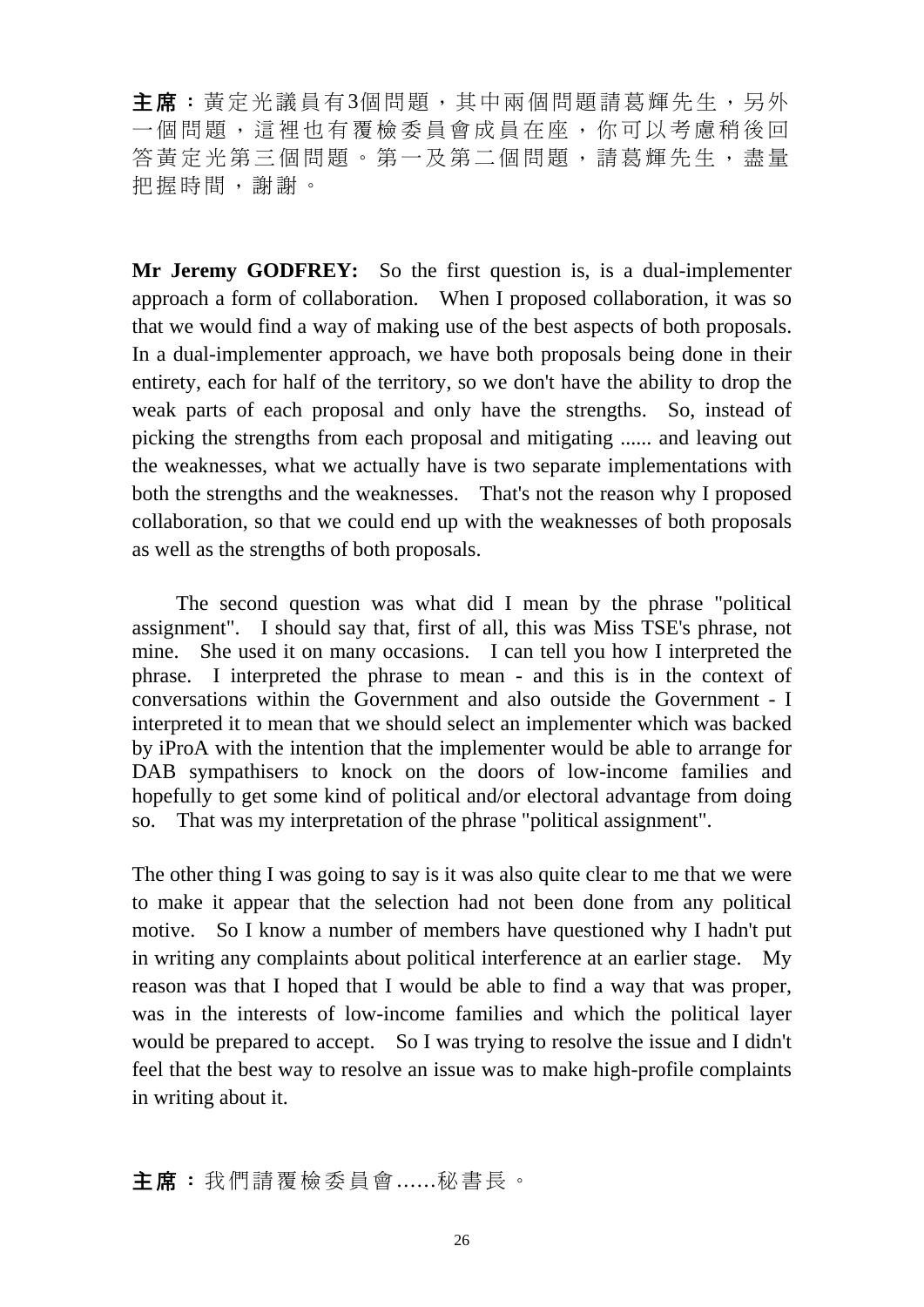商務及經濟發展局常任秘書長**(**通訊及科技**)**謝曼怡女士:主席, 我 有 3 點 回 應 。 第 一 , 我 強 烈 否 認 我 有 提 過 "political assignment",我強烈否認。第二,我 要澄清,葛輝先生的而且 確心目中想兩個建議,最好的建議各取其強項,糅合成一個新 的建議。但葛輝先生亦承認過,也寫過任何一個建議都是好的 建議,可以獨立去做,所以兩個都有資格。第三點我想說,其 實葛輝先生13頁紙都沒有提及,為何要成立覆檢委員會呢?因 為一般來說,一個部門的管制人員可以做制衡機制,可以覆檢 同事評分,管制人員可以覆檢的。但在此案例,評分,做評審 小組委員會主席的是葛輝先生。他交建議給管制人員,管制人 員是葛輝先生,葛輝先生自己力排眾議,不接納他作為主席的 評審委員會的報告。在這情況下,我作為他的上司看到,而要 求有一個覆檢委員會的制度, 等同一般政府要考慮投標的程 序,我覺得是我職責所在。多謝主席。

主席:覆檢委員會的成員有沒有人?應先生。

財經事務及庫務局常任秘書長**(**庫務**)**應耀康先生:主席,我是其 中一個成員,我先就自己所知說一說。因為內容都很多,我嘗 試聚焦於兩點。當時我們覆檢委員會看的時候,葛輝先生有一 個觀點......有一個提議,他覺得最好的做法不是揀選當時最高分 的標書,而是請當時第一、第二兩個合作做一個新的建議。如 果這個做法不行,再找第一高分的那個。就這一點,程序上我 們經過一番討論,覺得不能夠同意。理由謝秘書長最早已提過, 我們看過邀請建議書的文書裏面說得很清楚,政府做完這程序 後,只會有兩個可能性,一是揀選一個建議書,另外就是一個 也不揀選。如果做完所有程序後,我們叫兩個機構去組織一個 新的機構,加入一個新的建議書,這個做法在政府採購方面來 說極之罕有,不會這樣做,這樣做會有很大問題。如果這樣嘗 試後不行,又當第一個最高分的建議書是它成功的話,簡單來 說,這在程序上是錯上加錯。當時我們尊重署長,他判斷基於 公眾利益理由,最好是兩個機構合作進行,程序上唯一穩妥的 做 法,,我們 建 議 先 完 成 這 個 程 序,,我 們 叫 做 cancel 這 個 exercise,告訴所有參加者這次揀選不到任何標書,我們先終結 了,然後再進行程序。當時我們用兩個會議向葛輝先生解釋了 很多,程序上恐怕我們會有這個堅持。但可能當時解釋得不好,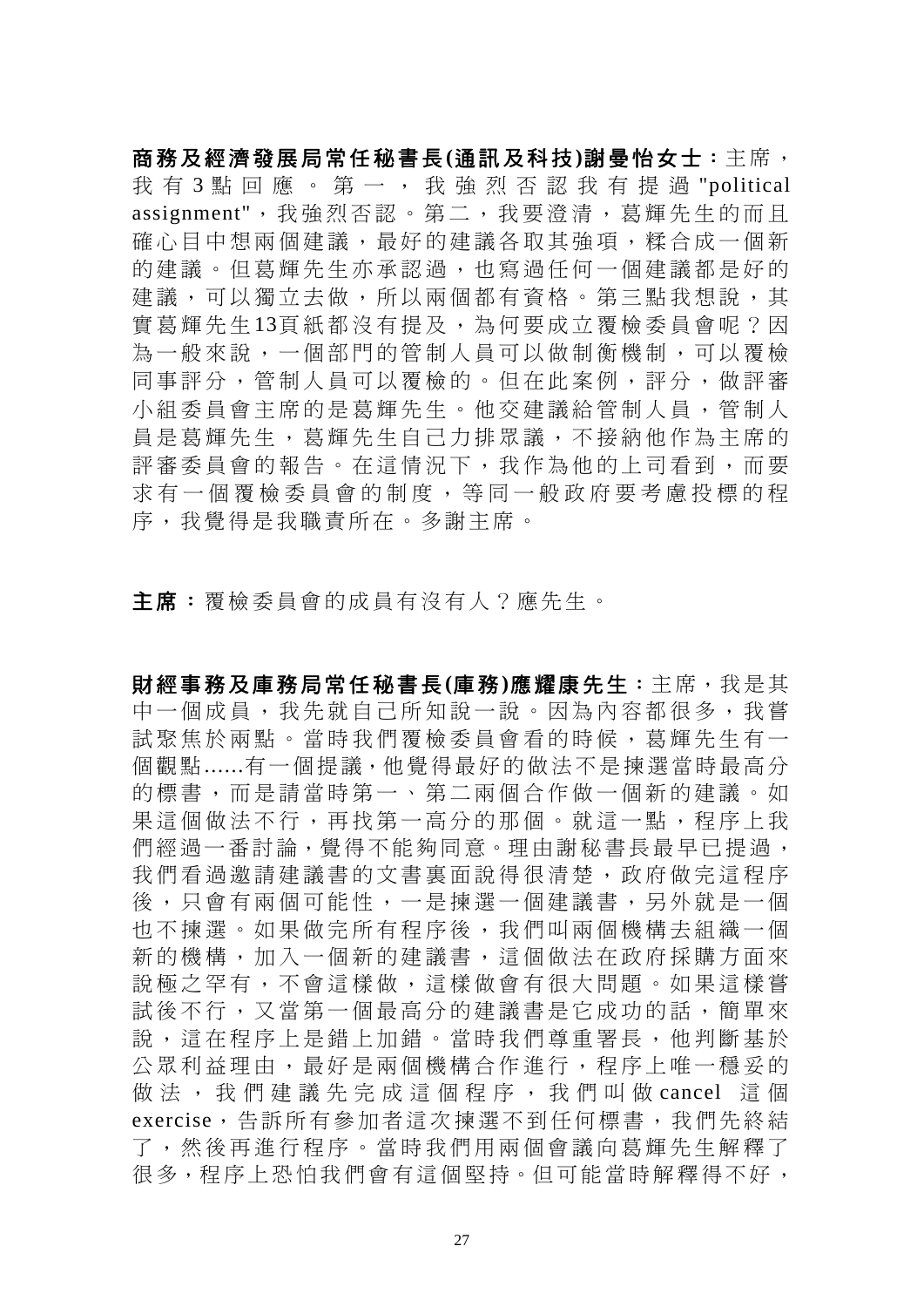到現在我看到葛輝先生好像應該 ……不明白或不接受我們在程 序上的堅持。

主席:有關你的部份,請你回應。

香港小童群益會總幹事羅淑君女士主席:因為小童群益會一直 在過程中有參與,亦看到政府所言的過程。在政府提出 dual-implementer,因為小童群益會做很多前線服務,當謝女士 提出dual-implementer時,小童群益會也很審慎考慮,究竟是否 答應,因為當時很清楚,如果三方不同意的話就拉倒,這是很 清楚的信息。我們很小心的考慮,我們不覺得dual-implementer 是一個差的選擇,事實上在本地、在海外,很多推出嶄新項目 時都會採用多個模式,委托多過一個服務提供者,在不同的區 域運用不同的手法推行,最終目的是希望找到最具成本效益的 模式。所以基於這一點,小童群益會是支持、贊成 dual-implementer。想補充的是這麼多。

主席:好,劉慧卿議員。

**劉慧卿議員**:多謝主席。主席,為何這麼多公眾這麼關心這件 事呢?因為它觸及香港管治核心其中一個很重要的事情,我們 沒有民主,但很多時候大家說我們有一個公平、公正的制度, 也有法治,有甚麼可以上到法庭,我不知道這件會否上到法庭, 主席。但在此階段,市民希望立法會查出真相。今天早上醫管 局開大會,有一個內地官員主禮,他說香港有優良的制度,值 得內地借鏡。如果內地看到我們現在這樣,不知道他們會有甚 麼想法,主席。我們最緊張的是整個......這是2億2,000萬的一個 項目,是否公平、公正、公開去審核,而令那個項目可以前進, 有沒有政治干預、有沒有不恰當的做法,今天在場的人士是不 足夠的,你也知道,司長不在,前局長不在,甚至葛輝先生剛 才再提及前局長,他說前局長叫他做甚麼,就是說最重要的政 治需要是一定要確保iProA可以有機會敲門,去"派東西",到今 天還說。但後面那一段又說他對局長很公平,局長沒有叫過他 做不恰當的事情,我都不知道怎麼回事。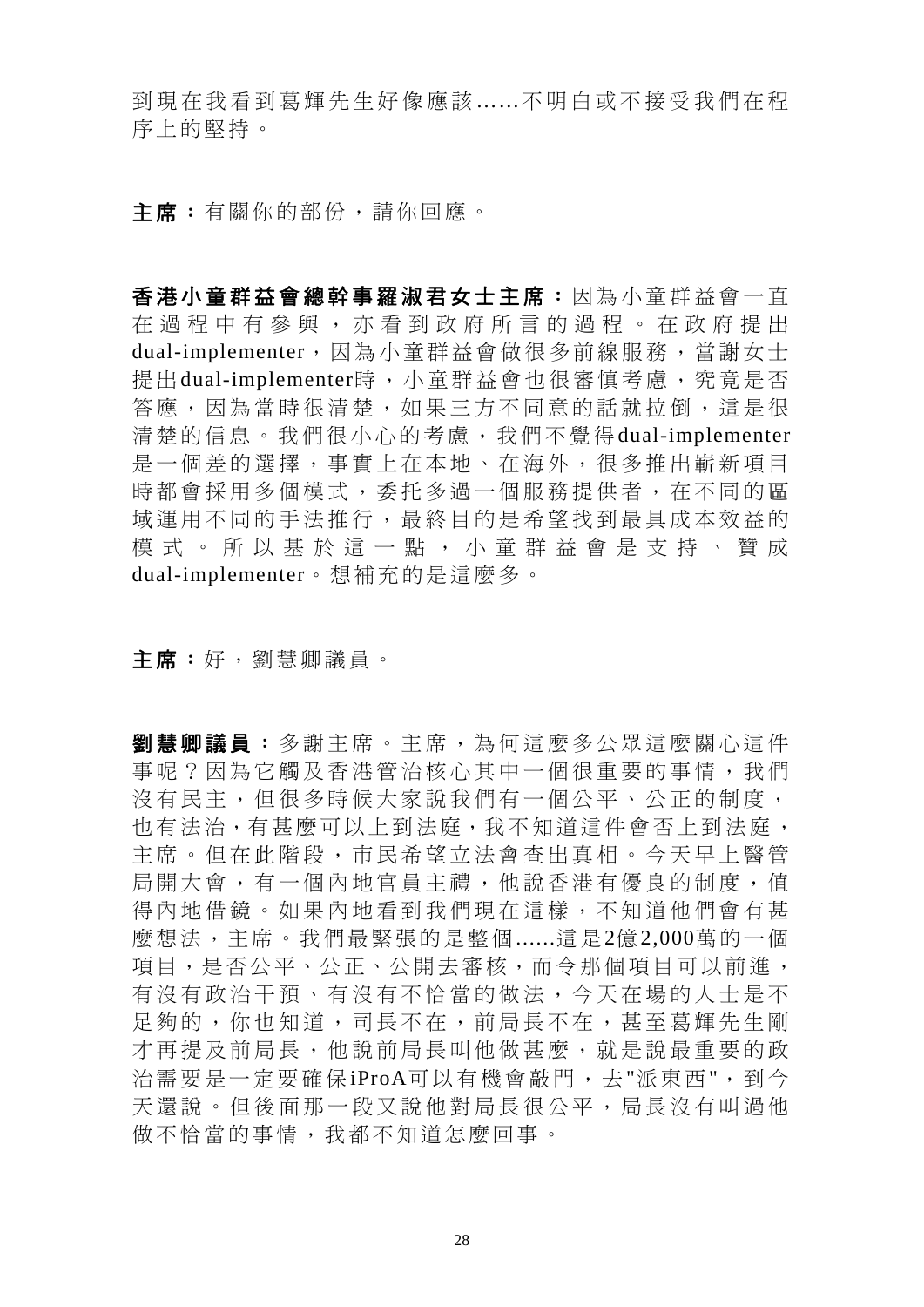所以第一,應該要回答問題的人卻不在這裏,主席。另外, 剛才提到覆檢委員會及評審小組有些人在這裏,我覺得他們每 一個人都應該給一份口供我們,說說他自己對事情如何發生的 理解,以及他們有的報告應該提交給我們。主席,我現在最緊 張要問......我與民主黨贊成用《立法會(權力及特權)條例》讓我 們傳召所有需要來的證人及錄取證供去杳證這事件。主席,我 相信你也明白這是香港社會的期望,希望我們很有效率,公平、 公正、獨立去做。我現在問的問題是,當局前幾天給我們的文 件說甚麼呢?說現在分別於 5月 9日及 5月 23日與信息共融基金 會,及網上學習資源中心簽訂了撥款及營運安排協議,兩間機 構現正積極進行籌備工作,希望7月開學前推行。

但我們又收到一位大學教授說現在整個程序有問題,你應該 整個計劃拿出來給一個獨立第三者去評核。剛才一直在講,主 席,你也聽到。其實評審出來有一個第一的,又不給他,好像 91年當時興建科技大學一樣,比賽第一的不給,給了第二的, 搞到"一團糟",劉秀成一直氣到今天。所以,主席,我想問問在 座的,大家說現在的評審方法是否公道呢?我在財務委員會問 過了,已經偏離了當時告訴財務委員會的資訊,當時就說要找 一個機構,後來你給兩個合辦,又不回來財務委員會,我也極 受困擾。

所以我想問在座的朋友,你覺得這個評審是否公道,當局是 否應該繼續做,抑或現在應該叫停,找一個方法看清楚了再做? 謝謝主席。

主席:劉慧卿議員提到運用《立法會(權力及特權)條例》一事, 我們稍後可以討論,所以沒有任何人可以回答她這個問題。

劉慧卿議員:我問他們現在覺得公不公平?

主席:我們先請兩個中標機構的代表,看看你們對劉慧卿這個 問題有甚麼說法?方敏生女士。

香港社會服務聯會行政總裁方敏生女士:謝謝主席,多謝劉議 員的問題。如果現在洗牌重來,受害的就是學童,因為到現在 他們已經派了一年的錢,9月將會再派第二年的錢,現在他們是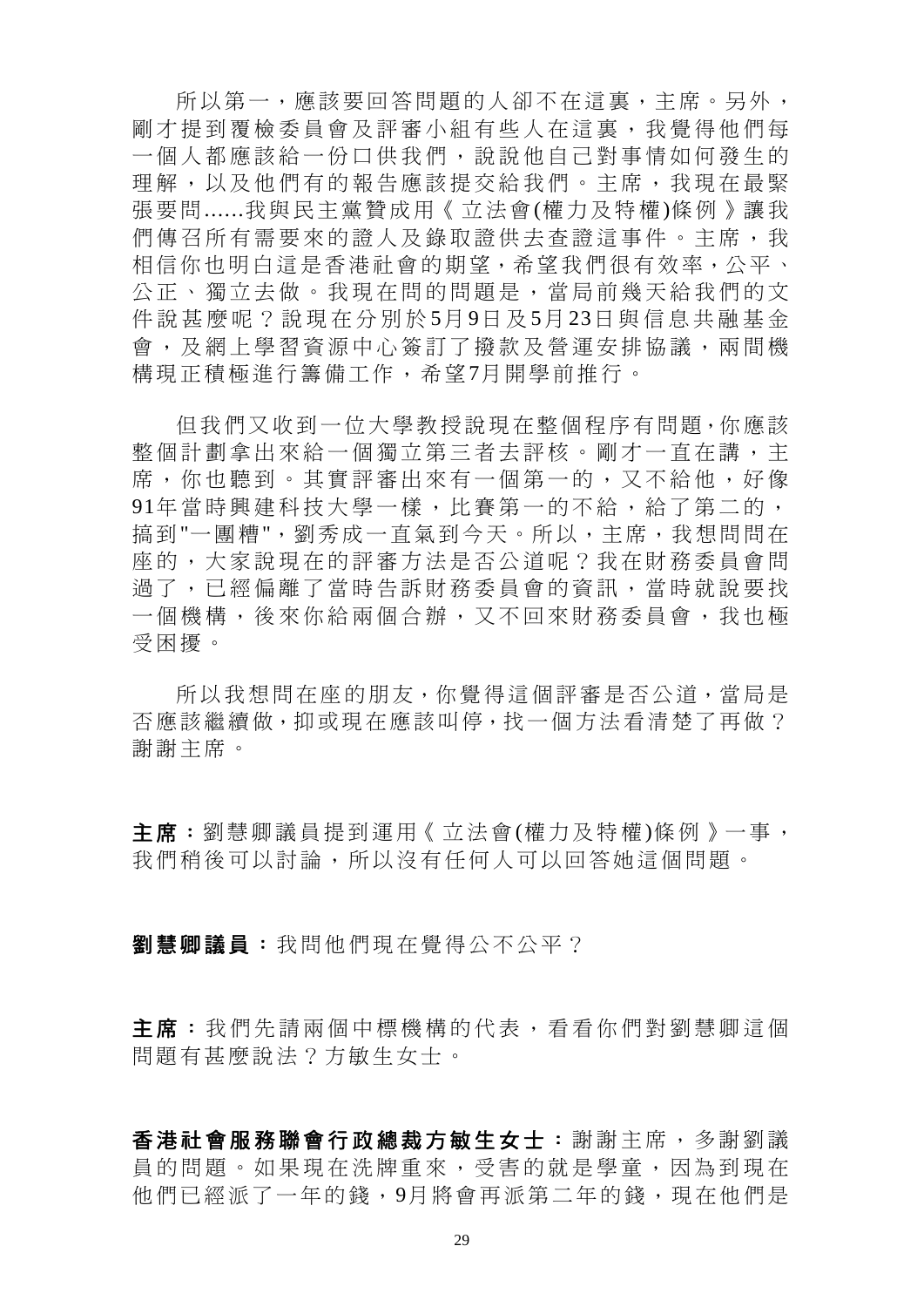付150元一條線。如果沒有人幫他們,原本這個計劃就是有一個 社企也好、非牟利機構也好,去幫這批學童有一個議價能力, 亦與政府所給的1,300元一年,不僅可以幫助他上網,也可以做 一些培訓,一些支援。

劉慧卿議員:我想請方敏生女士回答我,這個程序是否很公義、 很公正?

香港社會服務聯會行政總裁方敏生女士:第二個問題就是是否 公正、公平呢?我可以講有兩點異常,我們到現在都不太理解, 我們也是看報紙及今天才聽到。第一就是時間性。原本這個計 劃說得很清楚篩選或者遴選的原則、條件是甚麼,也有一個時 間性,希望在去年的7、8月已經完成這個過程。到10月都未有 結果,其實我們一直都不知道為甚麼。以及評分,我們到現在 作為有份撰寫建議書的都不知道評分,是剛剛在立法會才知 道。我們收到的信息就是說大家都很好,有甚麼事情可以談。

第二個異常就是,從來......好像應先生所說,一個政府的項 目不會找兩個團體去合營的,因為我們與商業機構不同,不可 以按股權分清權責,最後有甚麼事大家去承擔責任,非政府機 構是沒有股權的。所以這一個合營,就算社會(福利)署這麼多年 來給社會服務機構去承辦,就算它期望你們合作,都會找一間 機構作主力承擔的機構。

所以這兩個異常,要合作就是與以往很不一樣。是否公平、 合理,我想各位議員再作評價。作為投標建議書的參與者,第 一,我們不知道結果評分如何;第二,要求我們合作已經有異 於平常的做法。我們曾經嘗試過合作,但作為社聯,我們最終 合作不來就是因為管治權責的問題不清楚,因為要求我們合作 的信息共融基金其實成立了不足一年,地址及全職職員都沒 有。變成我們作為一個機構是比較難去交代,我們建議過合組 一間公司,但不被同意。所以合作不來最主要是管治權責交代 不清。

主席:請信息共融基金......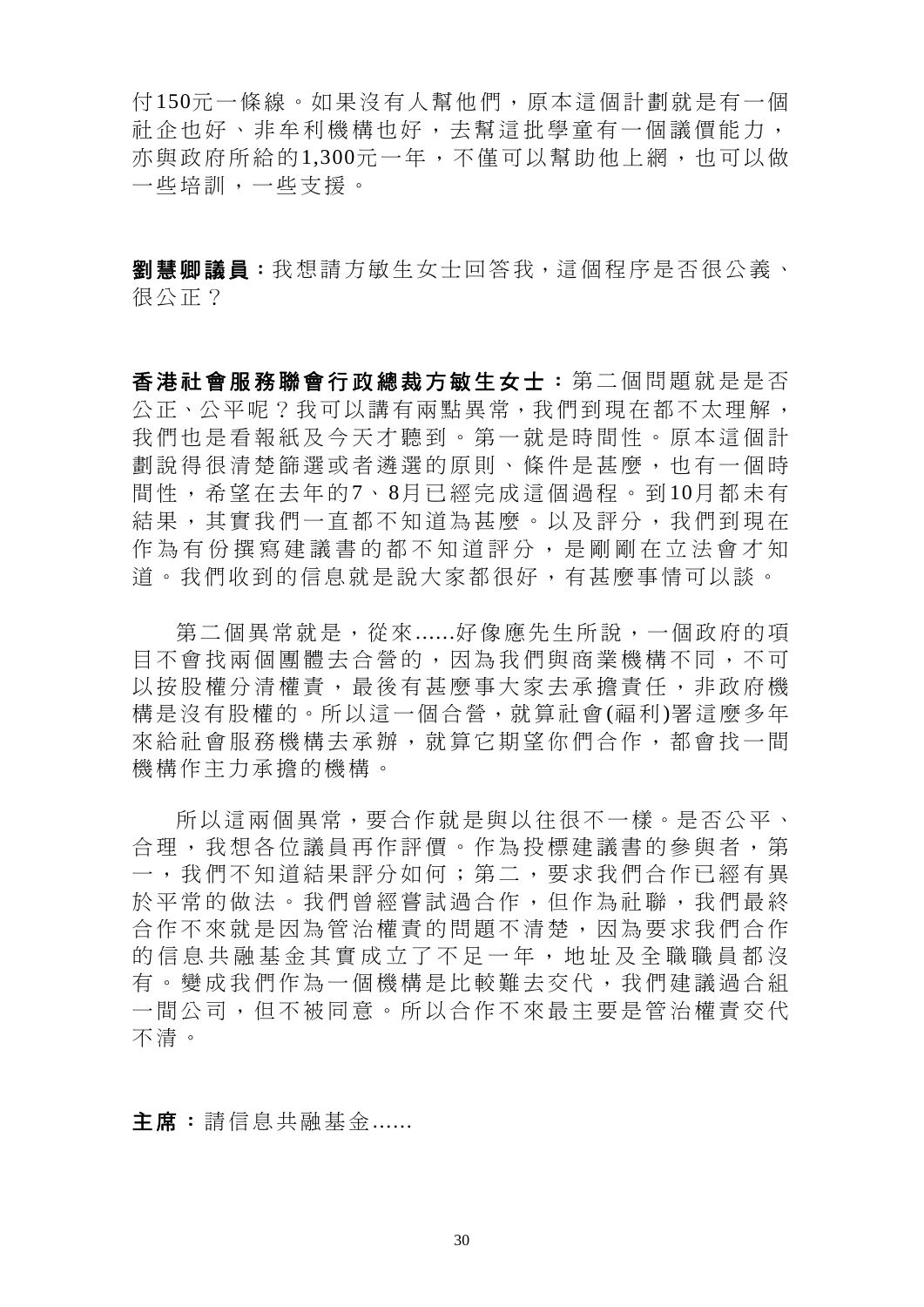信息共融基金會有限公司會長鄧淑明女士: 首先我想說一說信 息共融基金會,我們是完全依照"上網學習支援計劃"的招標規定 及既定程序,是依足投標程序入標的,而我們也是根據RFP的要 求,要有一個註冊的免稅慈善團體做 implementer,而背後有香 港小童群益會及iProA,我們兩家一起擔保這個事情。而剛才我 所說......剛才方女士所說,其實現在這個事情我們差不多如箭在 弦,我們準備7月份推出計劃,希望9月前能夠將硬件、軟件、 網上學習給予小朋友。現在香港有41萬貧窮兒童,大概有31萬 個家庭是受眾,正等待這項服務。在我們來說,我們很希望、 很希望能夠在9月前盡快將這些服務提供給他們,希望他們能夠 與其他同學一樣有同一起步點。

主席:多謝你,鄧女士。政府有沒有回應?

商務及經濟發展局常任秘書長**(**通訊及科技**)**謝曼怡女士:主席, 我同意劉慧卿議員所說,政府的核心價值是一定要遴選的時 候,任何形式的遴選都要做到公平、公開、公正。遴選要公正, 這是公務員骨子裏面的要求,這是我由始至終,由第一天知道 有這個計劃開始,我提醒自己要盡量做到的。我初初聽到葛輝 先生向我提出這個計劃,匯報結果的時候,他差不多......頭幾個 給我的信息就是,其中有一家參與提交建議書的機構的主管, 是親自打電話追問結果,不是有不好的居心,不過是很關注。

我由第一天就知道5個有分提交建議書的機構,粒粒皆星, 個個都是有分量的。我提醒我自己,亦有提醒葛輝先生,不可 以想無關的東西,不是個人喜好,不是我喜歡社聯或不喜歡社 聯,不是我喜歡iProA或不喜歡,這是不相關的。你訂出來的遊 戲規則,你就要跟隨戲規則去做,我們不可以有任何歪念,這 個我從第一天開始就知道。好多時候我們意見不同,其實覆檢 委員會與葛輝先生意見上的分歧,只是反映我們要堅守的是游 戲規則,我們要跟隨程序走,不接受遊戲規則,將決定了的事 情反反覆覆,我們做不到,遴選的程序不是這樣。

我們就FSI方案還是分區推行方案意見亦有不同,這很正 常,反映一個理想與務實的做法之間出現的矛盾,也是反映個 人執着,以及政府要按團隊精神去作決定及運作之間的矛盾。 我們要接受現實,政府不是個人主義。職責所在,我經常與葛 輝先生意見不同,但是對事不對人。葛輝先生對我很大猜疑,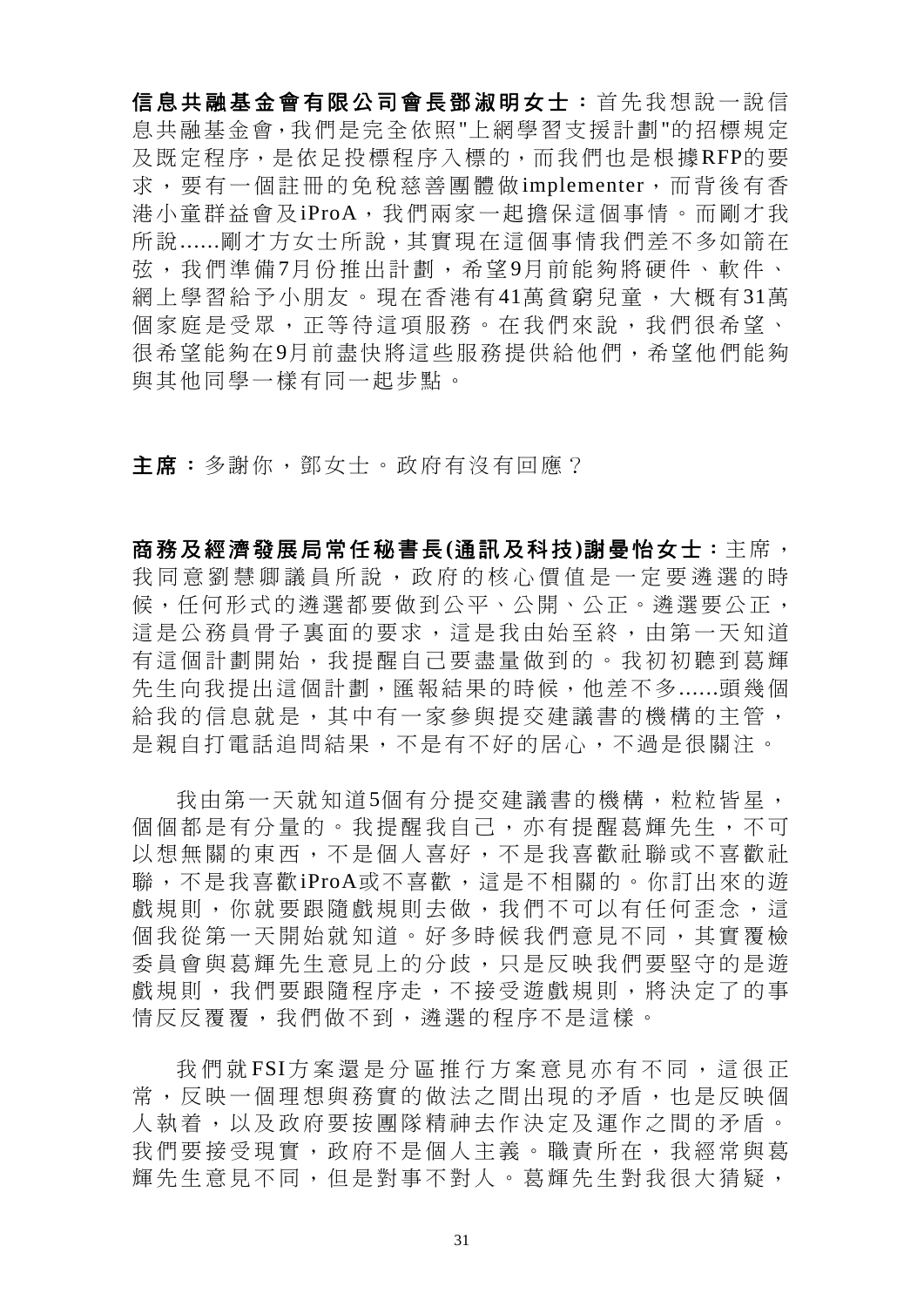剛才我提到,我從沒提過有政治任務,如果大家入罪於我,加 莫須有的罪名讓我去承受,我覺得我是有點兒委屈。

主席:好,多謝你,委不委屈,我們大家會判斷。下一位,葉 劉淑儀議員。

葉劉淑儀議員: 多謝主席。我想問問政府, 剛才聽了很多人發 言,無論官員抑或前官員,葛輝先生多次提及財政司的角色, 包括謝秘書長的發言,在第三段說明是 12月 14日財政司司長決 定才考慮分區推行等等。我想問,雖然這個計劃的款項是2億, 金額不少,亦是施政報告、財政預算案提到過。但我覺得財政 司應該很多工作要做,是否微觀至中一份標也要他過問呢?我 以為政府推動科技創新,搞生產業,應該做一些宏觀一點的事, 這是否正常呢?政府落這麼多標,有些金額多很多的,十大基 建等等,這是網上架構,也是基建之一。正常嗎?為何要財政 司親自過問呢?

商務及經濟發展局常任秘書長**(**通訊及科技**)**謝曼怡女士:由始至 終我有參與這個計劃之後,其實財政司也好,財政司司長辦公 室也好,他們沒有主動問我們究竟去到哪裡,要提交,久不久 做匯報,就是譬如有些重大公布前我們會匯報給他們。為何財 政司司長12月14日會有一個決定出來呢?之所以有,是因為我 和葛輝先生建議要考慮後備方案,其中要成立一個財政司司長 法團,這個我在公布前,當然要穩妥,要政府內部接受了,原 則上可以推出這個後備方案,我才可以提出,純粹因為這個原 因,葛輝先生有一個文件要交給財政司司長,當時看的亦是這 樣,財政司司長是沒有參與制訂、設計徵求建議書,當然,亦 無參與評審。

葉劉淑儀議員:即是說財政司沒有參與,主要因為你要用FSI, 財政司條例轄下 ……那個條例裏面的財政司司長法團要成立一 間公司,所以你就發給他出錄事,問他可不可以這樣。這個權 力有沒有授予財經事務及庫務局局長?是否財政司才可以決定 開一間FSI呢?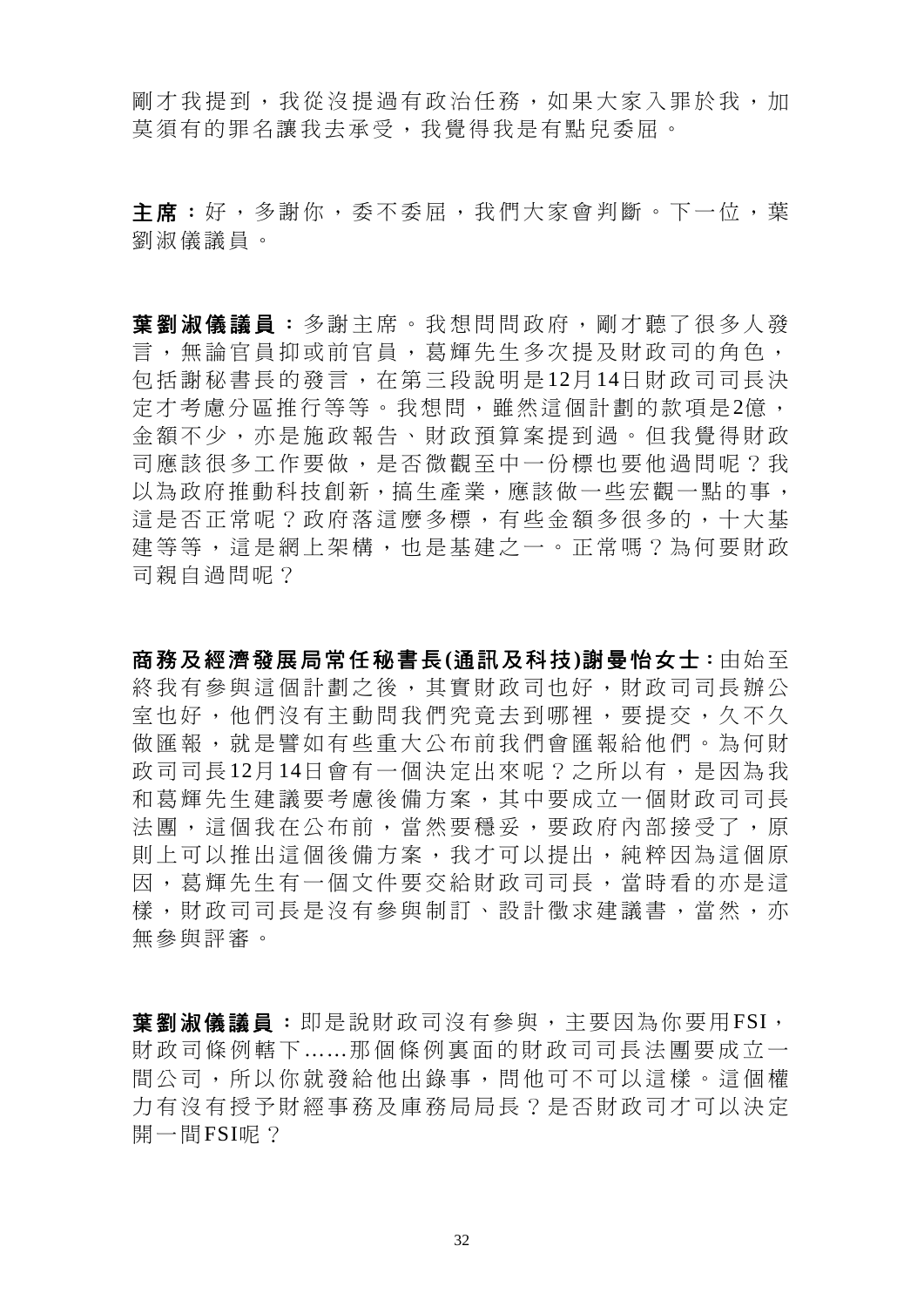商務及經濟發展局常任秘書長**(**通訊及科技**)**謝曼怡女士:多謝主 席。就着FSI方案的文件,就是葛輝先生經過我,經過劉吳惠蘭 局長,經過財經事務及庫務局局長交給財政司司長的。所以當 時我不停的說,這個決定,做這個分區推行作為後備方案是集 體決定呢,我的意思亦是這樣。事實上,可能除了葛輝先生一 個人,其餘有參與這件事討論的,包括部門的同事都認為,當 時、當時,不是最好的選擇,可能不是最好的選擇,但可以行 的路不多,所以最後後備方案應該是以分區推行較為實際。多 謝主席。

葉劉淑儀議員: 不過,主席, 秘書長還未回答我, 就是到底根 據財政司條例成立財政司司長法團這個權力,財政司有沒有授 權給 —— 很多時候司長的權力,甚至特首的權力都授權給局長 行使,有沒有呢?

主席:應秘書長。

財經事務及庫務局常任秘書長應耀康先生: 主席,因為我是庫 務科的,我嘗試回答這個問題,但我的印象 —— 我不敢肯定, 要回去翻查法律文件 —— 應該沒有授權說給庫務局獨家處理 所有這些建議,因為實際上用這個法例做一個FSI,不是只由我 們庫務局可以啟動,其他局有時候都會用這個工具做一些事 情,不是全部都來我們這裡。所以我推論應該沒有一個授權由 我們庫務局獨家處理這類建議。

主席:下一位湯家驊議員。

湯家驊議員:我想聽取一些直實的資料,希望他盡量簡短回答 我的問題。第一個問題, 在他的聲明第4百,他說第一次有位商 務及經濟發展局的同事跟他說關於財政司司長的信息,那時 候……他現在說是2010年1月15日。我想知道在那時候遴選程序 是未開始、剛剛開始或正在進行中?

主席:葛輝先生。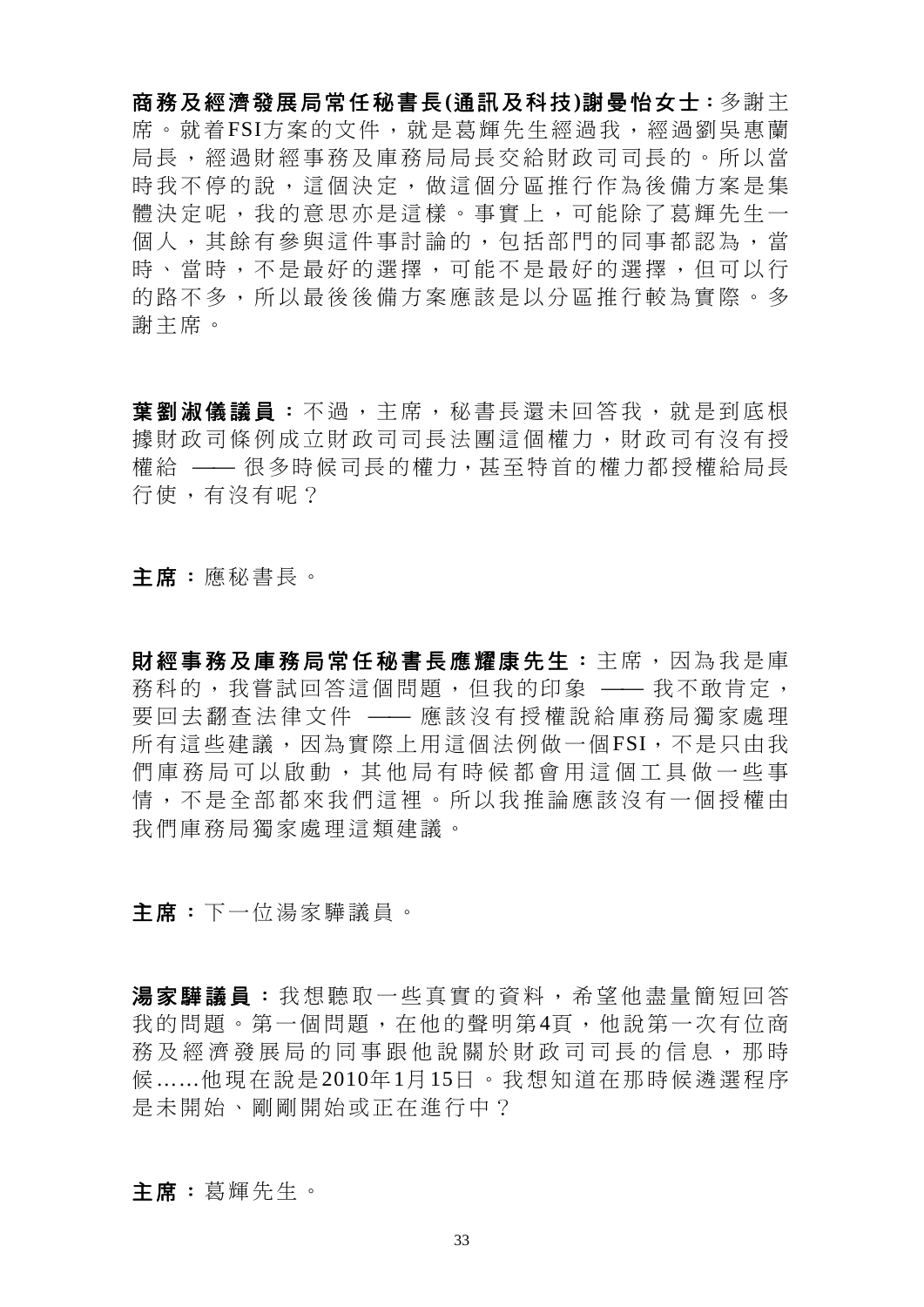**Mr Jeremy GODFREY:** Yes, it had yet to be started, so this was after the task force had decided to go down this approach but before the money had been discussed by the budget steering committee and before it had been announced publicly.

湯家驊議員:既然是遴選程序之前,為何你覺得這位同事要將 這個信息告訴你呢?當時知不知道互聯網專業協會會參加投 標?

**Mr Jeremy GODFREY:** The impression I had, talking to my colleague, was that we were expected by the Financial Secretary to design a process that would give iProA a very good chance of winning. Actually, both of us thought that, even in a very fair process, iProA would have a very good chance of winning because of the skills they brought to it but it was quite clear from this that the idea was that, whilst we should have the appearance of a fair and normal process, we should tilt it to make sure that there was one outcome.

湯家驊議員:這位同事現在是否在香港?

**Mr Jeremy GODFREY:** I believe so, yes. He's a ...... I don't know if he is today but he's…..

湯家驊議員:但是你說了今天不在場,以及這位是男性。

**Mr Jeremy GODFREY:** Chairman, I've said I'm reluctant to identify the colleague for the reasons I stated, because he will come under pressure ......

主席:湯議員,他剛才開場白的時候已經說了。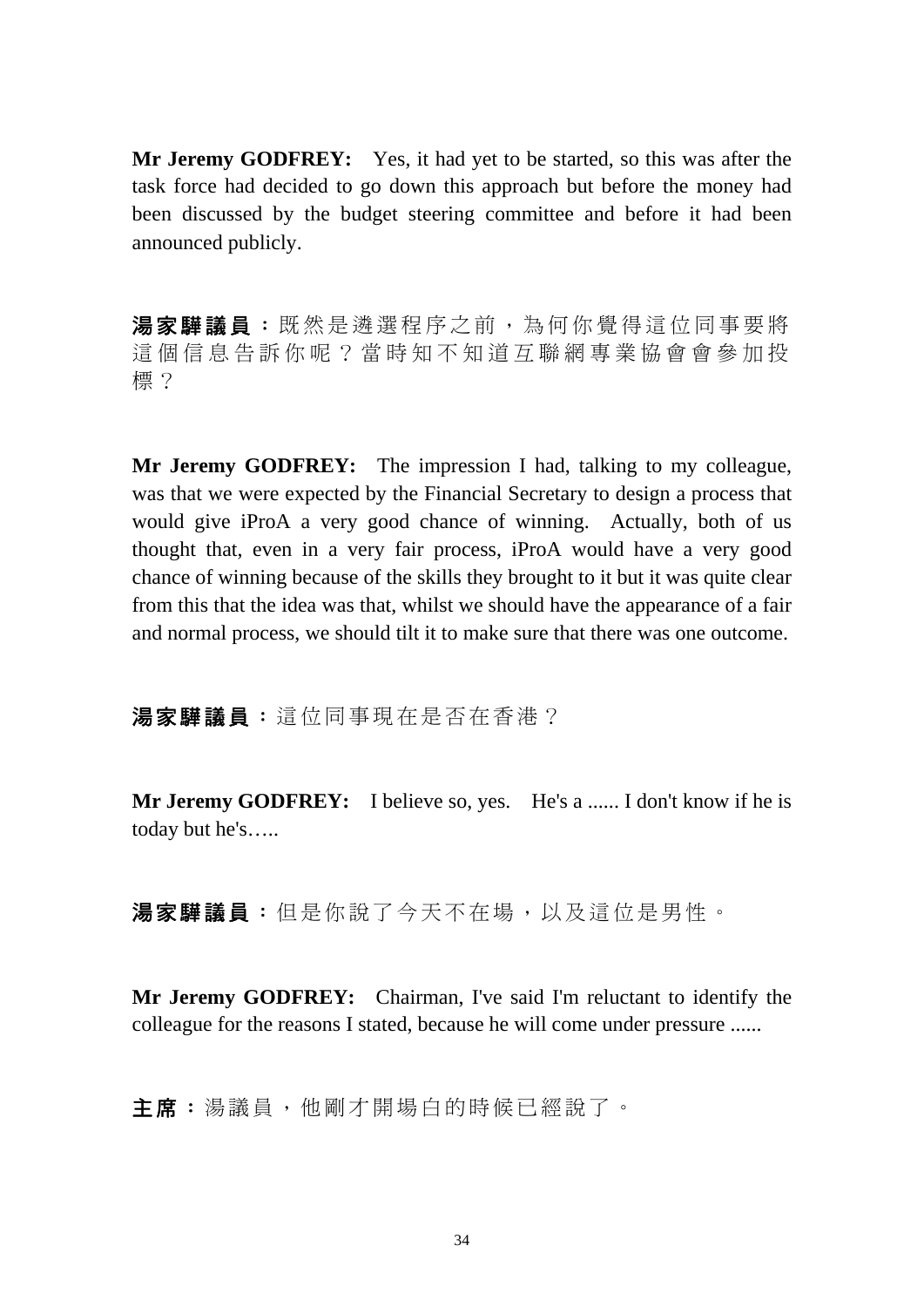湯家驊議員:我尊重你。當第二次你又接到另外一個同事跟你 說關於財政司司長給你的信息,這位同事當時在你的部門。

**Mr Jeremy GODFREY:** Yes.

湯家驊議員:現在他在香港嗎?你所知道……

**Mr Jeremy GODFREY:** I'd prefer not to give information that might enable him or her to be identified.

主席:湯議員,我希望你要明白,剛才一開始時葛輝先生已經 說得很清楚,是吧?你除非是運用《立法會(權力及特權)條例》。 他不可以......你正在套他的話。

#### 湯家驊議員:我明白。

主席:我補回時間給你,但我要制止你繼續套他的話。

湯家驊議員:我不是套他的話,我只是想多拿一些資料,盡量 多拿資料。你不能說,我尊重你的決定。為何會有第二次的電 話?即為何你同事第二次告訴你財政司司長打電話給他,告訴 你這個信息?為何會有這個談話?

**Mr Jeremy GODFREY:** Well, I should clarify. The second telephone call was not from the FS personally but was from a member of his office. The impression I had of the reason for the phone call was that the FS was concerned that time had passed since he'd first conveyed his preferences to the colleague in CEDB and he just wanted to be reassured that we were, in fact, doing the bidding that he had expressed on that first occasion.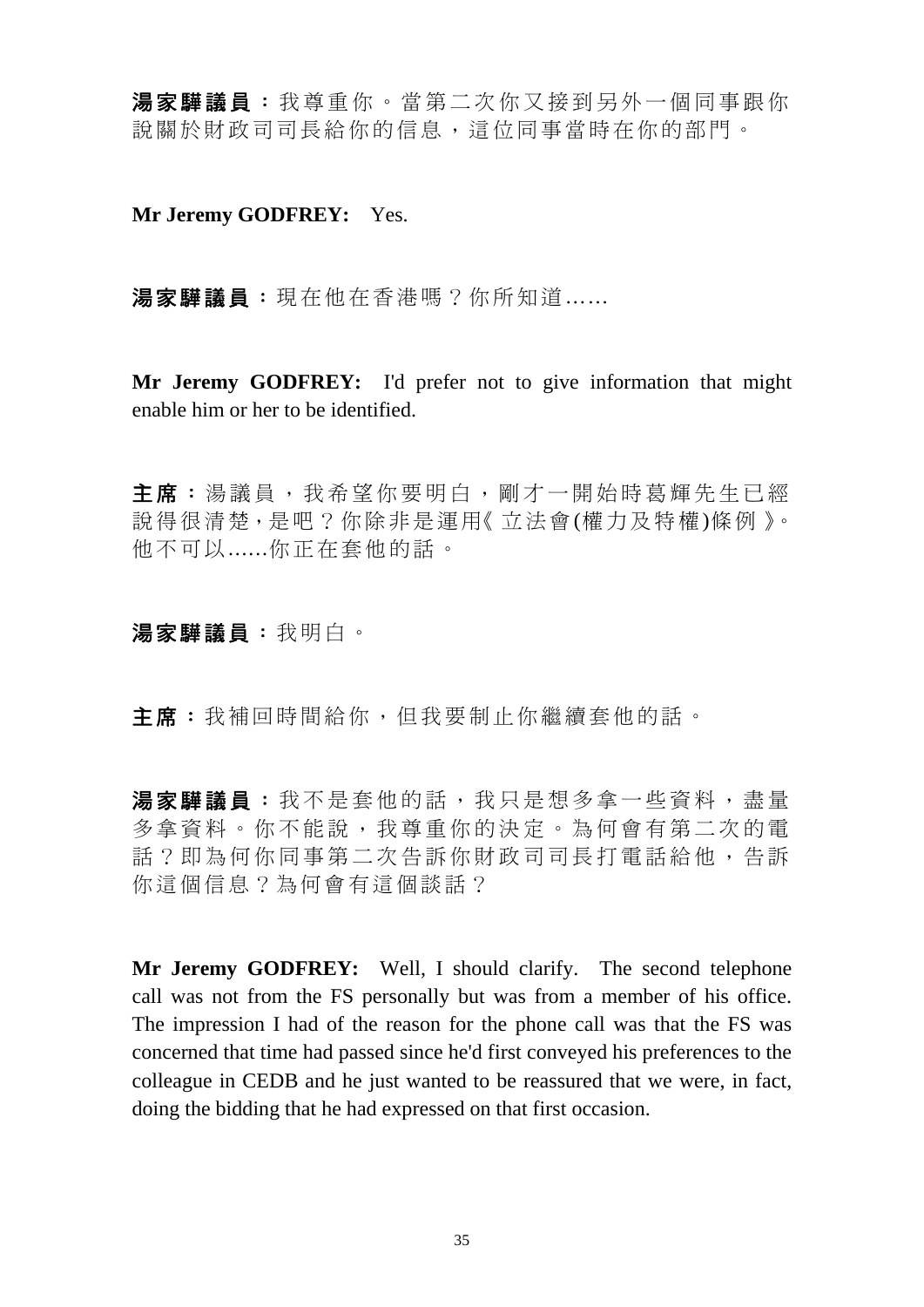湯家驊議員:在第4段,你說當時遴選程序正在進行中的,是嗎? 他為何不直接打電話給你?在第4段,你說這個談話當時遴選正 在進行中,是嗎?

**Mr Jeremy GODFREY:** Yes. So why did the FS's office not call me directly?

湯家驊議員:不,兩個問題,第一個問題,當時這件事情發生 的時候,遴選程序正在進行中,但還未有結果。對?你點頭沒 有用的,要說出來。

**Mr Jeremy GODFREY:** That's correct, yes.

湯家驊議員: Right. 第二,你認為他為甚麼不直接打電話...... 財政司司長為甚麼不直接打電話給你,為甚麼要跟你下屬說?

**Mr Jeremy GODFREY:** Well, his subordinate called a colleague of mine, so I ...... you'll have to ask the FS or his office why they chose to call somebody other than me. I suspect ...... my interpretation was that they were a bit worried that I was a new ...... a relative newcomer to the Government and they were less sure of me and they felt it was better to convey such a sensitive message to someone who had been a Government official for longer than I had been.

湯家驊議員:主席,還有一個跟進問題。你何時第一次向這兩 個機構,即社聯及另外一個機構互聯網專業協會,提出說他們 可以合作或者需要合作?你何時第一次向他們提出?

**Mr Jeremy GODFREY:** That would have been after the review committee had authorised me to do so. So it would have been - I don't know - October. I'll have to check the chronology but much later than these ......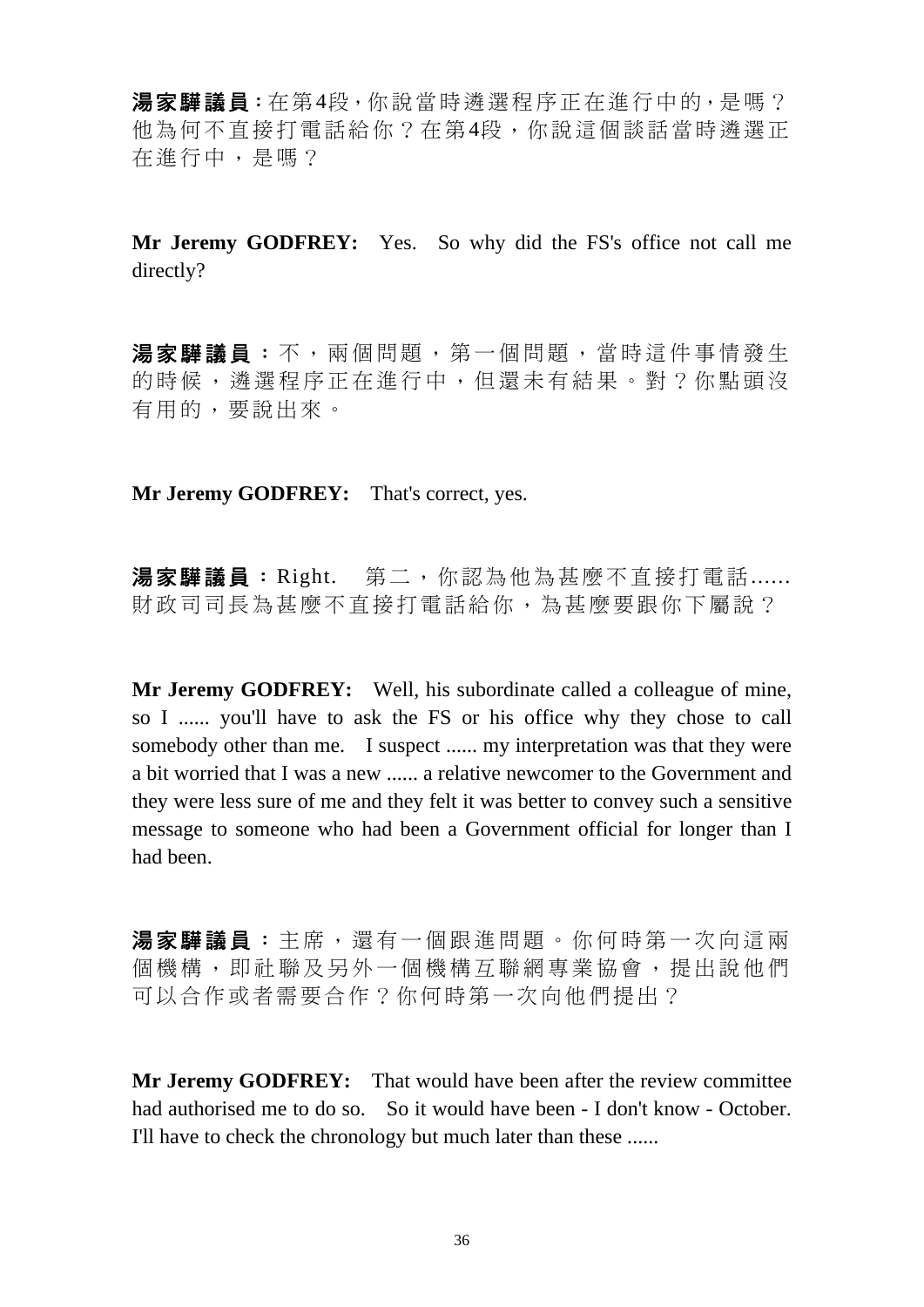湯家驊議員:換句話說,即你與你下屬的談話之後,不是之前?

**Mr Jeremy GODFREY:** Yes, some months after.

湯家驊議員:主席,我還有幾個問題,我再排隊,如果有時間。

主席:好的,你再排隊。在此我再提醒一下各位議員,因為今 天這個特別會議,葛輝先生之前已經有一個誓章,他說"我今天 在這說的全部屬實",但同時他又說,如果他口中,即他在文件 裏面提到有一些所謂消息來源,他不可以在這裡說,因為他必 須要在這些人可以宣誓作證的情況下才可以將來源說出來。所 以,我希望各位議員不要在這個問題上糾纏,因為會浪費很多 時間。你可以乾脆在我們......譬如今天的會議我們可以留一點時 間讓大家討論是否要成立一個專責委員會,大家可以討論,我 們一定會給時間大家討論。如果你認為今天這個特別會議我們 談完以後都找不到真相,我十分同意大家可以討論這個問題是 否用P&P成立一個專責委員會。但在這個特別會議進行過程中, 我希望各位議員盡量把握時間,及根據核心問題詢問相關人 士。好嗎?

下一位劉江華議員。

劉江華議員:主席,整個事件都比較清楚,一個是政治問題, 一個程序問題。程序問題的公正性很重要,一開始,葛輝先生 只是接見兩間機構,一間是社聯,一間是小童群益會加iProA, 當然,這樣選取兩間去談話是否一個公正的問題,葛輝先生都 可以回答。後來在評審委員會,似乎其他部門,即葛輝先生以 外都揀取社聯,唯獨是葛輝先生自己本人揀選共融基金。這個 其實就是剛才方敏生女士提到的異常現象,兩個異常現象,如 果我看完所有的文件,在這期間正是葛輝先生考慮將這兩個機 構合二為一,所以你說不知道為何兩間會合作,這個構思會出 來呢?其實正是葛輝先生本人在那期間正在做這些工作。當 然,之後完結了程序再去到委員會,但其實焦點就是最後葛輝 先生與他的上司大家有一個重大的分歧,葛輝先生堅持要兩個 合作,兩家合作。但似乎謝小姐他們希望兩間是分工、分區。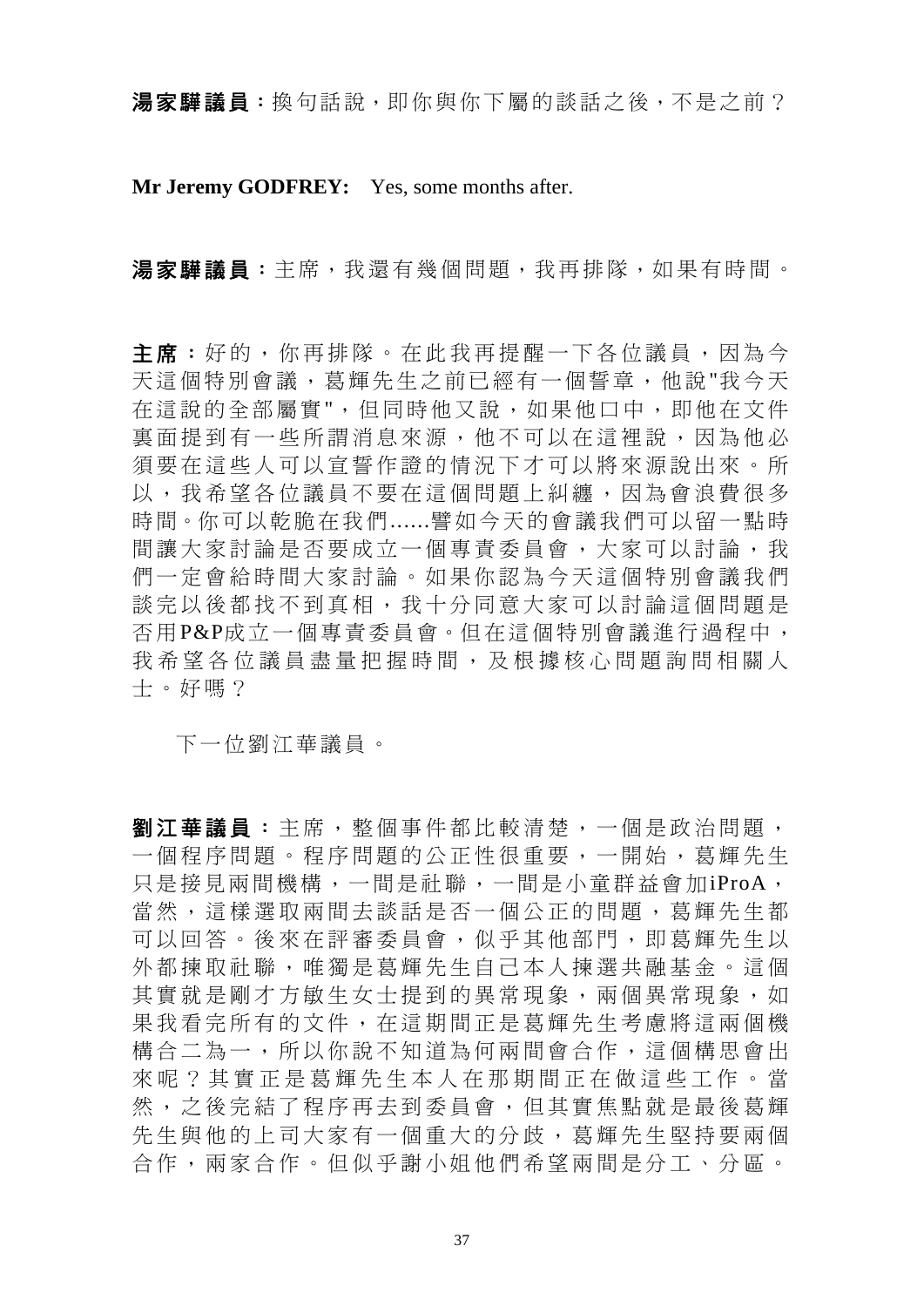所以我想問葛輝先生,為何兩間合作就不是一個政治決定,兩 間分工就是一個政治決定呢?我很想知道。

另外,如果程序上反反覆覆,完結 一個程序跳到下一個程 序,你不合意,不同意,又回到之前那一個,這種反覆,程序 上的不公義,的而且確是可能會引起政治的問題,因為公眾會 關心的,5個機構都會關心。所以,你同不同意公眾上,如果程 序上完結了你倒返回去,其實也會引起公眾的關注?

最後,葛輝先生提到 ......他所有文件沒有提到民建聯說拍 門,但剛剛他就說了。他說有些在政府裏面講,有些在政府外 面講。我想問葛輝先生,究竟你聽見誰,以及是政府內部或政 府外面的人說呢?我覺得這一點他應該要解釋得很清楚。3個問 題。

主席: 3個問題。在葛輝先生回答問題前我要說一說,現在我們 距離這個會議只有15分鐘,我可以加15分鐘,換言之還有半個 小時。現正排隊第一輪還沒發言的有何秀蘭、潘佩璆、葉國謙、 譚耀宗及林健鋒,這已經需要25鐘。換言之第一輪說完就結束 了,好嗎?排不到第二輪了。不過我可以在這向大家報告,我 們6月13日有一個例會,原本我們要決定開這個特別會議之前, 我們已經將葛輝事件放淮下次例會的議程裏面。所以,如果大 家覺得......今天我們都未講完,可能有些人又要提出討論是否要 用P&P,我們在下一次會議時可以考慮與政府或者秘書處商量, 將原本的議程抽起來,開多一次兩個小時的會議。如果大家沒 有意見,我們就......你有意見?

湯家驊議員:我有意見。主席,你也收到我們的一封信,要求 政府提交10多份文件,我不知道政府是否有正式回應,因為如 果收到這些文件,我們希望有機會看了再開會,這樣比較有意 義,如果6月13日之前蘇署理局長可以交給我們,當然最好了; 如果不行,他可否在這個會議上告訴我們,有多少能夠給我們, 多少不能夠給我們?

主席:因為時間所限,或者我稍後給一點時間他回答關於文件 的問題,大家的要求我們早已經轉達給政府,究竟他可以交多 少東西出來呢?今天很明顯甚麼都沒有交。稍後我們可以給一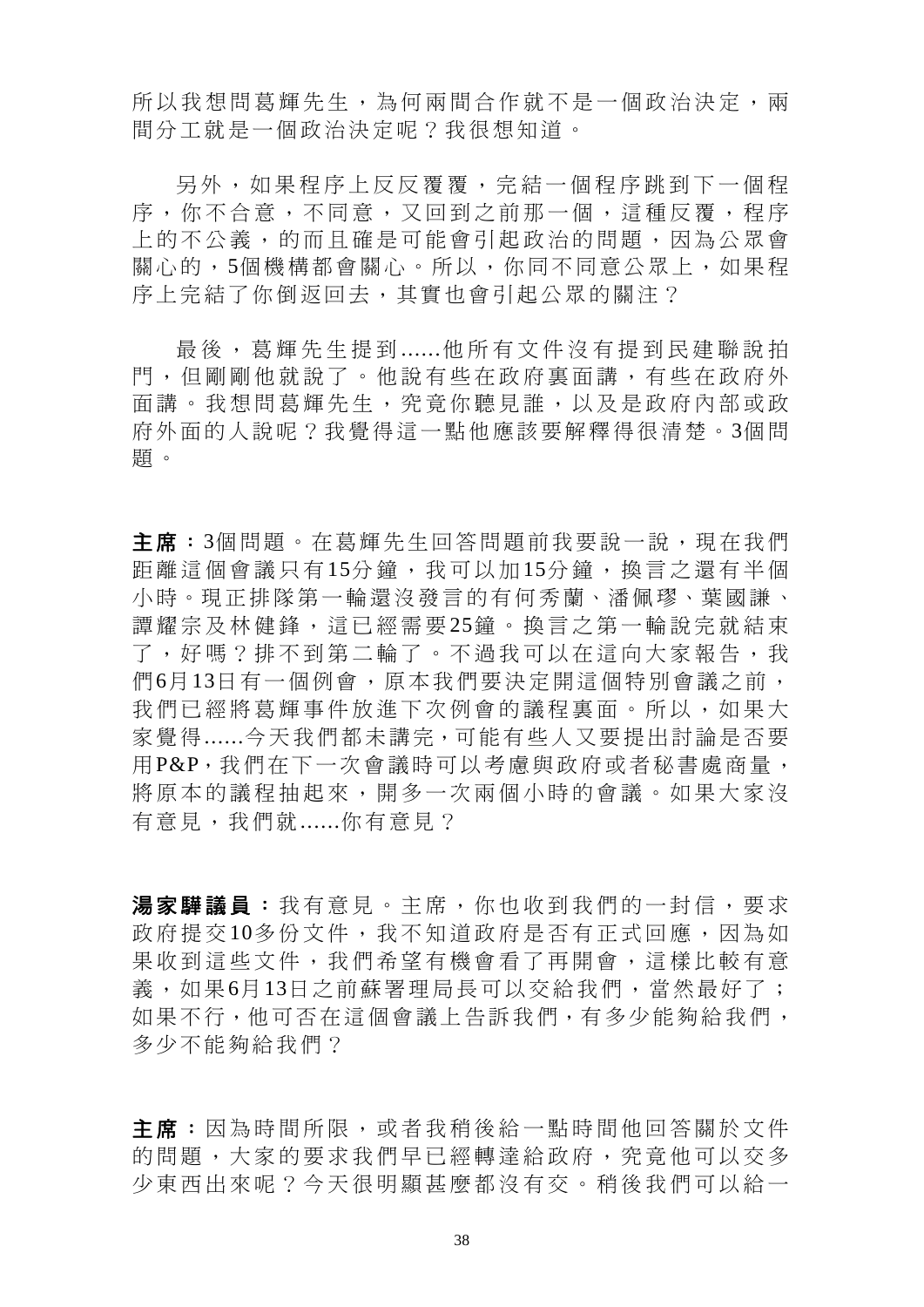點時間局方回應 20位立法會會員要求提出他交文件,稍後他可 以回應的。所以葛輝先生,請你盡量簡單回答劉江華3個問題。

## 劉江華議員:一分多鐘了這裡。

主席:知道,補回給你,不用擔心。

**Mr Jeremy GODFREY:** Certainly. I think the first question was, how is it that I considered that collaboration was not political but dual-implementer was. This is a question which I struggled with myself extremely hard. By the time......when the evaluation panel finished its work, the evaluation panel had, by a clear majority, scored HKCSS as the highest-scoring bidder. Compared to other members of the evaluation panel, I personally had almost 20 years of business experience and I attached greater weight or saw a greater difference in the business proposals, the merits of the two different business proposals. I ended up scoring eInclusion, my personal scores for eInclusion, to be marginally ahead of HKCSS. In coming to that conclusion, I had, in fact, listened to the views of the colleagues as we discussed one another's draft scores and I had made some changes to my scores.

 So I was in the position, at that point, where the evaluation panel had come up with a clear recommendation; I personally had marginally taken a different point of view. But I think everyone on the evaluation panel, despite the different overall scores, generally felt that one proposal had strengths in one area and the other proposal had complementary strengths in different areas. So I certainly felt quite genuinely that, if we could find a way of getting them to collaborate, to take the best out of both, that would be in the interests of the low-income families.

 My problem was that I also knew that this was a very politically convenient decision and I struggled long and hard with my conscience to try and ask myself would I have proposed collaboration even if I knew nothing about the political requirement. And, ultimately, I decided that's what I would have done as I had done on a previous programme without attracting any suggestions of impropriety.

 The second question was do I accept that it would have been wrong merely to go back to the previous scores. In fact, ultimately, I did accept the advice of the review committee that the procedurally correct way to proceed was to bring a formal halt to the original RFP exercise. I felt that this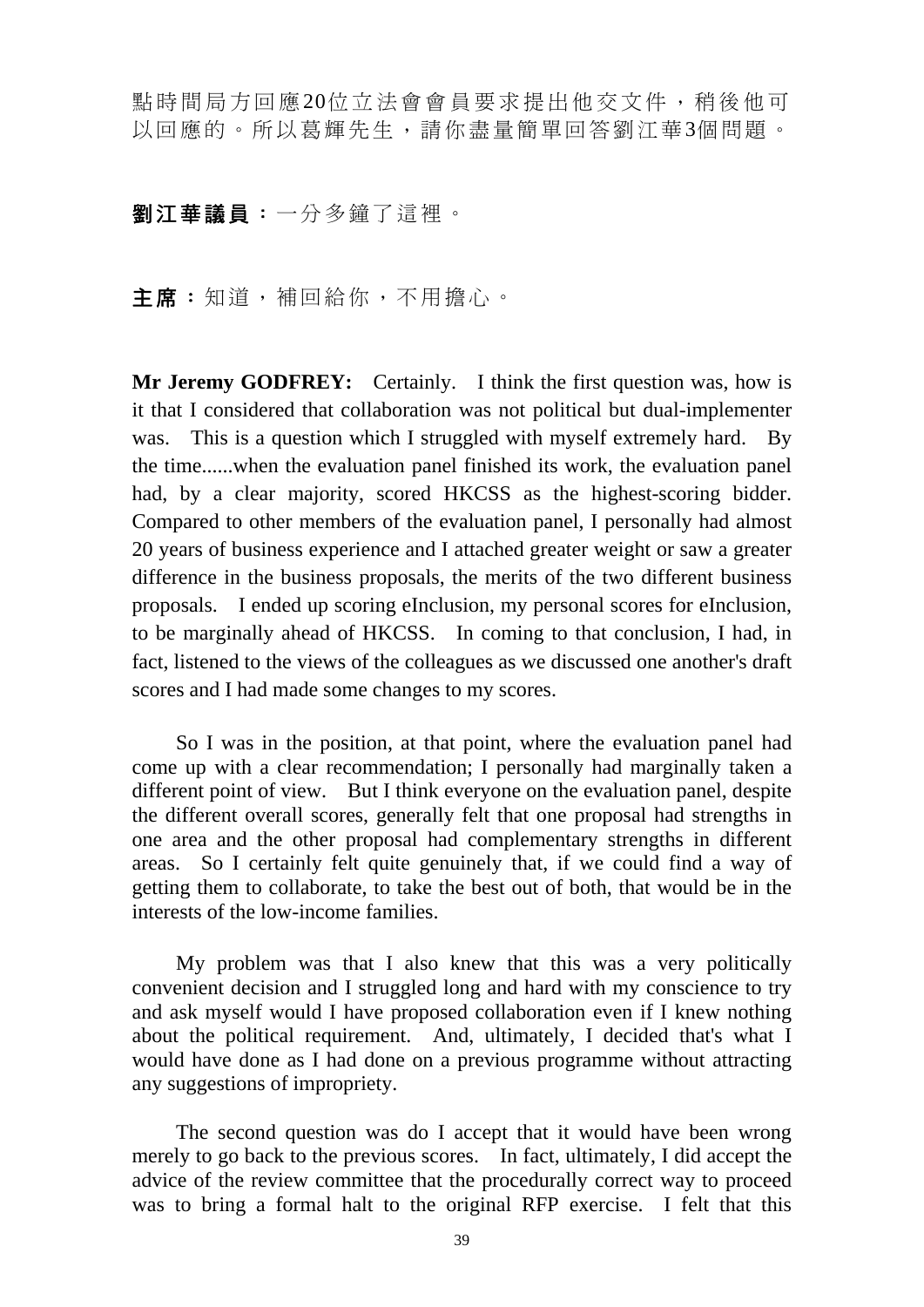damaged our chances of successfully achieving collaboration because, by making it a much more formal approach, it would be that much more difficult to establish the necessary empathy between the two bodies but, nevertheless, I agreed to go along with it.

 My ultimate disagreement with the review committee was not about what we should do but about what should be said about why we were doing it. The review committee went out of its way to try and find some procedural flaws in the evaluation process although it concluded that it was generally fair. My sense was I wanted to propose collaboration because I thought it was the right thing to do, not because I thought that there were some procedural reasons that meant that we were unable to pick a single winner.

 As the controlling officer, the review committee's mandate was to give me advice, it wasn't to make the decision. I was very clear with Miss TSE that I was quite prepared to take direction from her and the review committee about what I should do but I couldn't possibly take direction about what I should think. And we had many discussions in which I was quite adamant that the Government should not say to the LegCo Panel that we had been unable to select a single implementer. I was quite happy, because I thought it was correct, to say that there were two leading proponents had emerged but I was not prepared to give the impression that we had been unable to select one of them; rather, we had chosen not to select either of them because we thought there might be a better approach. It was this debate when Miss TSE told me that it was not necessary to tell the whole truth to a LegCo Panel unless there was an inquiry. So I think that answered the second question.

 The third one is the question about knocking on doors. I've mentioned that the Secretary had mentioned this to me although I got the impression she didn't particularly approve of it and this was also confirmed to me by someone I spoke to outside the Government. I don't have their consent; I want to again respect that confidentiality. What I will say is that, when this was said to me, I was actually very surprised because I knew iProA; I knew that they didn't have an extensive network of local delivery agents and that the promise that had been made that they would be able to somehow use participation in this programme to bring electoral advantage to a political party seemed to me to be actually quite unrealistic and that the proposal that they had by then put in to us involved the BGCA and had suggested that other local NGOs would also be allowed and I felt that actually iProA were as much a victim in this, that something had been put on them to deliver that they wouldn't, in fact, be able to deliver.

 This was, again, another conversation that I had with Miss TSE, I said to her that she might want to reflect upwards to the political layer that the political advantage that they hoped to get from their interference couldn't, in fact, be delivered and that might make them more receptive to doing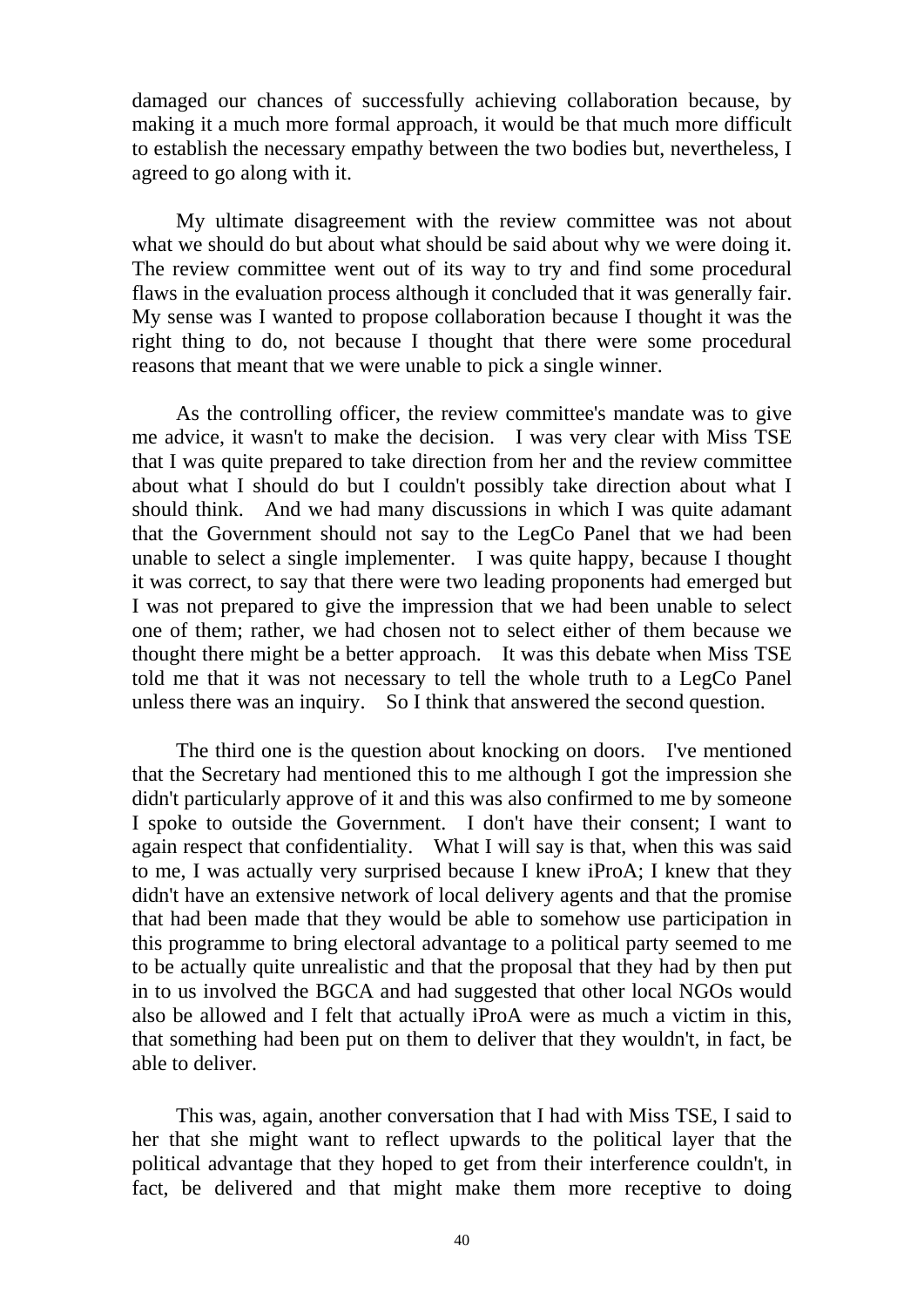something that was proper and in the interests of low-income children. It's that sort of conversation that could not possibly have been misinterpreted in any way as being merely about the general advantages of iProA.

主席:好,我們多給了時間給你,因為第三個問題大家都很關 心,我們讓他回答完畢。但下次請你回答時盡量簡單,因為我 們沒有時間,但不要緊,下一次還可以開會。好,下一位何秀 蘭議員。

何秀蘭議員:謝謝主席。我們問了政府拿文件,其實如果你交 齊所有文件,我相信很多資料都出來了,如果沒有違反招標程 序,大家就不需要問有沒有政治企圖,有沒有政治壓力,所以 問題都集中在你有沒有違反正常的招標程序。第一我想問評審 小組,其實最後兩個團體各自的得分是多少?

主席:是否要評審小組成員回答,還是秘書長回答還是? 我們 請評審小組成員,這裏有幾位,陳子儀先生,佘孟先生,都是 評審小組成員,哪一位回答?

電訊管理局總電訊工程師**(**發展**)**陳子儀先生:我是電訊局的,在 評審過程我給的評分, HKCSS我是給最高分,如果我無記錯, 應該是 96.5分。我給 eInclusion, 根據我自己個人的專業評分是 91點幾至92分左右,有4分的差異左右。

主席:另外教育局的佘孟先生。

教育局總課程發展主任**(**資訊科技教育**)**佘孟先生:是,我是教育 局佘孟,我也參與過評審的過程,我給社聯的分數是高的,另 外給eInclusion的相差大約11分左右。

(會後補註:佘孟先生會後向秘書處表示,正確分數為社聯:100 分,信息共融基金會:87分。)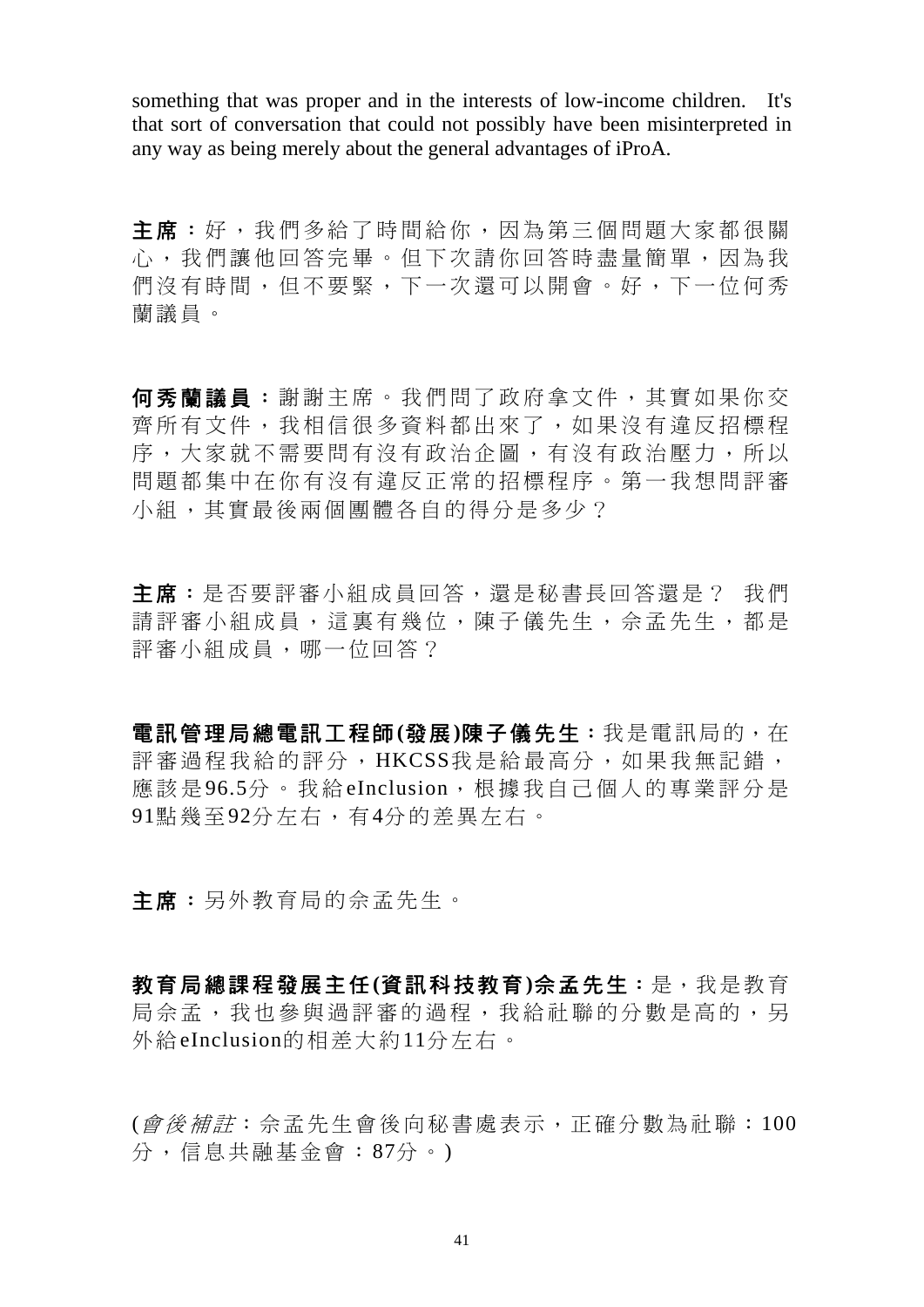何秀蘭議員:主席,總分都是100,相差11就相差一級了。我希 望秘書長應該將整個評審小組的總分可以在這裡回答我們,今 天你回答不了,請你下次回答。第二,我想問秘書長,既然她 認為葛輝先生搞二合一是違反程序,你有沒有制止他?

主席:秘書長。

署理商務及經濟發展局局長蘇錦樑先生:主席,我想回應評分 方面,其實葛輝先生帶出了頭兩名的分數,我不介意他說了。 我也要徵求機構的同意。

何秀蘭議員:兩個機構簡單回答我,願不願意公布你們的評分?

主席:方敏生。

何秀蘭議員:無反對,兩位都無反對。

#### 信息共融基金會有限公司會長鄧淑明女士:願意。

主席:兩位都無反對。

何秀蘭議員:主席,我問回秘書長。當你發覺二合一如此違反 程序時,你有否制止葛輝先生做這件事?

主席:秘書長。

商務及經濟發展局常任秘書長**(**通訊及科技**)**謝曼怡女士:多謝主 席。我第一次見到葛輝先生提交給我的文件及有關草擬的評審 小組報告時,我當時很不安,有一點震驚。因為一個2億2,000萬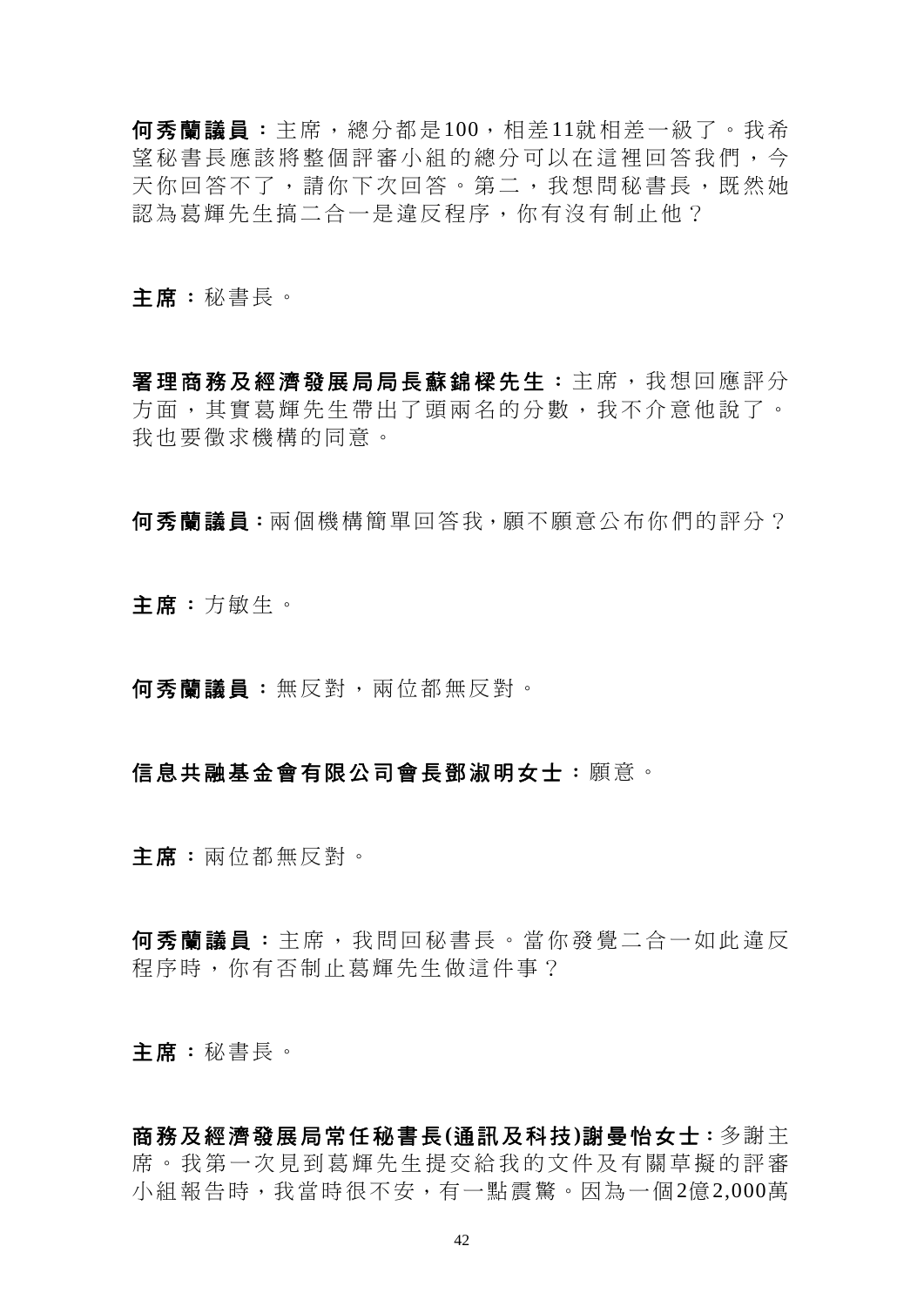元的計劃,一般來說是要經過政府內部有制衡,要有checks and balance,即如果部門裏面有評分小組給了評分,交了報告,管 制人員是可以覆檢的。在這種情況,我們所說的評審小組主席 是葛輝先生自己,評審小組主席向管制人員交的報告,其實該 管制人員亦是葛輝先生。而管制人員建議的不是接納評審小組 的總結,管制人員是力排眾議,因為他誠心誠意覺得結婚方案 是最好的。我做的事情就是向局長建議......

何秀蘭議員:......有沒有制止他呢?

商務及經濟發展局常任秘書長**(**通訊及科技**)**謝曼怡女士:有,我 向局長建議,要加一個制衡機制,這不是個人的決定,而是根 據一般tender board,投標委員會的制度,是要覆檢程序,我不 能夠代管制人員作他的決定。

何秀蘭議員:主席。正確的,在嘗試制止過程後,為何不是給 最高分的做,只是排除了二合一,但給一個更差的一分為二的 方案出來呢?

商務及經濟發展局常任秘書長**(**通訊及科技**)**謝曼怡女士:覆檢委 員會可能做到的就是就此徵求建議書的程序作一些程序的決 定,覆檢委員會當時有問過葛輝先生為何有一個最高分的不選 擇,反而怪怪的揀選一個二合為一的建議呢?覆檢委員會問過 葛輝先生很多次,葛輝先生給我的信息 —— 我不知道其他委員 有甚麼看法 —— 給我們的清楚信息,我到現在都誠心誠意相 信,葛輝先生當時真的誠心誠意相信二合為一是最好的。

何秀蘭議員:主席,在這些沒有根據正常的招標程序下做的決 定,為何不回來向立法會討論呢?以往審計署署長責備了政府 很多次。直資學校有改變不回來,東亞運有改變不回來。每次 政務司司長回來都說會接受意見,會改。為何屢屢都欺瞞立法 會,自己自作主張。與你交給財務委員會的文件已經全改變了, 都沒有回來向公眾、向議會交代呢?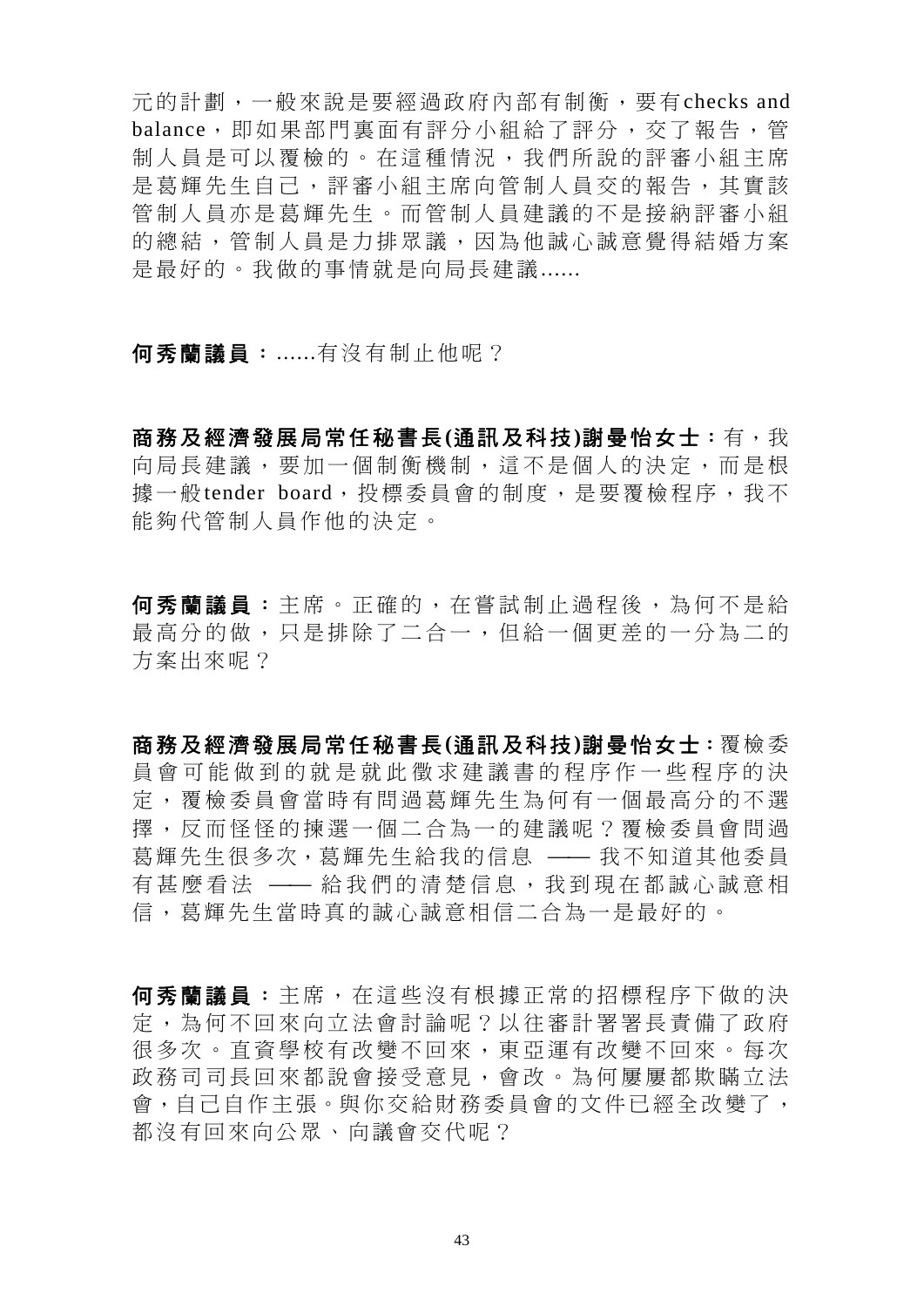商務及經濟發展局常任秘書長**(**通訊及科技**)**謝曼怡女士:主席, 我不同意覆檢委員會的決定有違財務委員會撥款的範圍,撥款 的範圍是批2億2,000萬元做"上網學習支援計劃",當然,文件裏 面有很多細節提到當時的想法的而且確是請一家機構,但事與 願違,往往不能做到最理想的情況,這個我們接納是改變了, 但我們說的內容是說款項用在哪裡,都是為低收入家庭提供上 網支援的服務計劃,我們亦都是控制住行政費......

何秀蘭議員:但給誰用,違反了招標過程,違反了招標結果, 給一個低分的人用,這就是引起公眾質疑的原因。所以主席, 下個會議再問吧。

商務及經濟發展局常任秘書長**(**通訊及科技**)**謝曼怡女士:主席, 如果要質疑,就是大家要想一想為甚麼要兩個機構合作,為甚 麼?兩個機構是一個管制人員自己誠心誠意覺得,我無理由質 疑他,其實我們質疑過的。

何秀蘭議員:我們問就是為甚麼低分的有分做,而不是給高分 那一個團體去做?因為剛才秘書長都說了她跟葛輝先生溝通 時,葛輝先生都說過,他說其實兩個團體都可以獨立做,兩個 都沒有問題,不過一個分數高一點,一個分數低一點。為甚麼, 我的問題就是為甚麼你不制止他?而且為甚麼會將一個二合 一,一個你認為是違反規程的建議還要用一個一開二,更違反 規程的建議去實行這件事?

商務及經濟發展局常任秘書長**(**通訊及科技**)**謝曼怡女士:主席, 為甚麼我不制止呢?因為角色不同,管制人員在一個投標遴選 過程中可以作他自己的堅持,因為他才知道計劃是甚麼原意, 甚麼才是最好的。從程序的角度,覆檢委員會只可以說你做這 個決定時,你的路應該怎麼走,你不可以走回頭路,不可以反 反覆覆。這個角色上大家要有個理解。多謝主席。

主席:葛輝先生是屬意信息共融基金,他是給它最高分的。這 個要提供一些資料,應先生想回應。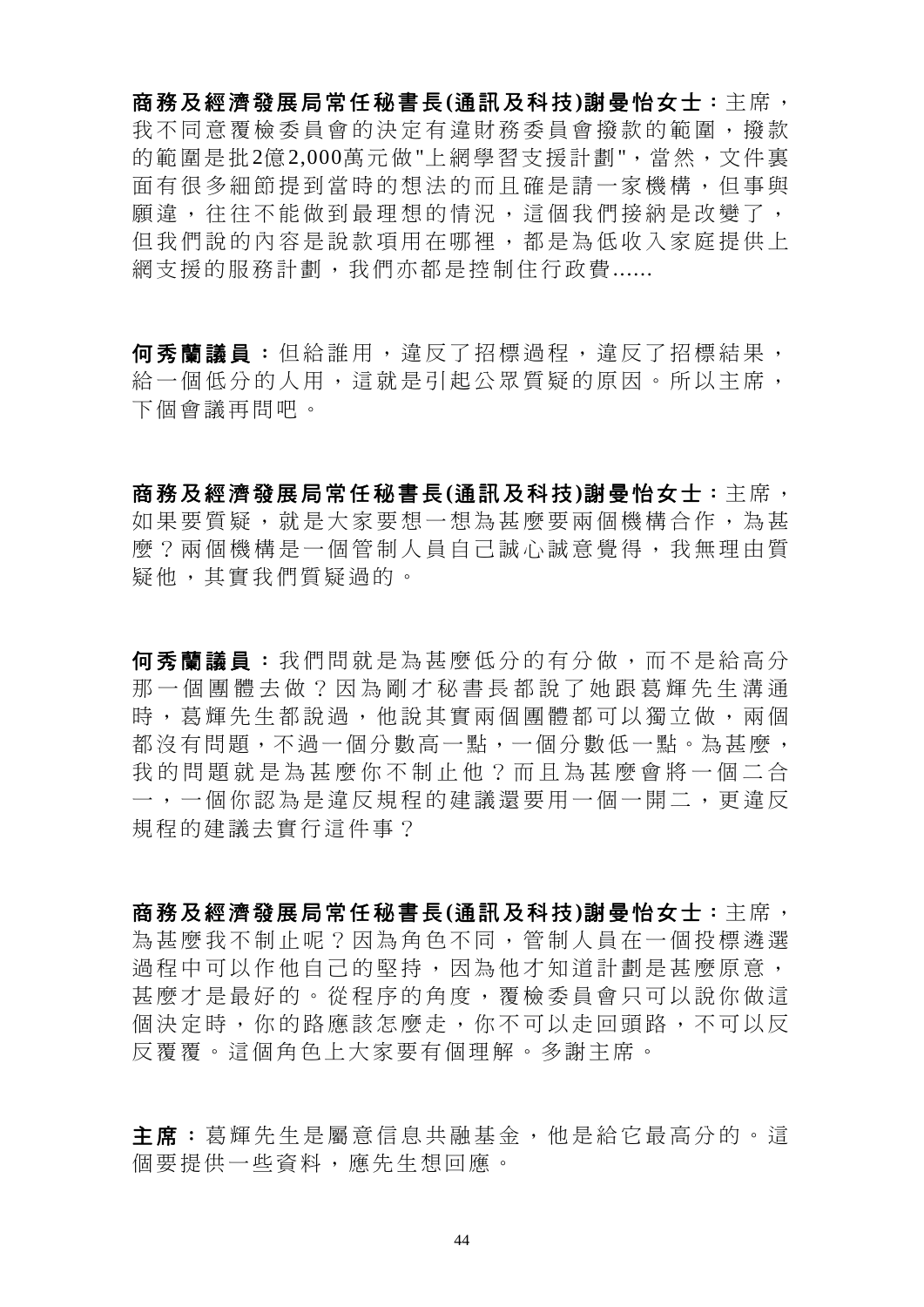財經事務及庫務局常任秘書長**(**庫務**)**應耀康先生:主席,何議員 剛才有兩點我覺得應該澄清一下。首先關於財務委員會的文 件,我們作為庫務科一向都很緊張看着,在這過程中,我們看 財務委員會的文件,剛才謝秘書長提過,它沒有說到兩個結合, 用剛才葛輝先生很喜歡使用的,我們叫結婚方案是不行的,文 件裏面也沒有提到一定要用招標的程序。反而後來談過一個方 案,剛才提過了,用FSI這個方法,反而與當時財務委員會的文 件裏面所描述的狀態有些不同。這是我想提供的一點資料。

另外,剛才何議員不知道 ......我不太明白,作為覆檢委員 會,當時我們遭遇到的難題就是署長或者管制人員告知我們, 如果根據評分程序給予最高分的人,這個不符合公眾利益,他 反而認為應該找其中兩個,叫他們兩個合併成為一個新個體, 再入一個新的建議書。公眾利益的提法對我當時做覆檢委員會 來說是一個要考慮的很大的因素,我們跟他說如果你要做合 併,做一份新的建議書出來,其實當時說的是做第六份建議書 呢,你不可以在現在徵求建議書程序之下做,這樣做不公道、 不妥當,你要終結這個程序,另外再開一個程序才可以。如果 你開另外一個程序,叫兩個機構某種形式合作做一份新的建議 書出來,這本身未必一定違規,因為這是一個新的遊戲,新的 程序。

何秀蘭議員:是的,當你有新的程序,為甚麼不回來財務委員 會呢?

財經事務及庫務局常任秘書長**(**庫務**)**應耀康先生:為甚麼不回來 財務委員會,有沒有需要?主席,剛才第一點也許我解釋得不 清楚。財務委員會的文件當時請大家去批准的時候,程序上如 何去選擇一個當時說的非政府機構等等,並不是財務委員會文 件裏面規範了要做的事情。所以我們現在也是這個觀點,作這 些改動,行政當局可以按照一貫程序恰當地去做,不一定要回 來財務委員會。

何秀蘭議員:那就解釋不了公眾的疑問了。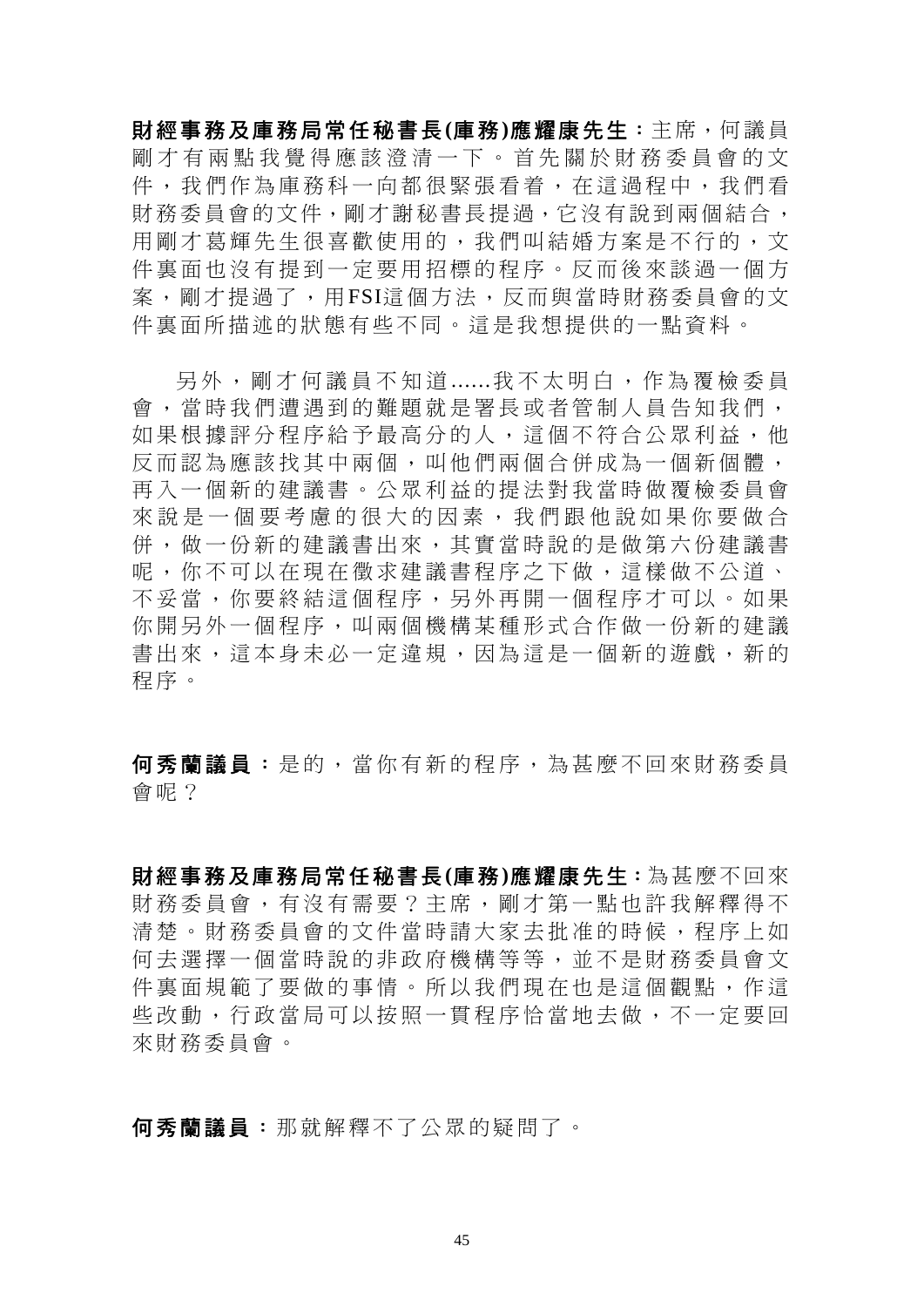主席:不要緊,你下次再問,你這已經前後10分鐘了。潘佩璆 議員。

潘佩璆議員:多謝主席。我相信很多公眾人士可能與我有同樣 的感覺,越來越覺得"一頭霧水",有些事情我希望葛輝先生能夠 澄清,因為我看他今天對立法會所說的講辭。我嘗試看看事情 是否如此。遴選委員會本身大多數的委員其實是屬意社聯得到 這個合約,這個工程。葛輝先生就說他......在第3頁第2段,他說 他已經知道如果遴選委員會建議選擇社聯的話就有政治後果, political consequences,這是他說的一件事。第二件事就是他沒 說清楚political consequences是甚麼,我希望葛輝先生可以講一 講。但另外一方面,當他作為遴選委員會主席的時候,他又真 心誠意覺得信息共融基金真是他心目中最好的一個機構,可以 去做這個工程,他不考慮信息共融基金背後是否有甚麼問題。 是嗎?我的理解是這樣。他覺得最好的做法就是這兩個機構大 家結婚,大家拍拖結婚,一起去做,手拖手去做。但兩個機構 有完全不同的傳統,有自己的想法,結果拍拖不成,結不成婚, 大家被迫一人住一間房,一個人負責一間房。

在這樣情況的下,我想問如果葛輝先生開始時沒有提出這個 力排眾議,任由遴選委員會揀選社聯,那後面會發生甚麼事呢? 我也希望政府能夠,或者秘書長稍後解答一下,如果這樣的事 情發生,會不會突然政府總部發生大地震,有嚴重後果,有甚 麼事情會發生?或者特首會否腳痛這樣,我想政府解答一下。 如果沒有這些枝枝節節, 社聯乾乾淨淨接手做這個工程, 是否 一切都圓滿呢?如果這樣的事情發生了,究竟有沒有甚麼政治 利益的考慮呢?我覺得這些事情大家好像說來說去說不清楚。 我想葛輝先生講一講,希望秘書長也講一講。

**主席:**葛輝先生,你簡單一點,好嗎?

**Mr Jeremy GODFREY:** Yes. Certainly. At the time the evaluation Panel finished its work, I had been made aware, some months before, that the Financial Secretary had a clear preference for a winner. During the course of the evaluation process, a colleague in my office had had a phone call from the Financial Secretary's office to check that I was aware who it was that I was supposed to engineer a victory for. I wasn't entirely sure what would happen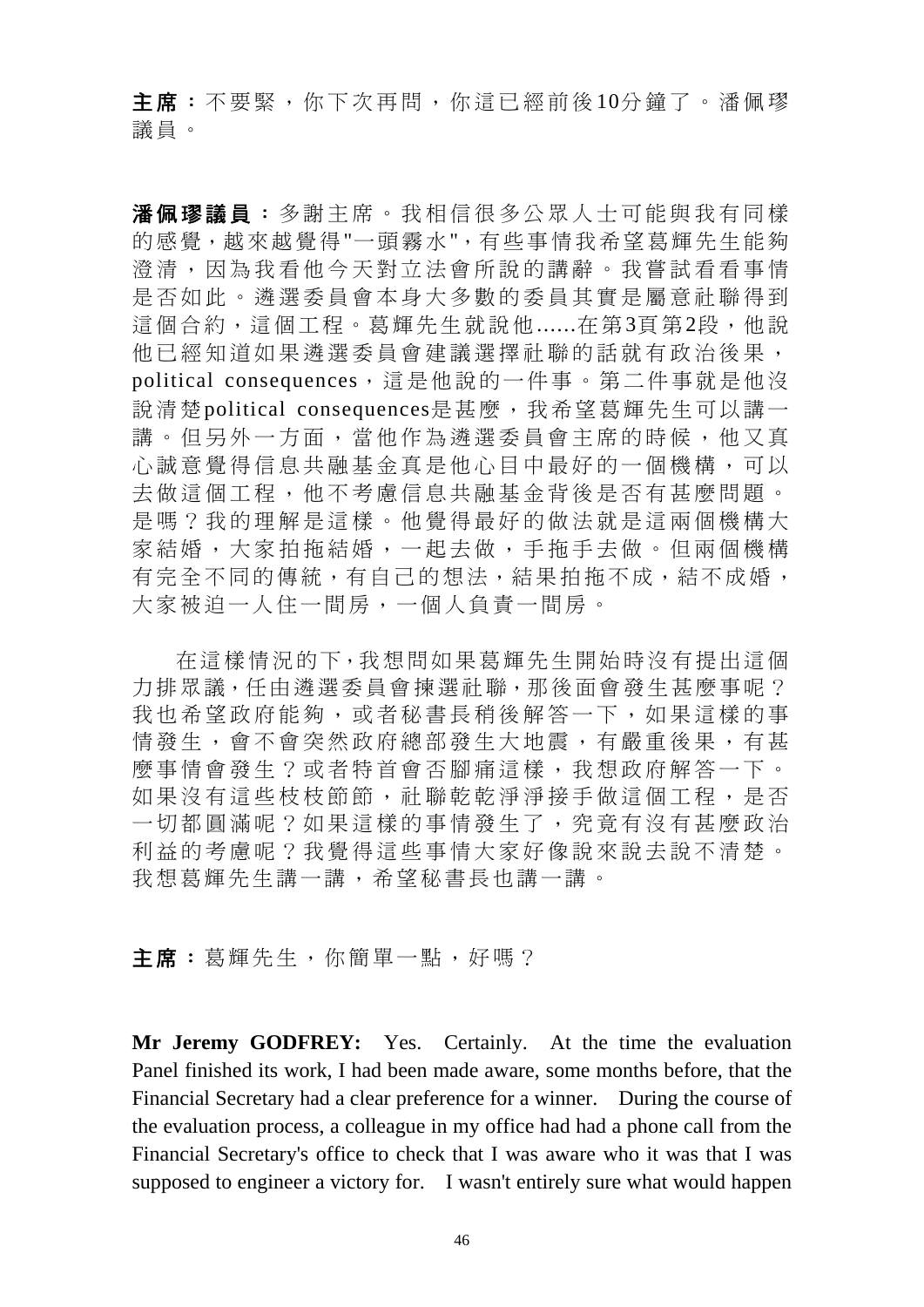if I chose to proceed with HKCSS; I thought that there might be some comeback on the Financial Secretary or the Secretary from whoever they had made promises to. I think, at the time, I wasn't entirely clear what the political promise was.

 So I have to say I didn't know exactly what would happen but I knew that there was a big political interest, shall I say, in the conclusion. My own view, I had also discussions with colleagues within OGCIO who said, you know, "Are you really sure you want to propose a colloboration? It would be much easier to propose that you just go along with HKCSS and then it will be somebody else's problem to sort things out." If you asked me what I think would have happened if I'd proposed HKCSS, I think we would have had a review committee anyway; it would have found some procedural reason to instruct me not to do that and we'd have gone in some other direction. But that's pure speculation; I can't say.

**潘佩璆議員:**......在此追問葛輝先生,如果按你所說,是否你做 的事情客觀上......如果真的如你所說有甚麼政治陰謀的時候,其 實你也是一分子,可以這樣說嗎?

**Mr Jeremy GODFREY:** Well, I've been accused of that, I must say. And I did consider long and hard whether I was allowing myself to become part of a political conspiracy when I proposed collaboration between HKCSS and eInclusion. I thought, at the time, that there was nothing inherently improper in proposing collaboration because I sincerely believed that that was the best thing to do. But I have to say that I do think I tried too hard and I tried for too long to resolve this matter in a way which would serve the interests of the low-income families in a way which would not involve impropriety and a way which the political layer might be willing to accept.

 I think I did try too hard and for too long and it might well have been better to have dug in my heels at an earlier stage and made a bigger fuss at an earlier stage. Certainly, given the way things turned out, I can hardly say that that would not have been a better approach but I hope that people, in judging my behaviour, will take into account the fact that I was placed under political pressure in a way that no civil servant should be, that I tried to navigate my way through a very difficult situation being guided by the best interests of the beneficiary families, that, when, in January this year, I was finally given an explicit instruction that we were to proceed in a way which I did not think was in the interests of low-income families, which I could not but believe was politically motivated, which I felt was contrary to my duties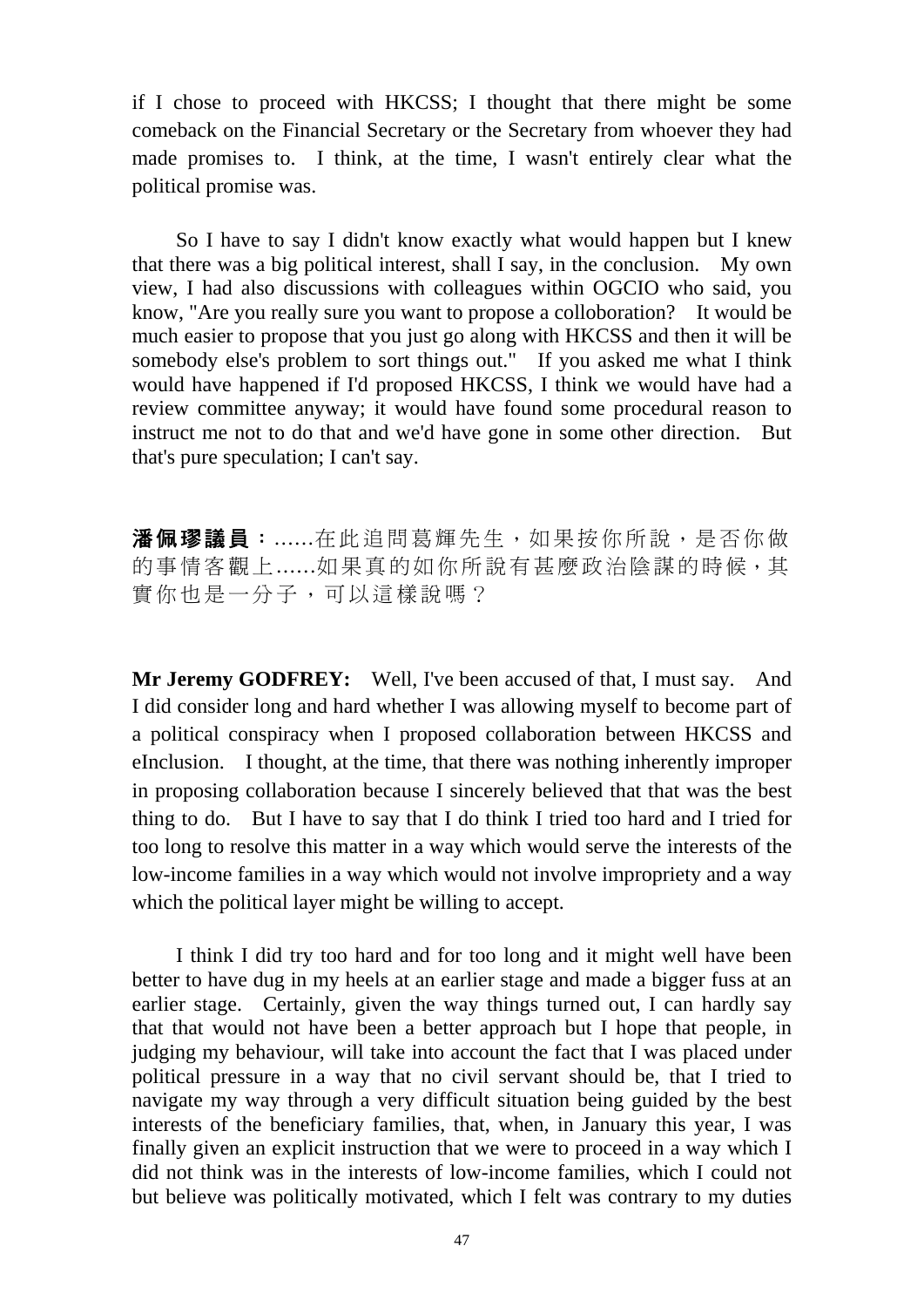as controlling officer to secure economy in the use of Government money, at the point when I felt there was no chance whatsoever of resolving this in a proper way, I immediately took steps to terminate my employment with the Government. And I hope that people will at least bear in mind that that might mitigate the fact that I tried, as I say, too long and for too hard to find a proper way of implementing this programme in the interests of the beneficiary families.

主席:現在已經12點10分了,好嗎?因為還有幾位議員未問。 政府簡短一點,謝謝。

商務及經濟發展局常任秘書長**(**通訊及科技**)**謝曼怡女士:剛才議 員問的是後果,我們怎麼看後果。其實我從第一天知道有這個 計劃時,當我聽到有份交建議書的人會主動打電話來追問有份 評分的同事結果時,我已心知不妙,不妙的意思不是說有甚政 治原因,而是說這個項目根本大家都很關注,這麼多人關注這 個項目,怎麼可能有任何偏差呢?當葛輝先生跟我提到說 ...... 在覆檢委員會時他也堅持要有兩間機構合作的方案才是對這計 劃最好,其實我也反覆思量這是否可行,是否真的可行。當時 我們看到葛輝先生,到現在也是,他的誠心誠意覺得這是最好 的,我迫他揀選擇第一個、第二個,那不是相關問題。相關問 題是管制人員自己真的誠心誠意覺得這個計劃是最好的。

第二點,或者覆檢委員會有沒有考慮,為甚麼不選第一個 呢?明明很公道有一個最高分的。事實也是,其實我們看見覆 檢委員會也看到在計分方面,在考慮遴選程序方面,程序不夠 嚴謹,我們看見有疑點,譬如在過程中有5個機構,有3家是有 機會做 presentation去介紹自己的計劃,做了一次。有兩家,只 有兩家可以做介紹兩次。而決定介紹兩次,找兩家再做介紹兩 次的時候,一點分數也沒有給的。這樣公道嗎?我們看見預設 的計劃,評審時應該有6名指定的官員,代表3個部門。我看見 其中一個局只有一名官員評分,這位同事在10項評分項目中全 部給一家機構100分,加起來是100分。

我看見的時候怎麼樣呢?我是擔心的;不夠謹慎,我不是說 一定有歪理、歪念,但我作為常任秘書長看到,我向局長建議 應該看清楚一點,應該有個覆檢委員會,平時這些是投標委員 會做的工作。結果覆檢委員會是有機會看到,也有機會聽取澄 清,部門有提出一些澄清,我們覺得不夠謹慎,有些地方可以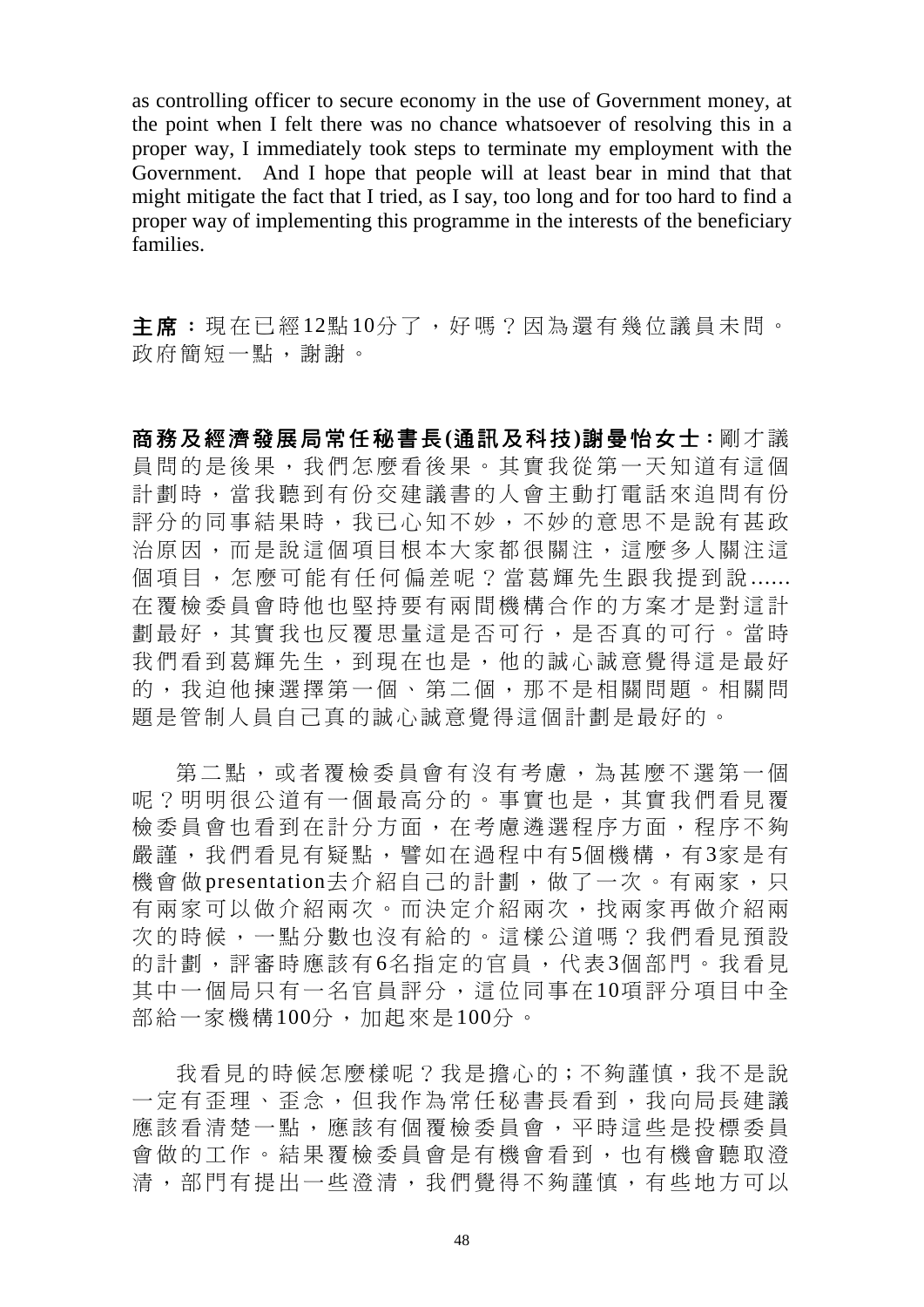做好一點,有不足之處。但大致上有份評分同事都是誠心誠意, 憑他們覺得甚麼是最好的評分。所以大致上我們接納,大致上 是公平的。但可以肯定、有信心可以肯定的就是有兩家是比較 優異旳,兩家,相對另外3家,分數是相差很遠的。這兩家之間 哪一個真的最高分數,最好呢?分數有一個演繹,但如果考慮 到有關的不足之處,當時覆檢委員會未有就這作一個仔細的考 究,部門是有說不影響名次,但當時覆檢委員會其實也不需要 考慮,因為管制人員堅持,他有他的理由堅持,他當時真的覺 得考慮兩家,找兩家最合適。

在這種情況下,覆檢委員會作的總結就是當時有兩個最優異 的機構,兩個隨便一個都可以承擔這個合約。多謝主席。

主席:葉國謙議員。

葉國謙議員:多謝主席。首先開始,我多謝葛輝先生能夠澄清 民建聯沒有參與整個過程,因為就算一開始的時候,有些議員 說民建聯有利益衝突,民建聯要避席等等,一開始就已經將這 事情政治化。所以我第一個問題很想問甚麼叫政治任務、政治 干預?剛才聽完葛輝先生的澄清,就說他對"政治任務、政治干 預"的理解是因為聽到有些外面非政府人士提及,因為這樣而給 了共融基金會,使民建聯可以有逐戶,可以與這方面的接觸的 這種感覺,這個叫政治任務、政治干預,形成整個概念。我想 問葛輝先生,你是不是將你自己這種感覺變成政府的行為,政 府的要求呢?這是第一個問題。

第二個問題,我看見秘書長給你的某一方面的回覆中,在第 3頁第 8段多次強調,就說葛輝先生當時堅稱,近日亦再確認他 沒有受到這個印象的影響,一直都以公正、持平的方式去進行 評審程序。因為現在香港人最關心的就是程序的公義,到底過 程中是否受到外來,特別是政治因素各方面的影響。除了政治 因素,還有不公平的。這就是程序公義,是最重要的,我覺得 這點。在這情況下,葛輝先生你多次提及這個過程你認為是公 正持平的。現在你是否仍然堅持這個說法?抑或秘書長現在冤 枉你, 你根本就不認為是持平公正?這是第二個問題。

第三個問題,我很想知道葛輝先生你對......剛才兩位都說了 評分,你給各機構評分又如何呢?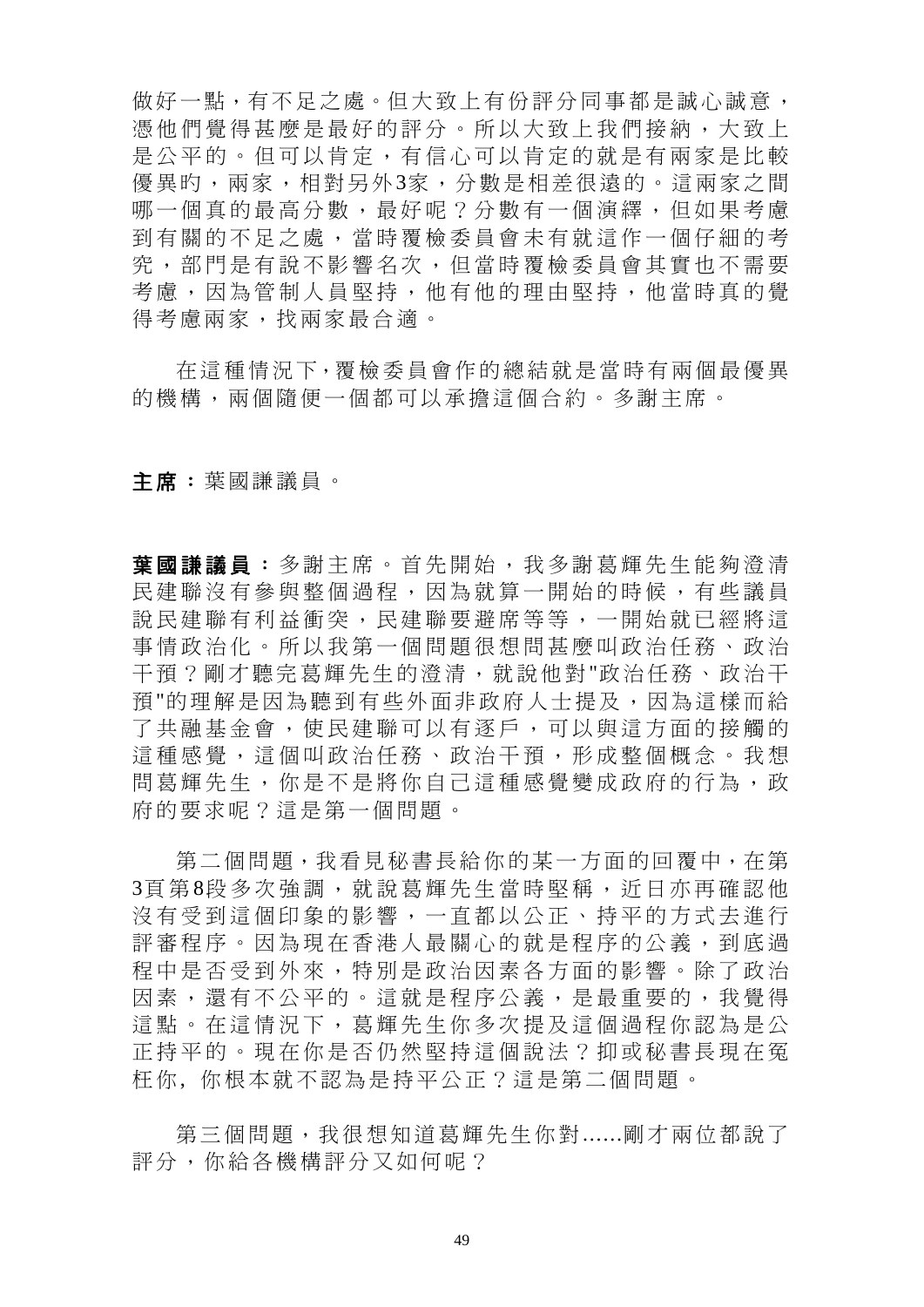第四個問題剛才可能都說了,不過到現在我都不明白,就是 為甚麼當時你不決定就給社聯呢?其實這個問題即刻解決,這 是你做主管部門自己的決定,為何搞出一個"大頭佛"呢?

最後,你提及有電話給你,可否說說那個人是誰呢?多謝主 席。

主席:你問5個問題,其中第一、第二葛輝先生之前於其他相關 議員問的時候已經回答了,是吧?因為時間所限,我不想在此 重複。所以我希望葛輝先生你回答他最後3個問題,第三個、第 四個及第五個。

**Mr Jeremy GODFREY:** Sorry, can you ...... it was a long speech. Can he repeat questions 3, 4 and 5? I know one was about the scores; I don't recall the other ......

主席:你回答最後那個,你對兩個機構的評分。

**Mr Jeremy GODFREY:** Yes. Yes, I haven't had access to the files but my memory is that I scored eInclusion as the highest scorer by about half a point, so a very marginal difference.

主席:另外一個問題就是關於民建聯的,之前在你的聲明中, 你就說不關葛佩帆的事,又不關民建聯的事。但剛才葉國謙議 員說多謝你澄清民建聯沒有參與,當然,這個大家理解不同。 無論如何,但你又提到說有些機構可以接觸到低收入人士,可 以敲門的,這會否有政治作用在此,你自己也不是很清楚。這 個問題你可否再詳細說明一下?是否使民建聯得益呢?

葉國謙議員:不,還有一個問題,即兩個,......葛輝先生......只 是說共融基金,其他的分數都應該給,剛才那兩位都有提及。 還有一個就是關乎電話,就是到底是誰叫他......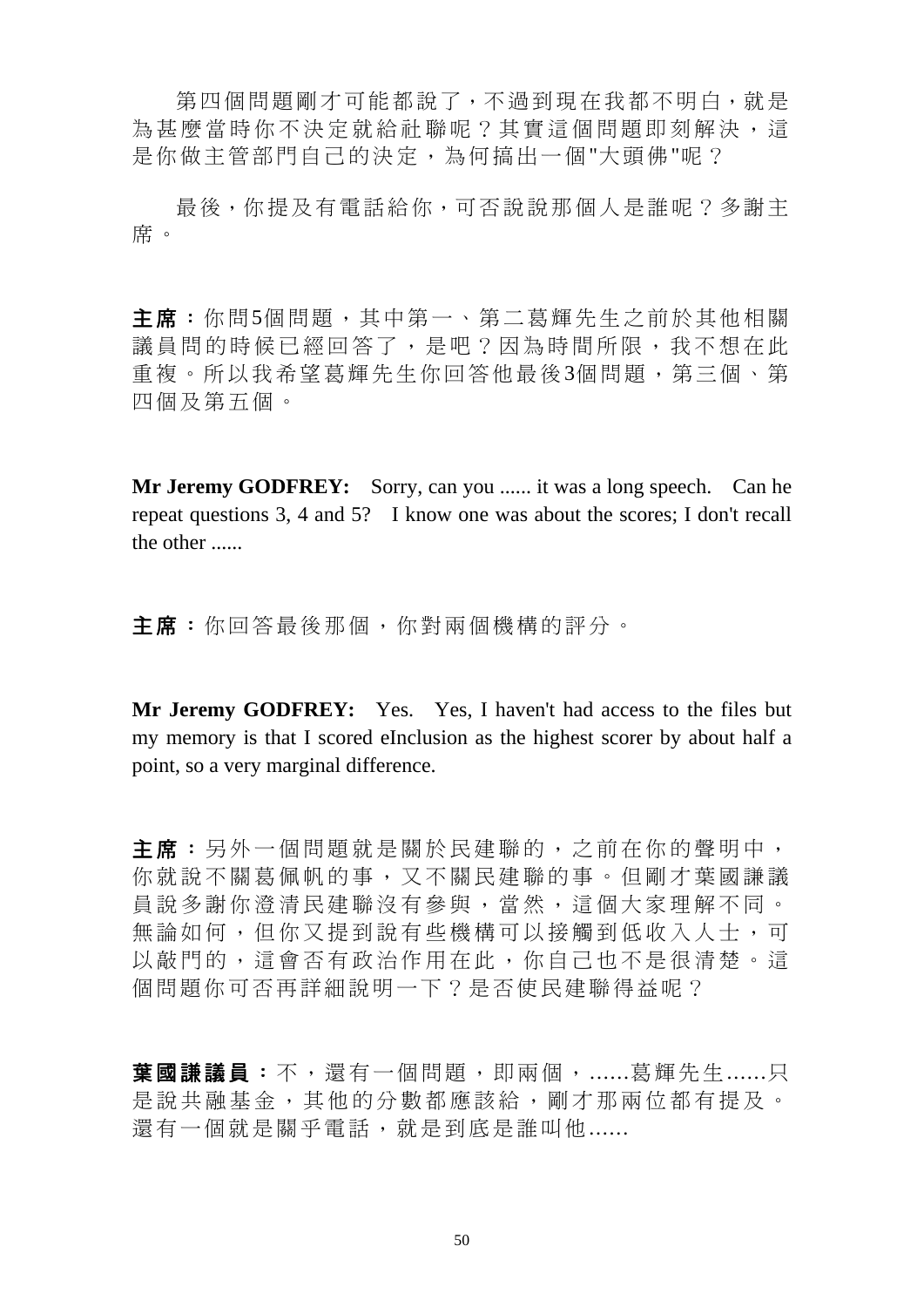主席:那個已經講了不可以說的。你沒聽清楚,即提任何人名 都不行,除非他來宣誓作證,已經說了,不要重複問這個問題。

葛輝先生。

**Mr Jeremy GODFREY:** Okay, let me say, first of all, I can't tell you the scores I gave to other organizations because I don't remember them. I'm more than happy for the Government to provide the report of the evaluation committee which I believe has the individual evaluators' scores. If they're not in the report, then the Government has absolutely my consent to give full disclosure of all relevant documents. I prefer that they don't have a selective disclosure, though.

 In terms of the political assignment, I really do need to make absolutely clear I have never said that the DAB were not involved. I have no reason to say that. I have said that Dr QUAT was not involved. I have no reason to say that the DAB was not involved. Quite the contrary: I was informed by somebody who was in a position to know that a promise had been made to some members of the DAB that, if ...... that the project would be awarded to iProA and that they would be able to use their position as the winner of this project to arrange for DAB sympathisers to knock on the doors of low-income families with the aim of gaining some sort of political or electoral advantage. I have no reason to doubt what I was told by that person and that person was certainly in a position to know. I am not willing to identify the person unless I'm compelled to do so by law. But, I mean, it's very nice to be thanked by Mr IP but I think his thanks, in this case, are misplaced.

主席:葛輝先生剛才的答案在最後那一part很清楚,看你如何解 讀而已。要知道真相不是口說口賠的,是吧?真相好像葛輝先 生所說,可能真的要有一個專責委員會,他提出那些所謂知情 人士就不是一個隱匿的消息來源,而是一個真人,在我們的聆 訊裏面作證。是吧?否則,這個問題永遠都解決不了。是吧? 沒有答案的,現在都是口說口賠的。

秘書長。

商務及經濟發展局常任秘書長**(**通訊及科技**)**謝曼怡女士:主席, 容許我代替劉吳惠蘭局長作一個澄清,因為其實葛輝先生提的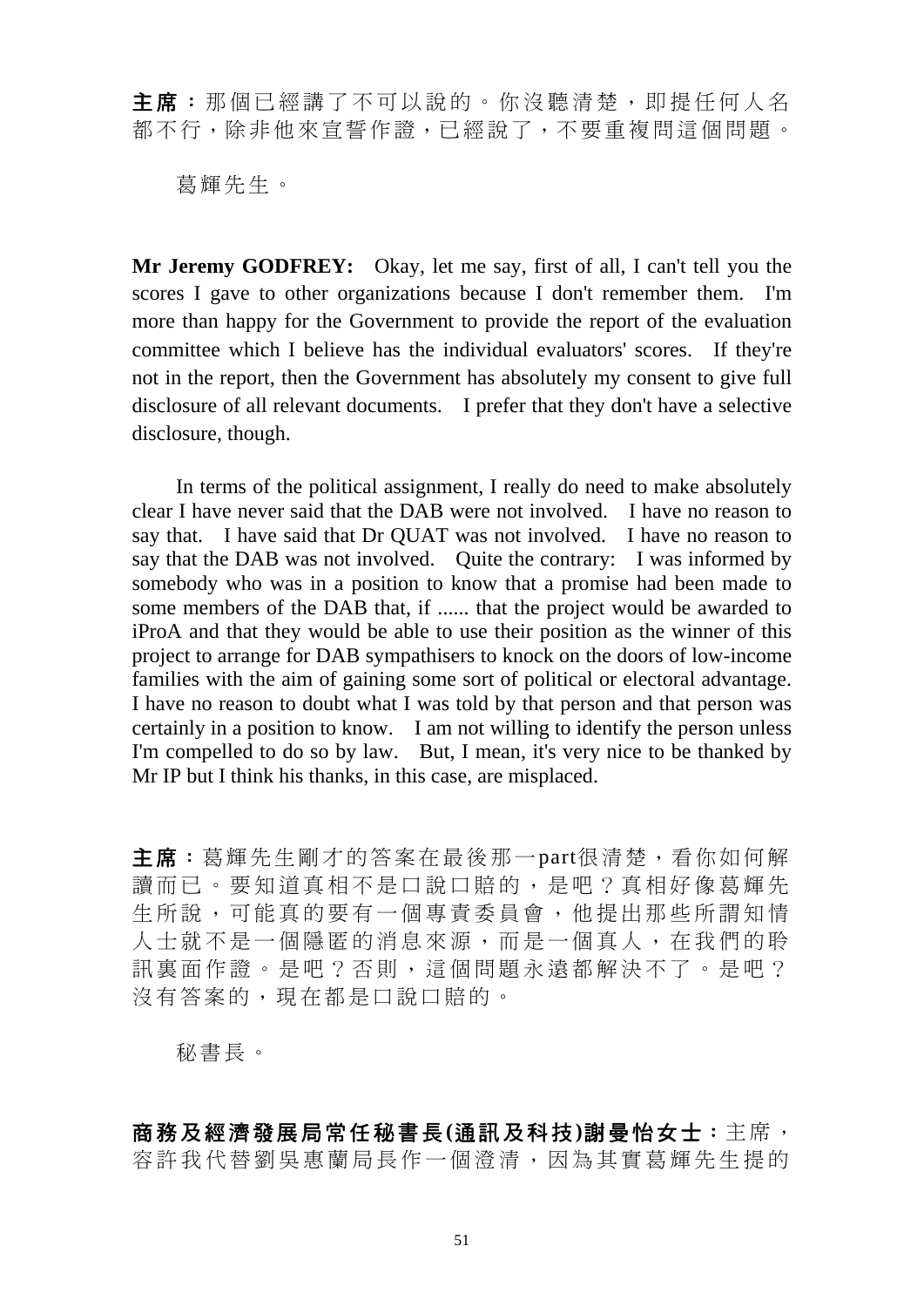文件都有提到劉吳惠蘭局長說過一些事情,局長授權我,劉太 授權我有以下的回應:

葛輝先生早前公開表示劉太或蘇先生從未對他施加壓力,要 他作出不當行為, 但另一方面, 葛輝先生5月26日提交的文件又 指劉太曾向他表示,政治上最好的結果是某個機構的成員可以 上門敲門向低收入家庭提供優惠。劉太強烈否認有關的轉述, 認為葛輝先生的說法前言不對後語、自相矛盾、不合邏輯。劉 太由始至終無參與徵求建議書的製訂、評審以及覆檢委員會的 工作,劉太指出,她與我於去年8月聽取葛輝先生就這項計劃的 評審結果作出匯報時,會後見面時,期間難免有提及個別倡議 及執行機構的名字,但她清楚記得沒有表示支持某一個機構, 反而強調遴選過程公平、公正的重要。劉太可以確確實實指出 她本人從未就計劃接獲或轉達任何政治任務。多謝主席。

主席:下一位譚耀宗議員。但因為我們要讓政府回應文件的問 題,所以我希望接下來的兩位議員簡單一點,不好意思,譚耀 宗議員。

**譚耀宗議員:**多謝主席。因為我雖然不是這個委員會的成員, 不過我都很關心這個問題,因為這個問題曾經有些是牽涉到民 建聯。剛才我聽見葛輝先生在開場白的時候,從傳譯裏面聽到, 所以剛才葉國謙議員有這個感覺,我也有這個感覺,或者主席 你的感覺,就說與民建聯無關。但剛才他也說,因為他聽到有 一位人士跟他說,如果給共融基金做了以後,可能有些"同情民 建聯的人士"參與其中。"同情民建聯的人士"這個很寬的,因為 很多人都同情民建聯,因為我們很多時候被人抹黑,因此很同 情。

所以我不明白,這樣引伸就說我們有關係,如果是這樣,甚 麼都與我們有關了。而且我覺得小童群益會做這件事很合理, 但我們民建聯從來與小童群益會沒有甚麼關係,連總幹事是 誰,我也是今天才發現原來是她,我也不知道。所以為何他聽 到一個人這樣說就扯到我們身上,又說不排除甚麼的,這會使 人很多疑惑。所以說話是否也要小心,否則胡亂引述,可能會 有問題。

不過我看這麼多文件及聽今天的說法,其實葛輝先生對於共 融基金是欣賞的,這一點。無論程序如何,他很想將他們兩個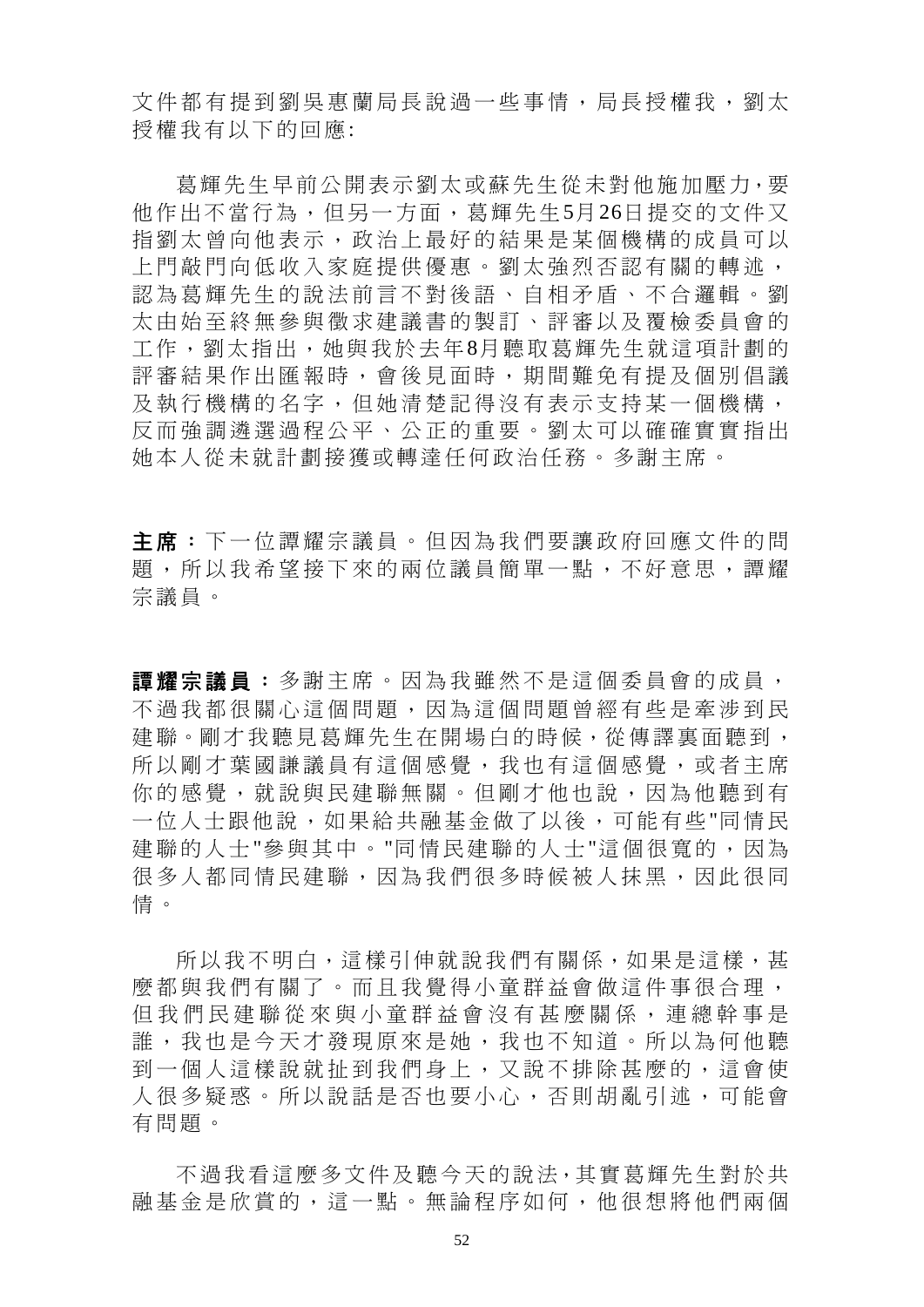拉攏一起,但最後經過多次討論拉攏不到一起,最後分區來處 理。我沒看出來這是甚麼大不了的事情,不過撇除所有甚麼政 治任務、政治要求,或者有這個跟他說,那個跟他說,其實我 想他自己也是誠心誠意覺得共融基金是一個合適的人選。這點 我覺得為甚麼後來又搞出那麼多事情,是否與不被推薦續約有 關係聯繫上呢?

主席:葛輝先生,我希望你只回答是否與合約有關,其他的你 已經回答過了。

**Mr Jeremy GODFREY:** This has absolutely nothing whatsoever to do with contract renewal.

主席:林健鋒。

林健鋒議員:多謝主席。我也不是這個委員會的委員,多謝你 給時間我問問題。我對這件事情也非常關注,特別葛輝先生向 傳媒說了關於這件事情後,很多事後孔明馬上指指點點,說誰 對、誰不對。當然,我們現在也是希望尋求一個真相。我想問 葛輝先生及政府,都是一個評價。主席,葛輝先生在署裏工作 是否開心?以及與上下級,其他的職員合作方面是否開心?還 有上也好,下也好,過去這麼多年,除了這件事,有沒有給予 他任何的政治壓力?另外,如果他覺得突然改變了,當他之前 沒有,我要等他的回覆。突然有政治壓力,為何他不辭職?或 者當時不向我們投訴或者向外面投訴?還要繼續尋求續約呢? 兩個問題,我問葛輝先生及政府。

主席:其實你第一個問題不應該在這裏說的,我們今天是圍繞 上網計劃的遴選過程,即葛輝先生對政府的一個指控,我們希 望可以找到一個比較接近事實的真相。做得開不開心,他可以 回答。

**Mr Jeremy GODFREY:** For most of the time I worked in the Government, I was very happy, 好開心, because I felt I was making a difference; I had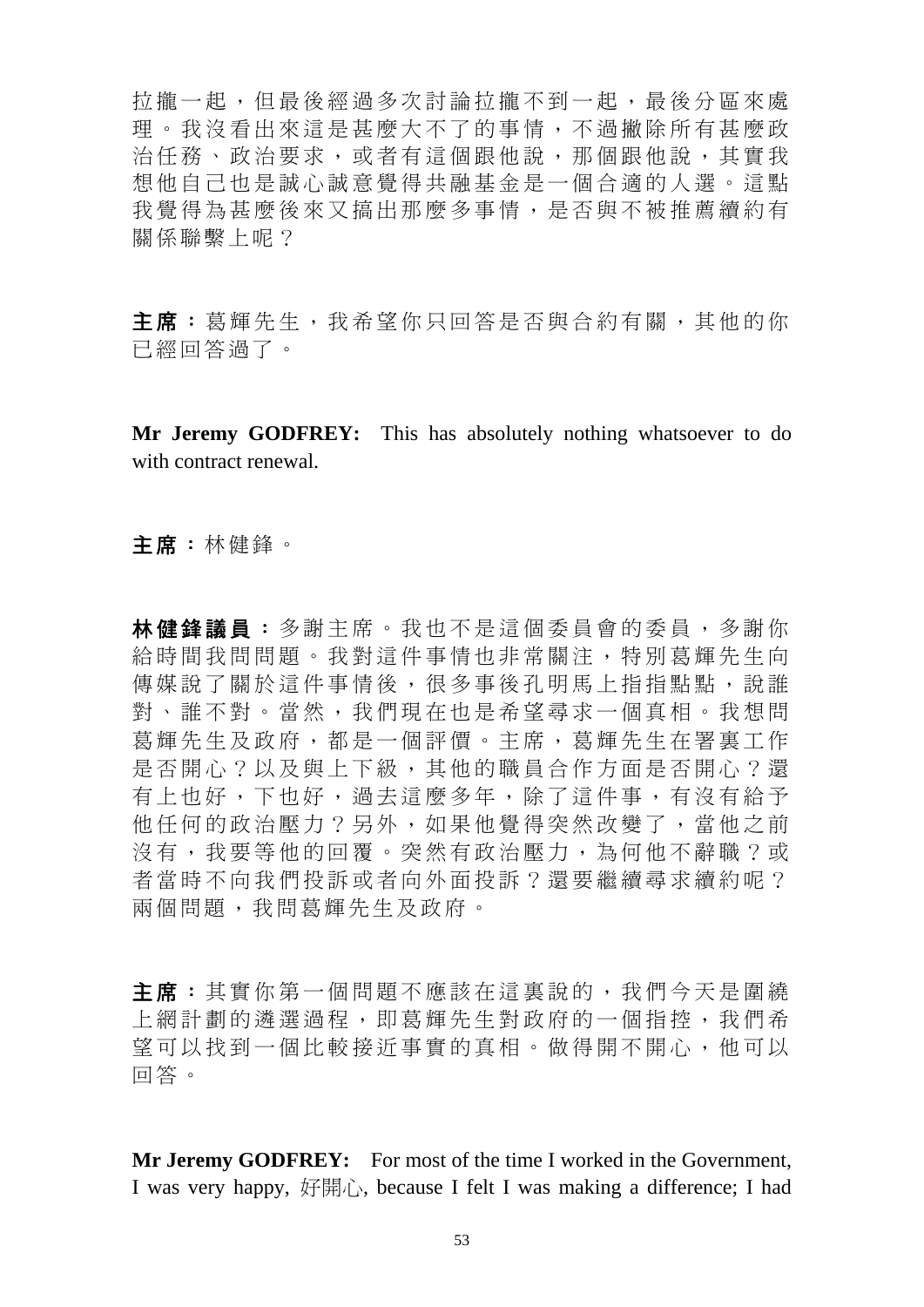very good feedback from colleagues in other departments, from the industry, from the social services sector and so forth. I was extremely happy and I thought I had a pretty good working relationship with most people. Of course, when you're trying to bring change to an organization, then there are always tensions. I adopted, I thought, in the situation I was in, a more directive management style than I would normally do but I thought that the results that we had in terms of the changes achieved showed that I'd made the right choice to be directed at that stage.

 The other question was why didn't I resign the moment that political pressure was brought to bear on me. The reason for that is that I felt that, with the support of my colleagues, it would be possible to achieve an outcome for the ILSP which was very much in the interests of the low-income families, which wasn't improper and which the political layer could be persuaded to accept. I tried very hard for a long time to bring about such an outcome. It was only in January this year, when it became quite clear to me that I had failed to do that, I then immediately took steps to leave the Government. I think, before you arrived, I said that I may well be culpable for having tried too hard and for too long and, if people judge me culpable, then I stand ready to accept whatever criticisms I am due.

商務及經濟發展局常任秘書長**(**通訊及科技**)**謝曼怡女士:今天的 討論不應該聚焦我個人如何評論另外一個同事或者他管理的方 式,我盡量要公道、要小心,但我想提一個事實,就是葛輝先 生自己的而且確承認,他對我是很猜疑的,對我很過敏,遲回 覆他一個電話,他都覺得我不支持他。我與他的副手談一個電 話,開會討論事情,他都會覺我為何我不直接找他......

主席:秘書長,這個你剛才說過了。

商務及經濟發展局常任秘書長**(**通訊及科技**)**謝曼怡女士:是,我 想說自己如何看,如何評價這次的事情,我自己看覆檢委員會 與葛輝先生的分歧,有關的分歧真的只是反映程序上我們有不 同的理解,我們有我們政府程序上的堅持,葛輝先生可能不太 明白,也不太甘心去接受。是FSI還是分區推行方案呢?這是現 實與理想兩個版本的分歧,葛輝先生憑記憶做出來的回顧是有 錯漏的,他說我"一一否決"他所有的建議。剛才我提的文件有提 到,他自己已否決自己說的話,他自己也有錯漏。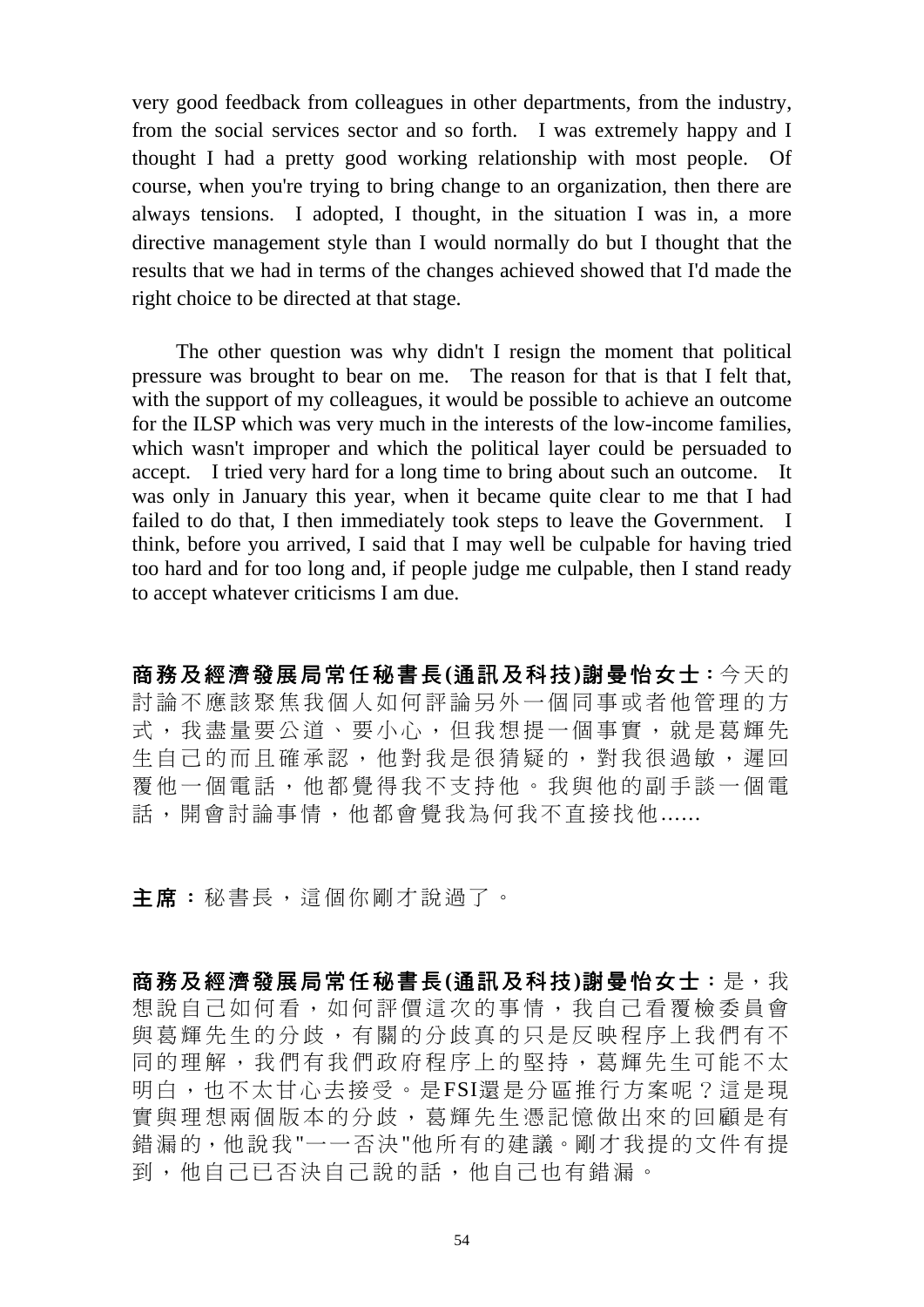主席:秘書長,我們下次還有一個會議要開。我們有 20位立法 會議員要求政府提供一些文件,那些文件的內容在給你的信中 也有。我想你用一點時間回應一下,這些文件可否在我們下次 開會時交出來?

署理商務及經濟發展局局長蘇錦樑先生:主席,其實上個星期 我們星期五下午 3點 44分收到何秀蘭議員辦事處來的這個文 件,是上個工作天下午的要求,這方面的文件我們願意盡量配 合委員會,但因為這些文件也涉及到第三者的資訊,所以我們 也要與第三者作一個溝通,如果他們願意,我們就不需要刪除。 否則,我們要考慮用甚麼方式向議員披露,這方面我們會盡量 與委員會合作,多謝主席。

主席:我們下一次的例會是6天之後,就是6月13日。由於今天 我們聽完兩組的說法,財政司司長也不能置身事外,所以我們 之前都要求財政司司長 出席這個特別會議,他說 6月 7日沒有時 間,我們6月13日開例會,他也說沒有時間。於是我就說我遷就 你吧。所以我們今天要討論一下,我們與秘書處也談過,6月16 日下午我們可以有一個時間,據我所知,6月16日下午他是可以 的,所以他非來不可。我現在徵求各位委員的意見,我們6月13 日例會照開。6月16日就開一個特別會議,多開一次,因為我不 想開太多會,不好意思,不過只能這樣處理。劉江華。

**劉江華議員:**我同意這個特別會議,可以再詳細瞭解情況。我 想加多一個要求,請葛輝先生,他說過在政府以外有人告訴他 有些事情與民建聯有關係 ......當然,你說開甚麼特別會議未決 定,但誰跟你說這件事,當時怎樣說,我請葛輝先生回去找那 個人,徵求他的同意,書面交一份報告給我們。我覺得這是非 常重要的,好嗎?請葛輝先生回去交一份書面報告給我們。

主席:他不一定要答應你的,他不是政府官員。

劉江華議員:如果我們委員會要求。我不知道其他委員有沒有 這樣的要求,我就有這樣的要求。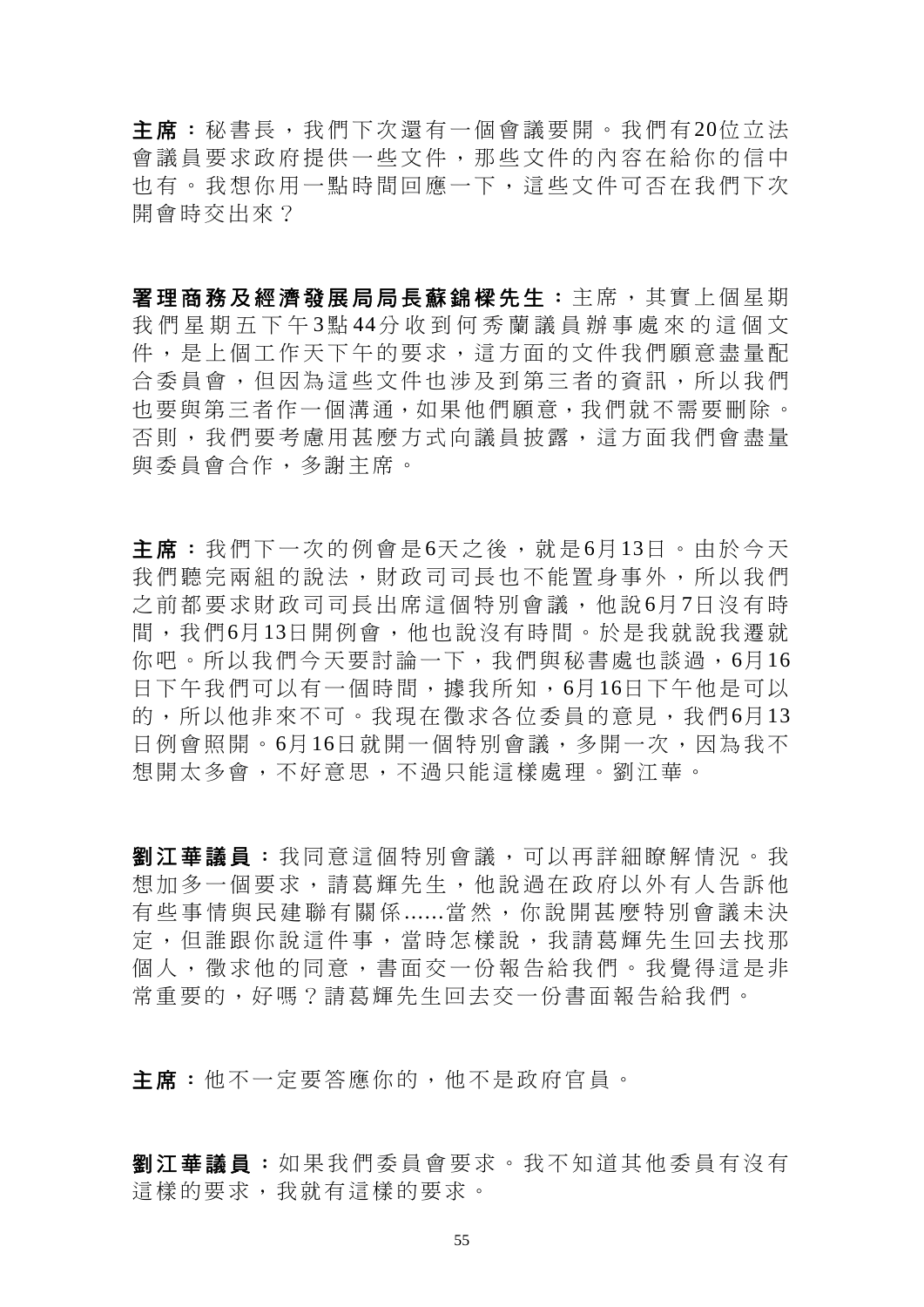主席: 我可以讓你這樣問, 這樣要求, 但答應與否是他的事, 現在他不是政府官員,他不受《立法會(權力及特權)條例》的保 障,他有權選擇不回答你這個問題。劉慧卿議員。

劉慧卿議員:主席,我希望也邀請前局長劉吳惠蘭女士,我當 然希望她身體健康,可以行。其實剛才她也透過秘書長說了一 些話,我相信她自己親自來說會比較好。希望我們發出這個邀 請。以及剛才我說的覆檢委員會及評核委員會的成員,雖然我 們的文件提到要拿報告,我也希望他們每一個人都可以提供一 份資料給我們,你也知道委員會的關注,說你當時參與有些甚 麼事,希望政府配合我們。

主席:李永達。

李永達議員:主席,我贊成開多一次特別會議,我希望劉江華 議員,他很資深,應該知道,如果你不是透過《立法會(權力及 特權)條例》,任何在這裡說話的人,除了立法會議員外,其他 人不受保障的。所以如果劉議員覺得要真相大白的話,你可以 支持我們用《立法會(權力及特權)條例》。這是第一點。

第二點,事後我會寫一些資料給葛輝先生,因為我不想直接 找他,我覺得公事公辦,我從來沒找過他。我希望透過秘書處 寫一些東西給他,因為這個世界甚麼叫說謊話及講真話呢?事 情說得越細緻越清楚,重覆都是這樣的話就是真話。

主席:劉江華議員。

**劉江華議員:** 李永達議員說我是資深議員, 我當然很明白, 我 的要求只不過請葛輝先生與當事人談一談,做與不做他可以決 定。好嗎?

主席:明白。陳鑑林議員。